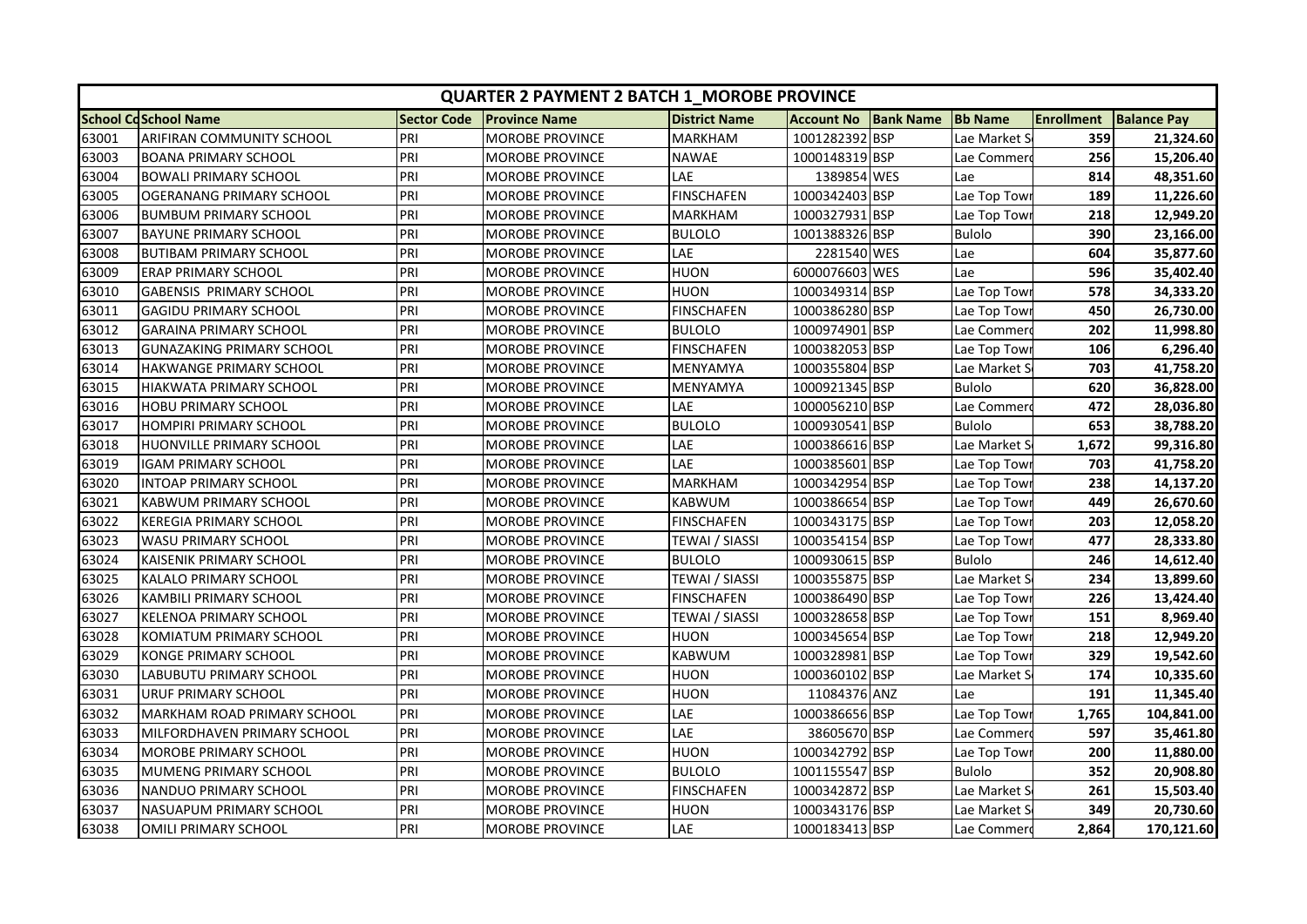| PRI<br>63039<br><b>FINSCHAFEN</b><br>1000385976 BSP<br><b>PINDIU PRIMARY SCHOOL</b><br><b>MOROBE PROVINCE</b><br>PRI<br>LAE<br>1000385804 BSP<br>63040<br><b>GANTOM PRIMARY SCHOOL</b><br><b>MOROBE PROVINCE</b><br>63041<br>PRI<br><b>HUON</b><br>1001717430 BSP<br><b>SALAMAUA PRIMARY SCHOOL</b><br><b>MOROBE PROVINCE</b><br>63042<br>PRI<br><b>MARKHAM</b><br>1001104613 BSP<br><b>SANGAN PRIMARY SCHOOL</b><br><b>MOROBE PROVINCE</b><br>PRI<br>63043<br><b>FINSCHAFEN</b><br>1000345187 BSP<br><b>SIKI PRIMARY SCHOOL</b><br><b>MOROBE PROVINCE</b><br>63044<br>PRI<br>1001307444 BSP<br><b>SIO PRIMARY SCHOOL</b><br><b>MOROBE PROVINCE</b><br>TEWAI / SIASSI<br>63045<br><b>SIWEA PRIMARY SCHOOL</b><br>PRI<br>1000349527 BSP<br>MOROBE PROVINCE<br>TEWAI / SIASSI<br>PRI<br>LAE<br>1000386657 BSP<br>63046<br><b>TARAKA PRIMARY SCHOOL</b><br><b>MOROBE PROVINCE</b><br>63047<br>PRI<br>1003556394 BSP<br><b>PATEP PRIMARY SCHOOL</b><br><b>MOROBE PROVINCE</b><br><b>BULOLO</b><br>PRI<br>1000366003 BSP<br>63048<br>TIGIDU PRIMARY SCHOOL<br><b>MOROBE PROVINCE</b><br><b>FINSCHAFEN</b><br>PRI<br>1000344488 BSP<br>63049<br>TOFMORA PRIMARY SCHOOL<br><b>MOROBE PROVINCE</b><br><b>MARKHAM</b><br>PRI<br>1000347837 BSP<br>63050<br><b>WAGAU PRIMARY SCHOOL</b><br>MOROBE PROVINCE<br><b>BULOLO</b><br>PRI<br>63052<br><b>HUON</b><br><b>WAMPIT PRIMARY SCHOOL</b><br><b>MOROBE PROVINCE</b> | 425886 ANZ | Lae Top Towi<br>Lae Top Towi<br>Lae Top Tow<br>Lae Market S<br>Lae Top Towi<br>Lae Top Towi<br>Lae Top Tow<br>Lae Top Towi<br>Lae Commer<br>Lae Market S<br>Lae Top Towi<br>Lae Top Tow<br>Lae<br>Lae Top Tow<br>Lae Top Tow | 440<br>1,014<br>253<br>420<br>205<br>324<br>303<br>1,327<br>431<br>276<br>336<br>401<br>239<br>508<br>373 | 26,136.00<br>60,231.60<br>15,028.20<br>24,948.00<br>12,177.00<br>19,245.60<br>17,998.20<br>78,823.80<br>25,601.40<br>16,394.40<br>19,958.40<br>23,819.40<br>14,196.60<br>30,175.20 |
|------------------------------------------------------------------------------------------------------------------------------------------------------------------------------------------------------------------------------------------------------------------------------------------------------------------------------------------------------------------------------------------------------------------------------------------------------------------------------------------------------------------------------------------------------------------------------------------------------------------------------------------------------------------------------------------------------------------------------------------------------------------------------------------------------------------------------------------------------------------------------------------------------------------------------------------------------------------------------------------------------------------------------------------------------------------------------------------------------------------------------------------------------------------------------------------------------------------------------------------------------------------------------------------------------------------------------------------------------------------------------------------------------------|------------|------------------------------------------------------------------------------------------------------------------------------------------------------------------------------------------------------------------------------|-----------------------------------------------------------------------------------------------------------|------------------------------------------------------------------------------------------------------------------------------------------------------------------------------------|
|                                                                                                                                                                                                                                                                                                                                                                                                                                                                                                                                                                                                                                                                                                                                                                                                                                                                                                                                                                                                                                                                                                                                                                                                                                                                                                                                                                                                            |            |                                                                                                                                                                                                                              |                                                                                                           |                                                                                                                                                                                    |
|                                                                                                                                                                                                                                                                                                                                                                                                                                                                                                                                                                                                                                                                                                                                                                                                                                                                                                                                                                                                                                                                                                                                                                                                                                                                                                                                                                                                            |            |                                                                                                                                                                                                                              |                                                                                                           |                                                                                                                                                                                    |
|                                                                                                                                                                                                                                                                                                                                                                                                                                                                                                                                                                                                                                                                                                                                                                                                                                                                                                                                                                                                                                                                                                                                                                                                                                                                                                                                                                                                            |            |                                                                                                                                                                                                                              |                                                                                                           |                                                                                                                                                                                    |
|                                                                                                                                                                                                                                                                                                                                                                                                                                                                                                                                                                                                                                                                                                                                                                                                                                                                                                                                                                                                                                                                                                                                                                                                                                                                                                                                                                                                            |            |                                                                                                                                                                                                                              |                                                                                                           |                                                                                                                                                                                    |
|                                                                                                                                                                                                                                                                                                                                                                                                                                                                                                                                                                                                                                                                                                                                                                                                                                                                                                                                                                                                                                                                                                                                                                                                                                                                                                                                                                                                            |            |                                                                                                                                                                                                                              |                                                                                                           |                                                                                                                                                                                    |
|                                                                                                                                                                                                                                                                                                                                                                                                                                                                                                                                                                                                                                                                                                                                                                                                                                                                                                                                                                                                                                                                                                                                                                                                                                                                                                                                                                                                            |            |                                                                                                                                                                                                                              |                                                                                                           |                                                                                                                                                                                    |
|                                                                                                                                                                                                                                                                                                                                                                                                                                                                                                                                                                                                                                                                                                                                                                                                                                                                                                                                                                                                                                                                                                                                                                                                                                                                                                                                                                                                            |            |                                                                                                                                                                                                                              |                                                                                                           |                                                                                                                                                                                    |
|                                                                                                                                                                                                                                                                                                                                                                                                                                                                                                                                                                                                                                                                                                                                                                                                                                                                                                                                                                                                                                                                                                                                                                                                                                                                                                                                                                                                            |            |                                                                                                                                                                                                                              |                                                                                                           |                                                                                                                                                                                    |
|                                                                                                                                                                                                                                                                                                                                                                                                                                                                                                                                                                                                                                                                                                                                                                                                                                                                                                                                                                                                                                                                                                                                                                                                                                                                                                                                                                                                            |            |                                                                                                                                                                                                                              |                                                                                                           |                                                                                                                                                                                    |
|                                                                                                                                                                                                                                                                                                                                                                                                                                                                                                                                                                                                                                                                                                                                                                                                                                                                                                                                                                                                                                                                                                                                                                                                                                                                                                                                                                                                            |            |                                                                                                                                                                                                                              |                                                                                                           |                                                                                                                                                                                    |
|                                                                                                                                                                                                                                                                                                                                                                                                                                                                                                                                                                                                                                                                                                                                                                                                                                                                                                                                                                                                                                                                                                                                                                                                                                                                                                                                                                                                            |            |                                                                                                                                                                                                                              |                                                                                                           |                                                                                                                                                                                    |
|                                                                                                                                                                                                                                                                                                                                                                                                                                                                                                                                                                                                                                                                                                                                                                                                                                                                                                                                                                                                                                                                                                                                                                                                                                                                                                                                                                                                            |            |                                                                                                                                                                                                                              |                                                                                                           |                                                                                                                                                                                    |
|                                                                                                                                                                                                                                                                                                                                                                                                                                                                                                                                                                                                                                                                                                                                                                                                                                                                                                                                                                                                                                                                                                                                                                                                                                                                                                                                                                                                            |            |                                                                                                                                                                                                                              |                                                                                                           |                                                                                                                                                                                    |
| PRI<br>1000342122 BSP<br>63053<br><b>WANKUN PRIMARY SCHOOL</b><br><b>MARKHAM</b><br><b>MOROBE PROVINCE</b>                                                                                                                                                                                                                                                                                                                                                                                                                                                                                                                                                                                                                                                                                                                                                                                                                                                                                                                                                                                                                                                                                                                                                                                                                                                                                                 |            |                                                                                                                                                                                                                              |                                                                                                           |                                                                                                                                                                                    |
| 63054<br>PRI<br>1000342955 BSP<br><b>MARKHAM</b><br><b>WANDOT PRIMARY SCHOOL</b><br>MOROBE PROVINCE                                                                                                                                                                                                                                                                                                                                                                                                                                                                                                                                                                                                                                                                                                                                                                                                                                                                                                                                                                                                                                                                                                                                                                                                                                                                                                        |            |                                                                                                                                                                                                                              |                                                                                                           | 22,156.20                                                                                                                                                                          |
| 63055<br>PRI<br><b>BULOLO</b><br>1000930522 BSP<br><b>WAU PRIMARY SCHOOL</b><br><b>MOROBE PROVINCE</b>                                                                                                                                                                                                                                                                                                                                                                                                                                                                                                                                                                                                                                                                                                                                                                                                                                                                                                                                                                                                                                                                                                                                                                                                                                                                                                     |            | <b>Bulolo</b>                                                                                                                                                                                                                | 1,138                                                                                                     | 67,597.20                                                                                                                                                                          |
| PRI<br>1000345705 BSP<br>63056<br>YALUMET PRIMARY SCHOOL<br><b>KABWUM</b><br><b>MOROBE PROVINCE</b>                                                                                                                                                                                                                                                                                                                                                                                                                                                                                                                                                                                                                                                                                                                                                                                                                                                                                                                                                                                                                                                                                                                                                                                                                                                                                                        |            | Lae Top Tow                                                                                                                                                                                                                  | 169                                                                                                       | 10,038.60                                                                                                                                                                          |
| 63057<br>PRI<br><b>SITUM PRIMARY SCHOOL</b><br>MOROBE PROVINCE<br><b>NAWAE</b>                                                                                                                                                                                                                                                                                                                                                                                                                                                                                                                                                                                                                                                                                                                                                                                                                                                                                                                                                                                                                                                                                                                                                                                                                                                                                                                             | 403849 ANZ | Lae                                                                                                                                                                                                                          | 1,153                                                                                                     | 68,488.20                                                                                                                                                                          |
| PRI<br>1000352937 BSP<br>63058<br><b>HANJUWA PRIMARY SCHOOL</b><br>MOROBE PROVINCE<br>MENYAMYA                                                                                                                                                                                                                                                                                                                                                                                                                                                                                                                                                                                                                                                                                                                                                                                                                                                                                                                                                                                                                                                                                                                                                                                                                                                                                                             |            | Lae Top Tow                                                                                                                                                                                                                  | 224                                                                                                       | 13,305.60                                                                                                                                                                          |
| 63059<br>PRI<br>TEWAI / SIASSI<br>1000341437 BSP<br><b>NUNZEN PRIMARY SCHOOL</b><br><b>MOROBE PROVINCE</b>                                                                                                                                                                                                                                                                                                                                                                                                                                                                                                                                                                                                                                                                                                                                                                                                                                                                                                                                                                                                                                                                                                                                                                                                                                                                                                 |            | Lae Top Tow                                                                                                                                                                                                                  | 300                                                                                                       | 17,820.00                                                                                                                                                                          |
| 63060<br>PRI<br>1000341744 BSP<br>WANDOKAI PRIMARY SCHOOL<br>MOROBE PROVINCE<br>TEWAI / SIASSI                                                                                                                                                                                                                                                                                                                                                                                                                                                                                                                                                                                                                                                                                                                                                                                                                                                                                                                                                                                                                                                                                                                                                                                                                                                                                                             |            | Lae Top Tow                                                                                                                                                                                                                  | 219                                                                                                       | 13,008.60                                                                                                                                                                          |
| 63061<br>PRI<br>1000886328 BSP<br>YOKUA PRIMARY SCHOOL<br><b>MOROBE PROVINCE</b><br><b>BULOLO</b>                                                                                                                                                                                                                                                                                                                                                                                                                                                                                                                                                                                                                                                                                                                                                                                                                                                                                                                                                                                                                                                                                                                                                                                                                                                                                                          |            | <b>Bulolo</b>                                                                                                                                                                                                                | 352                                                                                                       | 20,908.80                                                                                                                                                                          |
| PRI<br>1000341994 BSP<br>63062<br><b>HUON</b><br>EU PRIMARY SCHOOL<br><b>MOROBE PROVINCE</b>                                                                                                                                                                                                                                                                                                                                                                                                                                                                                                                                                                                                                                                                                                                                                                                                                                                                                                                                                                                                                                                                                                                                                                                                                                                                                                               |            | Lae Top Tow                                                                                                                                                                                                                  | 262                                                                                                       | 15,562.80                                                                                                                                                                          |
| PRI<br>63063<br>1000386274 BSP<br>ZUMIM COMMUNITY SCHOOL<br><b>MARKHAM</b><br>MOROBE PROVINCE                                                                                                                                                                                                                                                                                                                                                                                                                                                                                                                                                                                                                                                                                                                                                                                                                                                                                                                                                                                                                                                                                                                                                                                                                                                                                                              |            | Lae Top Towi                                                                                                                                                                                                                 | 341                                                                                                       | 20,255.40                                                                                                                                                                          |
| PRI<br>63064<br><b>MARKHAM</b><br>ZUMANGURUN PRIMARY SCHOOL<br><b>MOROBE PROVINCE</b>                                                                                                                                                                                                                                                                                                                                                                                                                                                                                                                                                                                                                                                                                                                                                                                                                                                                                                                                                                                                                                                                                                                                                                                                                                                                                                                      | 520042 ANZ | Lae                                                                                                                                                                                                                          | 345                                                                                                       | 20,493.00                                                                                                                                                                          |
| 1000342024 BSP<br>PRI<br>63065<br><b>MARKHAM</b><br><b>LERON PRIMARY SCHOOL</b><br><b>MOROBE PROVINCE</b>                                                                                                                                                                                                                                                                                                                                                                                                                                                                                                                                                                                                                                                                                                                                                                                                                                                                                                                                                                                                                                                                                                                                                                                                                                                                                                  |            | Lae Top Tow                                                                                                                                                                                                                  | 210                                                                                                       | 12,474.00                                                                                                                                                                          |
| PRI<br>LAE<br>63066<br><b>HAIKOAST PRIMARY SCHOOL</b><br>MOROBE PROVINCE                                                                                                                                                                                                                                                                                                                                                                                                                                                                                                                                                                                                                                                                                                                                                                                                                                                                                                                                                                                                                                                                                                                                                                                                                                                                                                                                   | 500808 ANZ | Lae                                                                                                                                                                                                                          | 937                                                                                                       | 55,657.80                                                                                                                                                                          |
| PRI<br>63067<br>MENYAMYA<br>1001441967 BSP<br>UMBA PRIMARY SCHOOL<br><b>MOROBE PROVINCE</b>                                                                                                                                                                                                                                                                                                                                                                                                                                                                                                                                                                                                                                                                                                                                                                                                                                                                                                                                                                                                                                                                                                                                                                                                                                                                                                                |            | Lae Top Tow                                                                                                                                                                                                                  | 253                                                                                                       | 15,028.20                                                                                                                                                                          |
| PRI<br>87083274 BSP<br>63068<br><b>MOROBE PROVINCE</b><br><b>NAWAE</b><br>TINIBE PRIMARY SCHOOL                                                                                                                                                                                                                                                                                                                                                                                                                                                                                                                                                                                                                                                                                                                                                                                                                                                                                                                                                                                                                                                                                                                                                                                                                                                                                                            |            | Lae Commer                                                                                                                                                                                                                   | 376                                                                                                       | 22,334.40                                                                                                                                                                          |
| PRI<br>63070<br>PETER RYAN PRIMARY SCHOOL<br><b>NAWAE</b><br>1000342104 BSP<br>MOROBE PROVINCE                                                                                                                                                                                                                                                                                                                                                                                                                                                                                                                                                                                                                                                                                                                                                                                                                                                                                                                                                                                                                                                                                                                                                                                                                                                                                                             |            | Lae Top Towi                                                                                                                                                                                                                 | 148                                                                                                       | 8,791.20                                                                                                                                                                           |
| PRI<br>1001277781 BSP<br>63071<br><b>BONASI PRIMARY SCHOOL</b><br><b>MOROBE PROVINCE</b><br>TEWAI / SIASSI                                                                                                                                                                                                                                                                                                                                                                                                                                                                                                                                                                                                                                                                                                                                                                                                                                                                                                                                                                                                                                                                                                                                                                                                                                                                                                 |            | Lae Market S                                                                                                                                                                                                                 | 359                                                                                                       | 21,324.60                                                                                                                                                                          |
| 63073<br>PRI<br>1000113795 BSP<br><b>MAPOS PRIMARY SCHOOL</b><br><b>MOROBE PROVINCE</b><br><b>BULOLO</b>                                                                                                                                                                                                                                                                                                                                                                                                                                                                                                                                                                                                                                                                                                                                                                                                                                                                                                                                                                                                                                                                                                                                                                                                                                                                                                   |            | Lae Commer                                                                                                                                                                                                                   | 339                                                                                                       | 20,136.60                                                                                                                                                                          |
| 63074<br>PRI<br><b>NAWAE</b><br>1000342002 BSP<br><b>GEWAN PRIMARY SCHOOL</b><br><b>MOROBE PROVINCE</b>                                                                                                                                                                                                                                                                                                                                                                                                                                                                                                                                                                                                                                                                                                                                                                                                                                                                                                                                                                                                                                                                                                                                                                                                                                                                                                    |            | Lae Top Tow                                                                                                                                                                                                                  | 123                                                                                                       | 7,306.20                                                                                                                                                                           |
| 63075<br>PRI<br>1000355275 BSP<br>LEWAMON PRIMARY SCHOOL<br><b>MOROBE PROVINCE</b><br>KABWUM                                                                                                                                                                                                                                                                                                                                                                                                                                                                                                                                                                                                                                                                                                                                                                                                                                                                                                                                                                                                                                                                                                                                                                                                                                                                                                               |            | Lae Market S                                                                                                                                                                                                                 | 114                                                                                                       | 6,771.60                                                                                                                                                                           |
| PRI<br>6000623769 WES<br>63076<br>SABAYA PRIMARY SCHOOL<br>MOROBE PROVINCE<br><b>HUON</b>                                                                                                                                                                                                                                                                                                                                                                                                                                                                                                                                                                                                                                                                                                                                                                                                                                                                                                                                                                                                                                                                                                                                                                                                                                                                                                                  |            | Lae                                                                                                                                                                                                                          | 179                                                                                                       | 10,632.60                                                                                                                                                                          |
| PRI<br>63077<br>1000343144 BSP<br>NARIWANG PRIMARY SCHOOL<br>MOROBE PROVINCE<br><b>MARKHAM</b>                                                                                                                                                                                                                                                                                                                                                                                                                                                                                                                                                                                                                                                                                                                                                                                                                                                                                                                                                                                                                                                                                                                                                                                                                                                                                                             |            | Lae Top Towi                                                                                                                                                                                                                 | 299                                                                                                       | 17,760.60                                                                                                                                                                          |
| PRI<br><b>NAWAE</b><br>63078<br><b>KEMEN PRIMARY SCHOOL</b><br><b>MOROBE PROVINCE</b><br>1000348239 BSP                                                                                                                                                                                                                                                                                                                                                                                                                                                                                                                                                                                                                                                                                                                                                                                                                                                                                                                                                                                                                                                                                                                                                                                                                                                                                                    |            | Lae Top Towi                                                                                                                                                                                                                 | 120                                                                                                       | 7,128.00                                                                                                                                                                           |
| 1000979901 BSP<br>PRI<br>63079<br>TUMIPONG PRIMARY SCHOOL<br>MOROBE PROVINCE<br><b>FINSCHAFEN</b>                                                                                                                                                                                                                                                                                                                                                                                                                                                                                                                                                                                                                                                                                                                                                                                                                                                                                                                                                                                                                                                                                                                                                                                                                                                                                                          |            | Lae Top Towi                                                                                                                                                                                                                 | 328                                                                                                       | 19,483.20                                                                                                                                                                          |
| PRI<br><b>HUON</b><br>1009515865 BSP<br>63080<br>LABABIA PRIMARY SCHOOL<br><b>MOROBE PROVINCE</b>                                                                                                                                                                                                                                                                                                                                                                                                                                                                                                                                                                                                                                                                                                                                                                                                                                                                                                                                                                                                                                                                                                                                                                                                                                                                                                          |            | Lae Top Towi                                                                                                                                                                                                                 | 101                                                                                                       | 5,999.40                                                                                                                                                                           |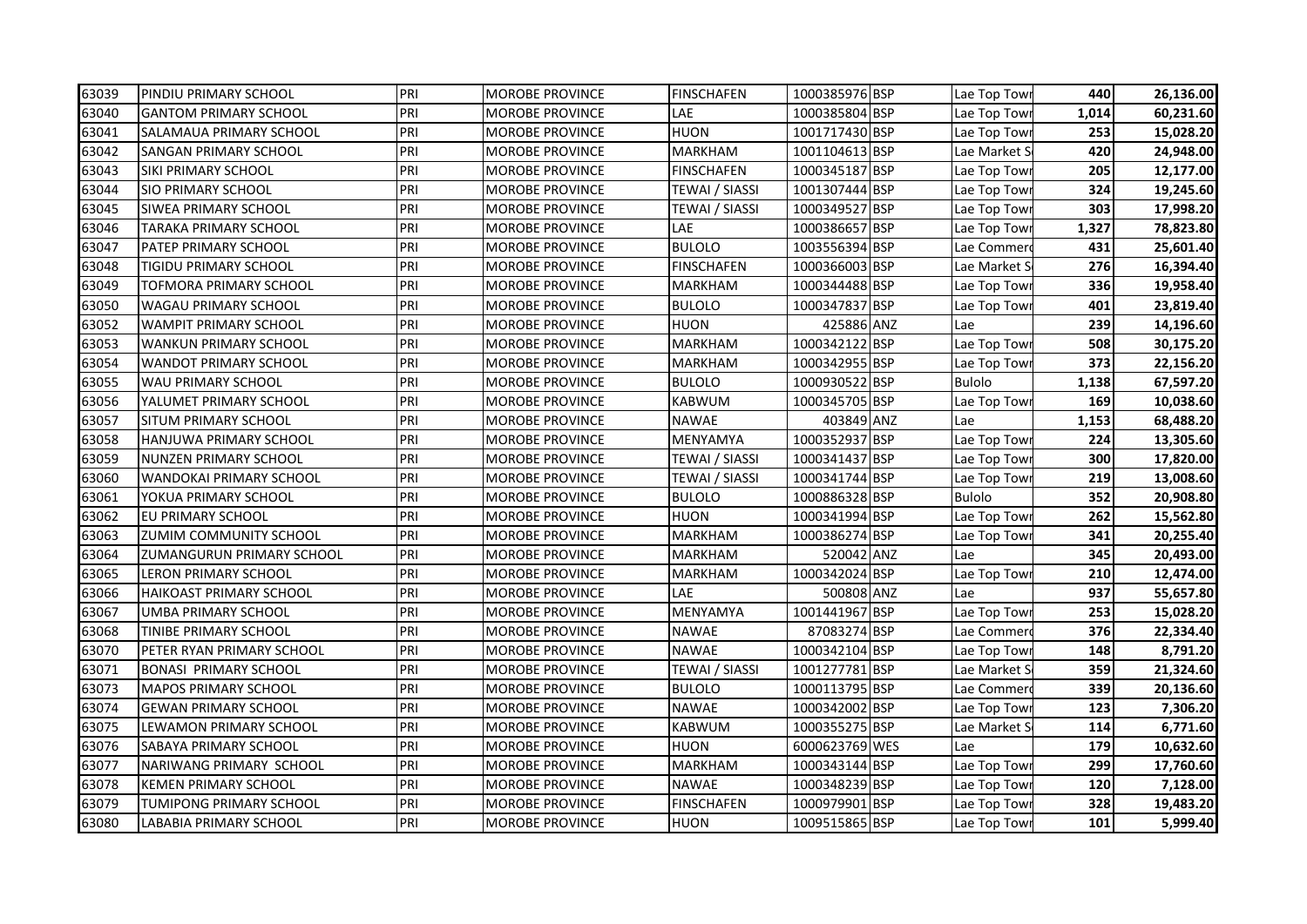| 63081 | SINGAWA PRIMARY SCHOOL            | PRI | <b>MOROBE PROVINCE</b> | <b>NAWAE</b>      | 1000173276 BSP | Lae Commerd   | 255 | 15,147.00 |
|-------|-----------------------------------|-----|------------------------|-------------------|----------------|---------------|-----|-----------|
| 63083 | URUWA PRIMARY SCHOOL              | PRI | MOROBE PROVINCE        | KABWUM            | 1000342536 BSP | Lae Top Towi  | 200 | 11,880.00 |
| 63087 | <b>SIALUM PRIMARY SCHOOL</b>      | PRI | <b>MOROBE PROVINCE</b> | TEWAI / SIASSI    | 1000348318 BSP | Lae Top Towi  | 191 | 11,345.40 |
| 63088 | <b>SAMBIO PRIMARY SCHOOL</b>      | PRI | MOROBE PROVINCE        | <b>BULOLO</b>     | 1001078544 BSP | <b>Bulolo</b> | 349 | 20,730.60 |
| 63089 | <b>KUMBU PRIMARY SCHOOL</b>       | PRI | <b>MOROBE PROVINCE</b> | KABWUM            | 1000327941 BSP | Lae Top Tow   | 186 | 11,048.40 |
| 63090 | YAKEPA PRIMARY SCHOOL             | PRI | <b>MOROBE PROVINCE</b> | MENYAMYA          | 1000353285 BSP | Lae Top Towi  | 312 | 18,532.80 |
| 63093 | <b>ARAMOT PRIMARY SCHOOL</b>      | PRI | <b>MOROBE PROVINCE</b> | TEWAI / SIASSI    | 1000355008 BSP | Lae Top Tow   | 219 | 13,008.60 |
| 63094 | <b>CHEVASING PRIMARY SCHOOL</b>   | PRI | MOROBE PROVINCE        | HUON              | 1000385950 BSP | Lae Top Towi  | 475 | 28,215.00 |
| 63095 | <b>SAKAR PRIMARY SCHOOL</b>       | PRI | MOROBE PROVINCE        | TEWAI / SIASSI    | 1000382646 BSP | Lae Top Tow   | 66  | 3,920.40  |
| 63096 | <b>SAMANTIKI PRIMARY SCHOOL</b>   | PRI | MOROBE PROVINCE        | <b>FINSCHAFEN</b> | 1000343925 BSP | Lae Top Tow   | 278 | 16,513.20 |
| 63097 | ADOLF MEMORIAL PRIMARY SCHOOL     | PRI | MOROBE PROVINCE        | TEWAI / SIASSI    | 1000341452 BSP | Lae Top Tow   | 116 | 6,890.40  |
| 63098 | <b>WATERISE PRIMARY SCHOOL</b>    | PRI | MOROBE PROVINCE        | MARKHAM           | 1001072710 BSP | Lae Market S  | 490 | 29,106.00 |
| 63099 | <b>ZUMARA PRIMARY SCHOOL</b>      | PRI | MOROBE PROVINCE        | MARKHAM           | 1000348402 BSP | Lae Top Towi  | 442 | 26,254.80 |
| 63100 | <b>MUTZING PRIMARY SCHOOL</b>     | PRI | MOROBE PROVINCE        | MARKHAM           | 1000385908 BSP | Lae Top Towi  | 449 | 26,670.60 |
| 63102 | <b>MARE PRIMARY SCHOOL</b>        | PRI | MOROBE PROVINCE        | HUON              | 86990112 BSP   | Lae Commer    | 173 | 10,276.20 |
| 63103 | <b>ANGEWETO PRIMARY SCHOOL</b>    | PRI | <b>MOROBE PROVINCE</b> | MENYAMYA          | 1000888364 BSP | <b>Bulolo</b> | 264 | 15,681.60 |
| 63104 | <b>TAWA COMMUNITY SCHOOL</b>      | PRI | <b>MOROBE PROVINCE</b> | MENYAMYA          | 1001705923 BSP | Lae Top Tow   | 648 | 38,491.20 |
| 63105 | <b>BELAMBIBI PRIMARY SCHOOL</b>   | PRI | <b>MOROBE PROVINCE</b> | TEWAI / SIASSI    | 1000355627 BSP | Lae Market S  | 223 | 13,246.20 |
| 63106 | <b>GILANG PRIMARY SCHOOL</b>      | PRI | <b>MOROBE PROVINCE</b> | <b>KABWUM</b>     | 1000328347 BSP | Lae Top Tow   | 155 | 9,207.00  |
| 63107 | <b>KESENGEN PRIMARY SCHOOL</b>    | PRI | MOROBE PROVINCE        | <b>NAWAE</b>      | 1000342763 BSP | Lae Top Tow   | 186 | 11,048.40 |
| 63108 | TARARAN PRIMARY SCHOOL            | PRI | MOROBE PROVINCE        | HUON              | 1000341951 BSP | Lae Top Tow   | 158 | 9,385.20  |
| 63109 | <b>LABU TALE COMMUNITY SCHOOL</b> | PRI | MOROBE PROVINCE        | HUON              | 1000366797 BSP | Lae Market S  | 113 | 6,712.20  |
| 63112 | <b>BUNKAWE PRIMARY SCHOOL</b>     | PRI | <b>MOROBE PROVINCE</b> | MARKHAM           | 1000346071 BSP | Lae Top Towi  | 235 | 13,959.00 |
| 63113 | SAGIEM PRIMARY SCHOOL             | PRI | MOROBE PROVINCE        | KABWUM            | 1001061537 BSP | Lae Market S  | 307 | 18,235.80 |
| 63114 | TENT CITY PRIMARY SCHOOL          | PRI | MOROBE PROVINCE        | LAE               | 1000385560 BSP | Lae Top Tow   | 744 | 44,193.60 |
| 63115 | <b>HIYEWINI PRIMARY SCHOOL</b>    | PRI | MOROBE PROVINCE        | MENYAMYA          | 7012971789 BSP | <b>Bulolo</b> | 574 | 34,095.60 |
| 63116 | HOKANEIWA PRIMARY SCHOOL          | PRI | MOROBE PROVINCE        | MENYAMYA          | 1000888369 BSP | <b>Bulolo</b> | 308 | 18,295.20 |
| 63117 | <b>ONGEKAI PRIMARY SCHOOL</b>     | PRI | <b>MOROBE PROVINCE</b> | KABWUM            | 1000343833 BSP | Lae Top Tow   | 208 | 12,355.20 |
| 63119 | <b>WASAIMBO PRIMARY SCHOOL</b>    | PRI | <b>MOROBE PROVINCE</b> | MARKHAM           | 1000343453 BSP | Lae Top Towi  | 214 | 12,711.60 |
| 63120 | <b>ZUEBAK PRIMARY SCHOOL</b>      | PRI | <b>MOROBE PROVINCE</b> | MARKHAM           | 1000329035 BSP | Lae Top Towi  | 181 | 10,751.40 |
| 63122 | <b>BUMASE PRIMARY SCHOOL</b>      | PRI | MOROBE PROVINCE        | <b>FINSCHAFEN</b> | 1000349447 BSP | Lae Top Towi  | 228 | 13,543.20 |
| 63123 | <b>ENGATI COMMUNITY SCHOOL</b>    | PRI | MOROBE PROVINCE        | MENYAMYA          | 1001165574 BSP | Lae Top Tow   | 370 | 21,978.00 |
| 63124 | HINGEAKA PRIMARY SCHOOL           | PRI | MOROBE PROVINCE        | MENYAMYA          | 1000975100 BSP | Lae Top Tow   | 591 | 35,105.40 |
| 63125 | KASUMA COMMUNITY SCHOOL           | PRI | MOROBE PROVINCE        | <b>BULOLO</b>     | 1001717697 BSP | Lae Market S  | 103 | 6,118.20  |
| 63126 | LAGAI PRIMARY SCHOOL              | PRI | MOROBE PROVINCE        | MENYAMYA          | 1000353491 BSP | Lae Top Towi  | 282 | 16,750.80 |
| 63127 | <b>MERIKEO PRIMARY SCHOOL</b>     | PRI | MOROBE PROVINCE        | <b>FINSCHAFEN</b> | 1000344456 BSP | Lae Top Towi  | 181 | 10,751.40 |
| 63129 | <b>NOWA PRIMARY SCHOOL</b>        | PRI | MOROBE PROVINCE        | HUON              | 1000362372 BSP | Lae Market S  | 260 | 15,444.00 |
| 63130 | <b>REGINA PRIMARY SCHOOL</b>      | PRI | MOROBE PROVINCE        | <b>BULOLO</b>     | 1000930523 BSP | <b>Bulolo</b> | 494 | 29,343.60 |
| 63132 | <b>ZINDINGA PRIMARY SCHOOL</b>    | PRI | <b>MOROBE PROVINCE</b> | <b>BULOLO</b>     | 1000345764 BSP | Lae Top Towr  | 318 | 18,889.20 |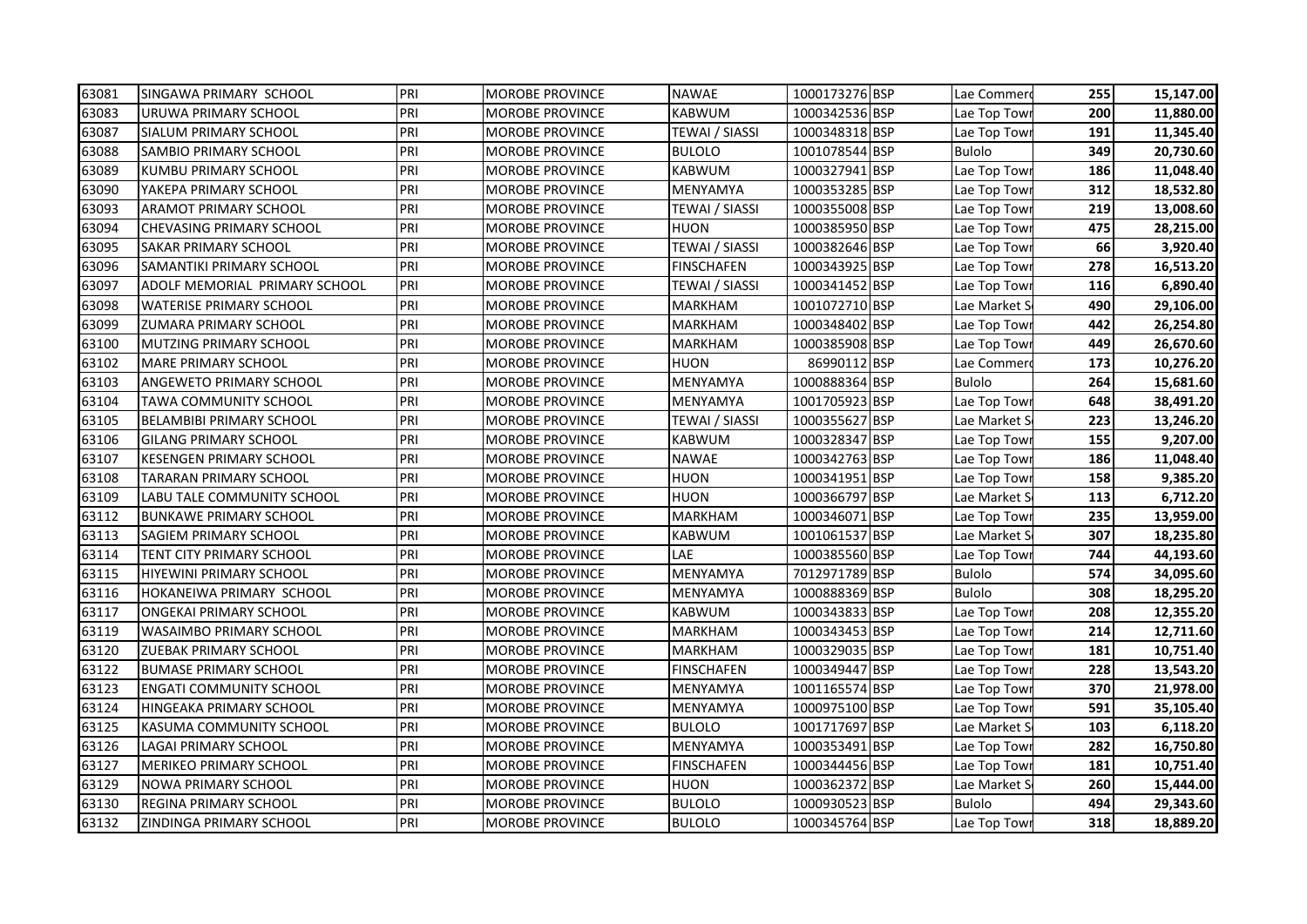| 63133 | <b>GERAON PRIMARY SCHOOL</b>         | PRI | <b>MOROBE PROVINCE</b> | <b>KABWUM</b>         | 1000343541 BSP | Lae Top Town | 125   | 7,425.00  |
|-------|--------------------------------------|-----|------------------------|-----------------------|----------------|--------------|-------|-----------|
| 63134 | FOUR MILE PRIMARY SCHOOL             | PRI | <b>MOROBE PROVINCE</b> | LAE                   | 1000386269 BSP | Lae Top Towr | 716   | 42,530.40 |
| 63135 | KUMIKIO PRIMARY SCHOOL               | PRI | <b>MOROBE PROVINCE</b> | <b>TEWAI / SIASSI</b> | 1001087175 BSP | Lae Market S | 165   | 9.801.00  |
| 63137 | <b>KIYAWIO PRIMARY SCHOOL</b>        | PRI | <b>MOROBE PROVINCE</b> | KABWUM                | 1000340413 BSP | Lae Top Tow  | 180   | 10,692.00 |
| 63138 | <b>BUIMO ROAD PRIMARY SCHOOL</b>     | PRI | <b>MOROBE PROVINCE</b> | LAE                   | 18633367 BSP   | Lae Commer   | 1,311 | 77,873.40 |
| 63140 | KAYAIRA PRIMARY SCHOOL               | PRI | <b>MOROBE PROVINCE</b> | <b>HUON</b>           | 1000342434 BSP | Lae Top Towi | 222   | 13,186.80 |
| 63141 | <b>ANTIR PRIMARY SCHOOL</b>          | PRI | <b>MOROBE PROVINCE</b> | <b>MARKHAM</b>        | 1000328257 BSP | Lae Top Towi | 170   | 10,098.00 |
| 63142 | DAWOT COMMUNITY SCHOOL               | COM | MOROBE PROVINCE        | <b>KABWUM</b>         | 1000327961 BSP | Lae Top Towi | 75    | 4,455.00  |
| 63144 | SIKWONG PRIMARY SCHOOL               | PRI | <b>MOROBE PROVINCE</b> | <b>MENYAMYA</b>       | 1001006923 BSP | Lae Top Towi | 482   | 28,630.80 |
| 63146 | <b>GUNUO PRIMARY SCHOOL</b>          | PRI | MOROBE PROVINCE        | <b>FINSCHAFEN</b>     | 1000321413 BSP | Lae Commer   | 186   | 11,048.40 |
| 63147 | LEMBATI PRIMARY SCHOOL               | PRI | MOROBE PROVINCE        | <b>FINSCHAFEN</b>     | 1000347263 BSP | Lae Top Towi | 232   | 13,780.80 |
| 63148 | LABU-MITI PRIMARY SCHOOL             | PRI | MOROBE PROVINCE        | HUON                  | 1000062684 BSP | Lae Commer   | 183   | 10,870.20 |
| 63150 | ZAGAN PRIMARY SCHOOL                 | PRI | MOROBE PROVINCE        | <b>KABWUM</b>         | 1001300360 BSP | Lae Market S | 225   | 13,365.00 |
| 63151 | WAWIN PRIMARY SCHOOL                 | PRI | <b>MOROBE PROVINCE</b> | <b>HUON</b>           | 1001319053 BSP | Lae Market S | 224   | 13,305.60 |
| 63152 | SOPA VALLEY PRIMARY SCHOOL           | PRI | <b>MOROBE PROVINCE</b> | <b>FINSCHAFEN</b>     | 1001729695 BSP | Lae Top Tow  | 268   | 15,919.20 |
| 63153 | SOMBOGAN PRIMARY SCHOOL              | PRI | <b>MOROBE PROVINCE</b> | <b>KABWUM</b>         | 1004292825 BSP | Lae Market S | 112   | 6,652.80  |
| 63154 | MUNUM PRIMARY SCHOOL                 | PRI | <b>MOROBE PROVINCE</b> | <b>HUON</b>           | 6001137567 WES | Lae          | 578   | 34,333.20 |
| 63155 | MIGERE WENGE MEMORIAL PRIMARY SCHPRI |     | MOROBE PROVINCE        | <b>NAWAE</b>          | 1001173046 BSP | Lae Commer   | 141   | 8,375.40  |
| 63157 | CHRIST THE KING PRIMARY SCHOOL       | PRI | MOROBE PROVINCE        | <b>HUON</b>           | 13534074 ANZ   | Lae          | 441   | 26,195.40 |
| 63158 | <b>BOYANG PRIMARY SCHOOL</b>         | PRI | <b>MOROBE PROVINCE</b> | <b>KABWUM</b>         | 1014505125 BSP | Lae Top Tow  | 161   | 9,563.40  |
| 63159 | <b>GABENSIS SDA PRIMARY SCHOOL</b>   | PRI | MOROBE PROVINCE        | <b>HUON</b>           | 7009378642 BSP | Lae Top Tow  | 381   | 22,631.40 |
| 63160 | LAE TENTSITI SDA PRIMARY SCHOOL      | PRI | MOROBE PROVINCE        | LAE                   | 6001101817 WES | Lae          | 751   | 44,609.40 |
| 63161 | RAGIAMPUN SDA PRIMARY SCHOOL         | PRI | MOROBE PROVINCE        | <b>MARKHAM</b>        | 1000345011 BSP | Lae Top Towi | 310   | 18,414.00 |
| 63162 | YAWAN PRIMARY SCHOOL                 | PRI | MOROBE PROVINCE        | <b>KABWUM</b>         | 6000894077 WES | Lae          | 112   | 6,652.80  |
| 63163 | ANDANDUA COMMUNITY SCHOOL            | COM | <b>MOROBE PROVINCE</b> | <b>NAWAE</b>          | 1013883804 BSP | Lae Top Towi | 260   | 15,444.00 |
| 63166 | PAIAWA PRIMARY SCHOOL                | PRI | MOROBE PROVINCE        | <b>HUON</b>           | 1001281257 BSP | Lae Commer   | 226   | 13,424.40 |
| 63167 | EPA ZINABA PRIMARY SCHOOL            | PRI | <b>MOROBE PROVINCE</b> | <b>HUON</b>           | 1001316735 BSP | Lae Top Tow  | 91    | 5,405.40  |
| 63168 | <b>ASAKUMDI COMMUNITY SCHOOL</b>     | COM | <b>MOROBE PROVINCE</b> | <b>MENYAMYA</b>       | 1011798830 BSP | Lae Top Towi | 414   | 24,591.60 |
| 63172 | <b>GUAMO COMMUNITY SCHOOL</b>        | COM | MOROBE PROVINCE        | <b>KABWUM</b>         | 1014590630 BSP | Lae Market S | 123   | 7,306.20  |
| 63173 | <b>INTSI PRIMARY SCHOOL</b>          | PRI | <b>MOROBE PROVINCE</b> | <b>MARKHAM</b>        | 1004108989 BSP | Lae Commer   | 207   | 12,295.80 |
| 63174 | KARANGAN COMMUNITY SCHOOL            | COM | MOROBE PROVINCE        | <b>NAWAE</b>          | 1011326723 BSP | Lae Commer   | 102   | 6,058.80  |
| 63175 | KOYODZA PRIMARY SCHOOL               | PRI | <b>MOROBE PROVINCE</b> | TEWAI / SIASSI        | 7003116709 BSP | Lae Market S | 145   | 8,613.00  |
| 63176 | MAMA                                 | COM | MOROBE PROVINCE        | <b>MARKHAM</b>        | 7016377132 BSP | Lae Top Towi | 120   | 7,128.00  |
| 63177 | MARKHAM FARM COMMUNITY SCHOOL        | PRI | MOROBE PROVINCE        | HUON                  | 1010923272 BSP | Lae Top Towi | 369   | 21,918.60 |
| 63178 | PAPATIYA PRIMARY SCHOOL              | PRI | MOROBE PROVINCE        | MENYAMYA              | 1011933064 BSP | Bulolo       | 318   | 18,889.20 |
| 63180 | SAM AGI COMMUNITY SCHOOL             | COM | MOROBE PROVINCE        | LAE                   | 1011291828 BSP | Lae Top Towi | 181   | 10,751.40 |
| 63181 | SAMBUEN COMMUNITY SCHOOL             | PRI | <b>MOROBE PROVINCE</b> | <b>NAWAE</b>          | 1001471699 BSP | Lae Market S | 114   | 6,771.60  |
| 63182 | <b>SASIU COMMUNITY SCHOOL</b>        | COM | <b>MOROBE PROVINCE</b> | <b>FINSCHAFEN</b>     | 1010579041 BSP | Lae Top Towi | 204   | 12,117.60 |
| 63183 | <b>SAUT COMMUNITY SCHOOL</b>         | COM | <b>MOROBE PROVINCE</b> | <b>NAWAE</b>          | 1011999602 BSP | Lae Top Towr | 118   | 7,009.20  |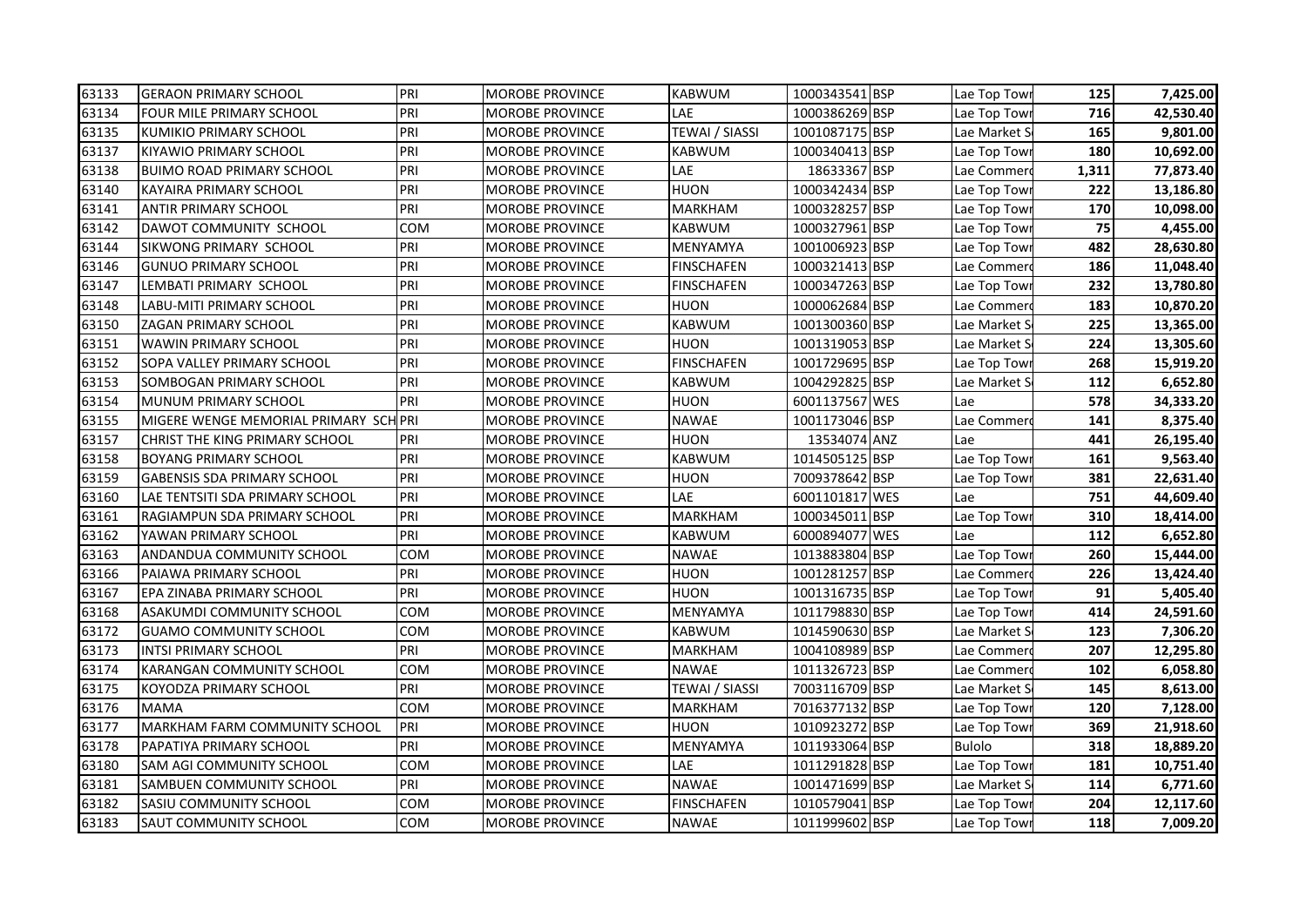| 63184 | <b>SEFA COMMUNITY SCHOOL</b>           | <b>COM</b> | <b>MOROBE PROVINCE</b> | <b>FINSCHAFEN</b> | 1006188781 BSP | Lae Top Towi  | 96    | 5,702.40  |
|-------|----------------------------------------|------------|------------------------|-------------------|----------------|---------------|-------|-----------|
| 63185 | <b>SIKAM PRIMARY SCHOOL</b>            | PRI        | MOROBE PROVINCE        | KABWUM            | 1006194375 BSP | Lae Market S  | 95    | 5,643.00  |
| 63186 | YOMWAH COMMUNITY SCHOOL                | COM        | MOROBE PROVINCE        | MARKHAM           | 1009210137 BSP | Lae Top Towi  | 210   | 12,474.00 |
| 63187 | ZIANGKEH COMMUNITY SCHOOL              | COM        | MOROBE PROVINCE        | <b>BULOLO</b>     | 7000119441 BSP | <b>Bulolo</b> | 195   | 11,583.00 |
| 63189 | <b>NAMIE COMMUNITY SCHOOL</b>          | COM        | <b>MOROBE PROVINCE</b> | <b>BULOLO</b>     | 1001706609 BSP | <b>Bulolo</b> | 117   | 6,949.80  |
| 63190 | NEMNEM COMMUNITY SCHOOL                | PRI        | <b>MOROBE PROVINCE</b> | <b>BULOLO</b>     | 1008551481 BSP | Lae Top Tow   | 117   | 6,949.80  |
| 63191 | OGAO COMMUNITY SCHOOL                  | COM        | <b>MOROBE PROVINCE</b> | <b>NAWAE</b>      | 1010817599 BSP | Lae Market S  | 126   | 7,484.40  |
| 63193 | <b>QEMBUNG PRIMARY SCHOOL</b>          | PRI        | <b>MOROBE PROVINCE</b> | <b>FINSCHAFEN</b> | 1010776159 BSP | Lae Top Tow   | 210   | 12,474.00 |
| 63194 | <b>SUBIORA COMMUNITY SCHOOL</b>        | COM        | MOROBE PROVINCE        | HUON              | 1006175929 BSP | Lae Top Tow   | 144   | 8,553.60  |
| 63195 | <b>SUGAN COMMUNITY SCHOOL</b>          | COM        | MOROBE PROVINCE        | KABWUM            | 7004402140 BSP | Lae Market S  | 86    | 5,108.40  |
| 63196 | <b>WAWET COMMUNITY SCHOOL</b>          | COM        | MOROBE PROVINCE        | TEWAI / SIASSI    | 1014690224 BSP | Lae Top Tow   | 88    | 5,227.20  |
| 63201 | MARY QUEEN OF PEACE PRIMARY SCHOOL PRI |            | MOROBE PROVINCE        | LAE               | 15931535 ANZ   | Lae           | 285   | 16,929.00 |
| 63202 | <b>BABUAF PRIMARY SCHOOL</b>           | PRI        | MOROBE PROVINCE        | HUON              | 7018001789 BSP | Lae Top Towi  | 147   | 8,731.80  |
| 63209 | <b>OMEGA PRIMARY SCHOOL</b>            | PRI        | MOROBE PROVINCE        | LAE               | 7009269346 BSP | Lae Top Towi  | 339   | 20,136.60 |
| 63211 | <b>MARKHAM BRIDGE PRIMARY SCHOOL</b>   | PRI        | MOROBE PROVINCE        | <b>HUON</b>       | 7008719085 BSP | Lae Market S  | 232   | 13,780.80 |
| 63230 | AIMALU LUTHERAN PRIMARY SCHOOL         | PRI        | MOROBE PROVINCE        | TEWAI / SIASSI    | 1000344938 BSP | Lae Top Tow   | 265   | 15,741.00 |
| 63231 | AMPAN PRIMARY SCHOOL                   | PRI        | <b>MOROBE PROVINCE</b> | MARKHAM           | 1000360144 BSP | Lae Market S  | 415   | 24,651.00 |
| 63232 | <b>BOWAS PRIMARY SCHOOL</b>            | PRI        | <b>MOROBE PROVINCE</b> | MENYAMYA          | 1001713772 BSP | Lae Market S  | 287   | 17,047.80 |
| 63233 | <b>ASEKI PRIMARY SCHOOL</b>            | PRI        | <b>MOROBE PROVINCE</b> | MENYAMYA          | 1001282015 BSP | Lae Top Towi  | 764   | 45,381.60 |
| 63236 | <b>BUAKAP PRIMARY SCHOOL</b>           | PRI        | MOROBE PROVINCE        | HUON              | 1000345229 BSP | Lae Top Tow   | 297   | 17,641.80 |
| 63237 | <b>BUBIA LUTHERAN PRIMARY SCHOOL</b>   | PRI        | MOROBE PROVINCE        | HUON              | 436058 ANZ     | Lae           | 1,107 | 65,755.80 |
| 63238 | <b>BUSAMANG PRIMARY SCHOOL</b>         | PRI        | <b>MOROBE PROVINCE</b> | HUON              | 1000343346 BSP | Lae Top Tow   | 392   | 23,284.80 |
| 63239 | <b>BUSONG PRIMARY SCHOOL</b>           | PRI        | <b>MOROBE PROVINCE</b> | NAWAE             | 499938 ANZ     | Lae           | 282   | 16,750.80 |
| 63240 | <b>CONCORDIA PRIMARY SCHOOL</b>        | PRI        | MOROBE PROVINCE        | MENYAMYA          | 1000887275 BSP | <b>Bulolo</b> | 462   | 27,442.80 |
| 63241 | <b>GABMAZUNG PRIMARY SCHOOL</b>        | PRI        | MOROBE PROVINCE        | HUON              | 11061642 ANZ   | Lae           | 645   | 38,313.00 |
| 63243 | <b>GAIN PRIMARY SCHOOL</b>             | PRI        | MOROBE PROVINCE        | <b>NAWAE</b>      | 11280610 ANZ   | Lae           | 259   | 15,384.60 |
| 63244 | <b>GAPET/TOBOU PRIMARY SCHOOL</b>      | PRI        | <b>MOROBE PROVINCE</b> | <b>FINSCHAFEN</b> | 1000354332 BSP | Lae Top Tow   | 159   | 9,444.60  |
| 63245 | LANAKAPI LUTHERAN PRIMARY SCHOOL       | PRI        | <b>MOROBE PROVINCE</b> | LAE               | 1000386395 BSP | Lae Top Tow   | 1,043 | 61,954.20 |
| 63246 | PADAMOT PRIMARY SCHOOL                 | PRI        | MOROBE PROVINCE        | TEWAI / SIASSI    | 1000353795 BSP | Lae Top Towi  | 134   | 7,959.60  |
| 63247 | <b>GUNE LUTHERAN PRIMARY SCHOOL</b>    | PRI        | <b>MOROBE PROVINCE</b> | TEWAI / SIASSI    | 1000328558 BSP | Lae Top Tow   | 224   | 13,305.60 |
| 63249 | <b>HAMORONONG PRIMARY SCHOOL</b>       | PRI        | MOROBE PROVINCE        | <b>FINSCHAFEN</b> | 1000352840 BSP | Lae Top Towi  | 243   | 14,434.20 |
| 63250 | <b>GURUF PRIMARY SCHOOL</b>            | PRI        | MOROBE PROVINCE        | MARKHAM           | 1000348403 BSP | Lae Top Tow   | 231   | 13,721.40 |
| 63253 | <b>INDAGEN PRIMARY SCHOOL</b>          | PRI        | MOROBE PROVINCE        | KABWUM            | 1000355224 BSP | Lae Market S  | 296   | 17,582.40 |
| 63255 | KALASA LUTHERAN PRIMARY SCHOOL         | PRI        | MOROBE PROVINCE        | TEWAI / SIASSI    | 1000343157 BSP | Lae Top Towi  | 408   | 24,235.20 |
| 63256 | KAPO (LUTHERAN) PRIMARY SCHOOL         | PRI        | MOROBE PROVINCE        | MENYAMYA          | 1000949396 BSP | Lae Market S  | 386   | 22,928.40 |
| 63257 | <b>KASANOMBE PRIMARY SCHOOL</b>        | PRI        | MOROBE PROVINCE        | NAWAE             | 1000367363 BSP | Lae Market S  | 169   | 10,038.60 |
| 63258 | <b>KATENA PRIMARY SCHOOL</b>           | PRI        | MOROBE PROVINCE        | <b>FINSCHAFEN</b> | 1000344756 BSP | Lae Top Towi  | 285   | 16,929.00 |
| 63259 | <b>KOLEM PRIMARY SCHOOL</b>            | PRI        | MOROBE PROVINCE        | <b>FINSCHAFEN</b> | 1001170805 BSP | Lae Top Tow   | 556   | 33,026.40 |
| 63260 | KULUNGTUFU PRIMARY SCHOOL              | PRI        | <b>MOROBE PROVINCE</b> | <b>FINSCHAFEN</b> | 1000345400 BSP | Lae Top Towr  | 203   | 12,058.20 |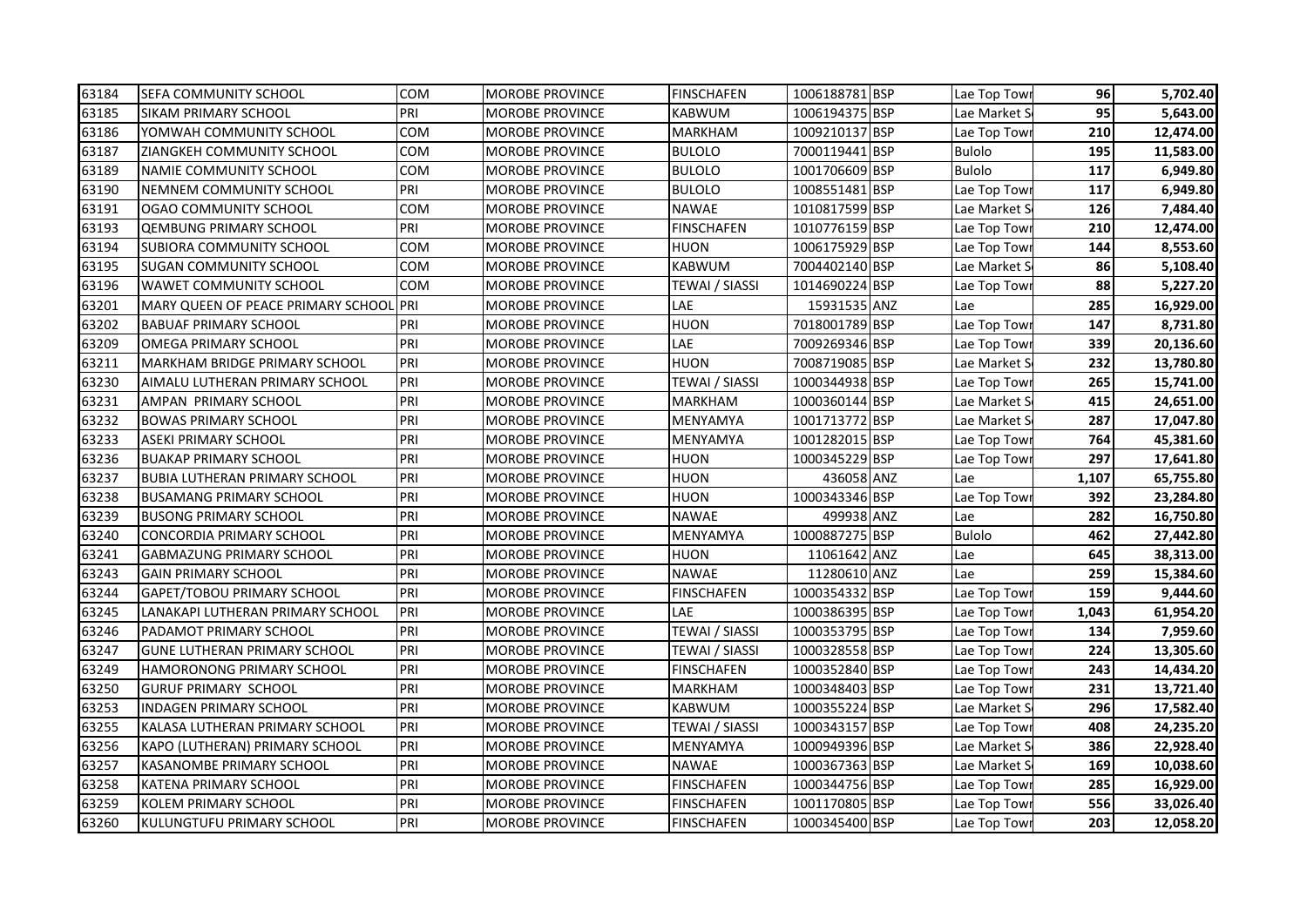| 63262 | <b>KWAPLALIM PRIMARY SCHOOL</b>  | PRI | <b>MOROBE PROVINCE</b> | MENYAMYA          | 1001286456 BSP | Lae Commero   | 422   | 25,066.80 |
|-------|----------------------------------|-----|------------------------|-------------------|----------------|---------------|-------|-----------|
| 63263 | TONGSO PRIMARY SCHOOL            | PRI | MOROBE PROVINCE        | TEWAI / SIASSI    | 1000383163 BSP | Lae Market S  | 271   | 16,097.40 |
| 63264 | <b>LALAN PRIMARY SCHOOL</b>      | PRI | <b>MOROBE PROVINCE</b> | <b>FINSCHAFEN</b> | 1000354294 BSP | Lae Top Towi  | 206   | 12,236.40 |
| 63265 | <b>LAULU PRIMARY SCHOOL</b>      | PRI | MOROBE PROVINCE        | <b>NAWAE</b>      | 1000342842 BSP | Lae Top Tow   | 191   | 11,345.40 |
| 63266 | LAKALA PRIMARY SCHOOL            | PRI | <b>MOROBE PROVINCE</b> | HUON              | 1000060430 BSP | Lae Commer    | 136   | 8,078.40  |
| 63267 | <b>MASA PRIMARY SCHOOL</b>       | PRI | <b>MOROBE PROVINCE</b> | TEWAI / SIASSI    | 1000343435 BSP | Lae Top Towi  | 267   | 15,859.80 |
| 63268 | <b>MAIAMA COMMUNITY SCHOOL</b>   | PRI | <b>MOROBE PROVINCE</b> | <b>HUON</b>       | 1003941687 BSP | Lae Market S  | 87    | 5,167.80  |
| 63269 | <b>MAINYANDA PRIMARY SCHOOL</b>  | PRI | MOROBE PROVINCE        | <b>BULOLO</b>     | 1000887614 BSP | <b>Bulolo</b> | 425   | 25,245.00 |
| 63270 | <b>MABEY PRIMARY SCHOOL</b>      | PRI | MOROBE PROVINCE        | TEWAI / SIASSI    | 1000996661 BSP | Lae Top Tow   | 314   | 18,651.60 |
| 63271 | <b>MALAI PRIMARY SCHOOL</b>      | PRI | MOROBE PROVINCE        | TEWAI / SIASSI    | 1000328513 BSP | Lae Top Tow   | 156   | 9,266.40  |
| 63273 | MALANGTA PRIMARY SCHOOL          | PRI | MOROBE PROVINCE        | <b>BULOLO</b>     | 1000887111 BSP | <b>Bulolo</b> | 443   | 26,314.20 |
| 63274 | MANGA PRIMARY SCHOOL             | PRI | MOROBE PROVINCE        | BULOLO            | 1000360163 BSP | Lae Market S  | 209   | 12,414.60 |
| 63275 | MENYAMYA PRIMARY SCHOOL          | PRI | MOROBE PROVINCE        | MENYAMYA          | 1000930638 BSP | <b>Bulolo</b> | 526   | 31,244.40 |
| 63277 | <b>MUYA PRIMARY SCHOOL</b>       | PRI | MOROBE PROVINCE        | HUON              | 1583418 WES    | Lae           | 617   | 36,649.80 |
| 63279 | NUMBUGU PRIMARY SCHOOL           | PRI | MOROBE PROVINCE        | MARKHAM           | 1000341976 BSP | Lae Top Tow   | 220   | 13,068.00 |
| 63281 | <b>OMBO PRIMARY SCHOOL</b>       | PRI | <b>MOROBE PROVINCE</b> | KABWUM            | 1000354682 BSP | Lae Top Towi  | 525   | 31,185.00 |
| 63282 | <b>RABISAP PRIMARY SCHOOL</b>    | PRI | <b>MOROBE PROVINCE</b> | <b>NAWAE</b>      | 1000341906 BSP | Lae Top Towi  | 152   | 9,028.80  |
| 63283 | <b>SAMANAI PRIMARY SCHOOL</b>    | PRI | <b>MOROBE PROVINCE</b> | TEWAI / SIASSI    | 1000328950 BSP | Lae Top Towi  | 140   | 8,316.00  |
| 63284 | <b>SATTELBERG PRIMARY SCHOOL</b> | PRI | <b>MOROBE PROVINCE</b> | <b>FINSCHAFEN</b> | 1000341124 BSP | Lae Top Towr  | 277   | 16,453.80 |
| 63285 | SAGIRO LUTH PRIMARY SCHOOL       | PRI | MOROBE PROVINCE        | <b>FINSCHAFEN</b> | 1000342013 BSP | Lae Top Tow   | 250   | 14,850.00 |
| 63286 | SOMBORE PRIMARY SCHOOL           | PRI | MOROBE PROVINCE        | KABWUM            | 1000355868 BSP | Lae Market S  | 262   | 15,562.80 |
| 63288 | LAE ST PAULS COMMUNITY SCHOOL    | PRI | MOROBE PROVINCE        | LAE               | 1003335096 BSP | Lae Top Tow   | 1,548 | 91,951.20 |
| 63289 | SUQANG LUTH PRIMARY SCHOOL       | PRI | <b>MOROBE PROVINCE</b> | <b>FINSCHAFEN</b> | 1000346309 BSP | Lae Top Towi  | 305   | 18,117.00 |
| 63290 | TAEMIGIDU PRIMARY SCHOOL         | PRI | MOROBE PROVINCE        | NAWAE             | 1000342986 BSP | Lae Top Towi  | 161   | 9,563.40  |
| 63292 | TIMINI LUTHERAN PRIMARY SCHOOL   | PRI | MOROBE PROVINCE        | <b>BULOLO</b>     | 1001438553 BSP | Lae Top Towi  | 200   | 11,880.00 |
| 63293 | TIPSIT PRIMARY SCHOOL            | PRI | MOROBE PROVINCE        | KABWUM            | 1000341943 BSP | Lae Top Tow   | 377   | 22,393.80 |
| 63294 | TUAM LUTHERAN PRIMARY SCHOOL     | PRI | MOROBE PROVINCE        | TEWAI / SIASSI    | 1000328969 BSP | Lae Top Tow   | 137   | 8,137.80  |
| 63295 | <b>WAREO PRIMARY SCHOOL</b>      | PRI | <b>MOROBE PROVINCE</b> | <b>FINSCHAFEN</b> | 1000344947 BSP | Lae Top Tow   | 281   | 16,691.40 |
| 63296 | <b>WARITSIAN PRIMARY SCHOOL</b>  | PRI | <b>MOROBE PROVINCE</b> | MARKHAM           | 6000763551 WES | Lae           | 582   | 34,570.80 |
| 63297 | <b>BAINI PRIMARY SCHOOL</b>      | PRI | <b>MOROBE PROVINCE</b> | <b>BULOLO</b>     | 1000988824 BSP | <b>Bulolo</b> | 131   | 7,781.40  |
| 63298 | <b>WELOWELO COMMUNITY SCHOOL</b> | PRI | MOROBE PROVINCE        | TEWAI / SIASSI    | 1000351894 BSP | Lae Top Tow   | 270   | 16,038.00 |
| 63299 | <b>BAYAMASU PRIMARY SCHOOL</b>   | PRI | MOROBE PROVINCE        | MARKHAM           | 1000348400 BSP | Lae Top Tow   | 329   | 19,542.60 |
| 63300 | ZARE-AINSE PRIMARY SCHOOL        | PRI | MOROBE PROVINCE        | HUON              | 1000341975 BSP | Lae Top Tow   | 268   | 15,919.20 |
| 63301 | <b>MINDIK PRIMARY SCHOOL</b>     | PRI | MOROBE PROVINCE        | FINSCHAFEN        | 1000341859 BSP | Lae Top Towi  | 287   | 17,047.80 |
| 63302 | <b>GERUF COMMUNITY SCHOOL</b>    | PRI | MOROBE PROVINCE        | TEWAI / SIASSI    | 1000348243 BSP | Lae Top Tow   | 346   | 20,552.40 |
| 63303 | <b>KEBI PRIMARY SCHOOL</b>       | PRI | MOROBE PROVINCE        | <b>BULOLO</b>     | 1000886162 BSP | <b>Bulolo</b> | 291   | 17,285.40 |
| 63306 | WAUWOKA PRIMARY SCHOOL           | PRI | MOROBE PROVINCE        | MENYAMYA          | 1001279378 BSP | Lae Commer    | 347   | 20,611.80 |
| 63307 | TSILETSILE PRIMARY SCHOOL        | PRI | MOROBE PROVINCE        | HUON              | 1000363428 BSP | Lae Market S  | 222   | 13,186.80 |
| 63308 | DAOGA PRIMARY SCHOOL             | PRI | <b>MOROBE PROVINCE</b> | <b>KABWUM</b>     | 1000967780 BSP | Lae Market S  | 189   | 11,226.60 |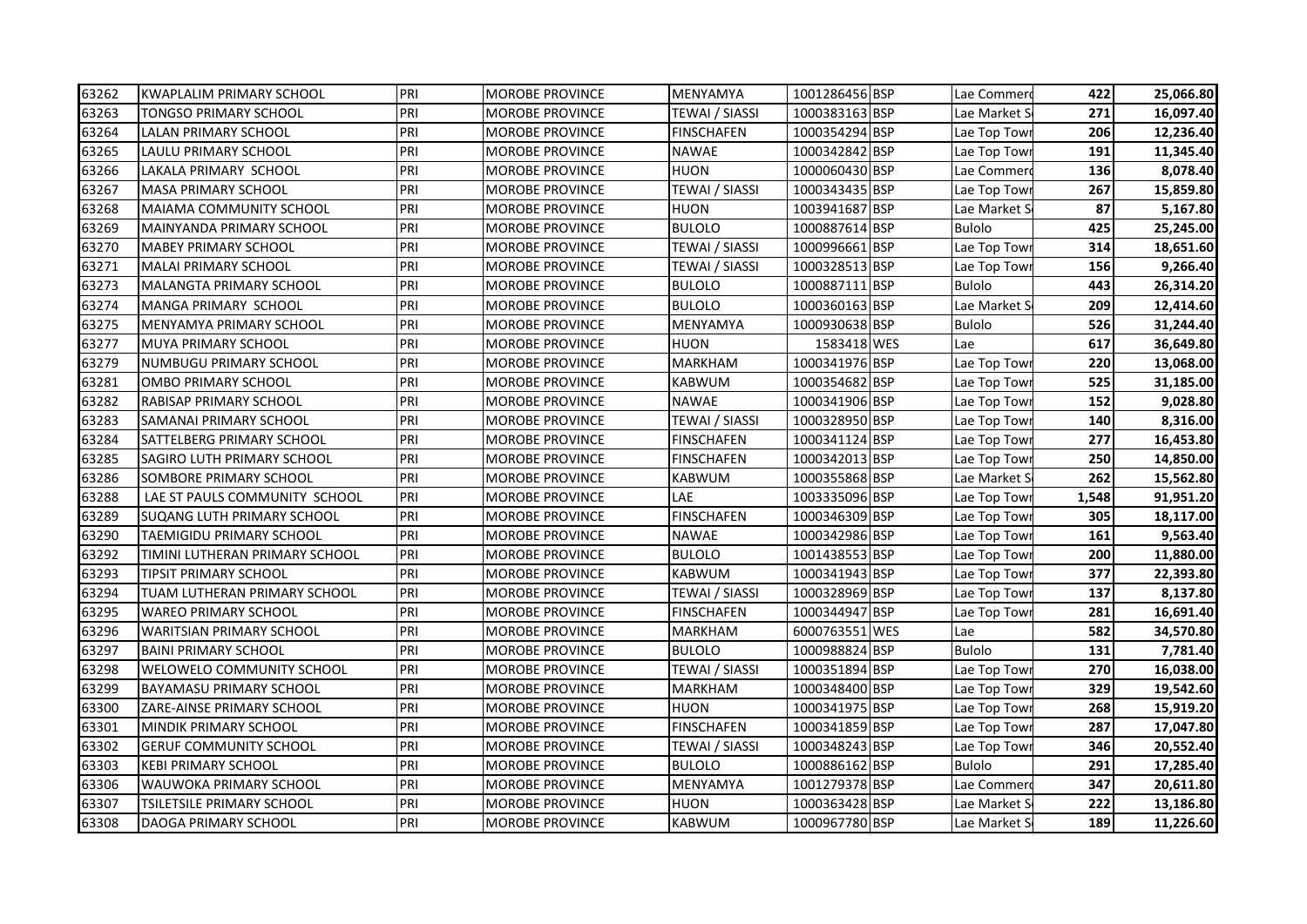| 63310 | HAPO-NHONDONG PRIMARY SCHOOL            | PRI | <b>MOROBE PROVINCE</b> | <b>FINSCHAFEN</b>     | 1000328059 BSP | Lae Top Town  | 285   | 16,929.00 |
|-------|-----------------------------------------|-----|------------------------|-----------------------|----------------|---------------|-------|-----------|
| 63311 | ISAN PRIMARY SCHOOL                     | PRI | <b>MOROBE PROVINCE</b> | <b>KABWUM</b>         | 1000354127 BSP | Lae Top Towr  | 140   | 8,316.00  |
| 63312 | NOKOPO PRIMARY SCHOOL                   | PRI | <b>MOROBE PROVINCE</b> | <b>KABWUM</b>         | 1000343114 BSP | Lae Top Towi  | 124   | 7,365.60  |
| 63313 | <b>ST STEVEN PRIMARY SCHOOL</b>         | PRI | <b>MOROBE PROVINCE</b> | <b>BULOLO</b>         | 1000930551 BSP | <b>Bulolo</b> | 477   | 28,333.80 |
| 63316 | <b>BIRIMON PRIMARY SCHOOL</b>           | PRI | <b>MOROBE PROVINCE</b> | <b>KABWUM</b>         | 1000341527 BSP | Lae Top Tow   | 157   | 9,325.80  |
| 63317 | KOMBONGDON PRIMARY SCHOOL               | PRI | <b>MOROBE PROVINCE</b> | <b>KABWUM</b>         | 1000360470 BSP | Lae Market S  | 116   | 6,890.40  |
| 63318 | YALUMBANG PRIMARY SCHOOL                | PRI | <b>MOROBE PROVINCE</b> | <b>NAWAE</b>          | 1000946460 BSP | Lae Commer    | 130   | 7,722.00  |
| 63319 | SONGIN COMMUNITY SCHOOL                 | PRI | <b>MOROBE PROVINCE</b> | <b>KABWUM</b>         | 1001082177 BSP | Lae Market S  | 184   | 10,929.60 |
| 63320 | <b>FINONGAN PRIMARY SCHOOL</b>          | PRI | <b>MOROBE PROVINCE</b> | <b>NAWAE</b>          | 1000345979 BSP | Lae Top Tow   | 181   | 10,751.40 |
| 63321 | YUNZAING PRIMARY SCHOOL                 | PRI | MOROBE PROVINCE        | <b>FINSCHAFEN</b>     | 1001704896 BSP | Lae Top Tow   | 121   | 7,187.40  |
| 63322 | WAMUKI PRIMARY SCHOOL                   | PRI | MOROBE PROVINCE        | <b>FINSCHAFEN</b>     | 1001673077 BSP | Lae Top Towi  | 126   | 7,484.40  |
| 63324 | EZANGO PRIMARY SCHOOL                   | PRI | MOROBE PROVINCE        | TEWAI / SIASSI        | 1005828098 BSP | Lae Top Towi  | 303   | 17,998.20 |
| 63325 | KISTUEN COMMUNITY SCHOOL                | COM | MOROBE PROVINCE        | <b>NAWAE</b>          | 1012094312 BSP | Lae Commero   | 62    | 3,682.80  |
| 63327 | OZUSAGE PRIMARY SCHOOL                  | PRI | MOROBE PROVINCE        | KABWUM                | 1004478440 BSP | Lae Market S  | 263   | 15,622.20 |
| 63328 | SATOP LUTHERAN COMMUNITY SCHOOL         | PRI | <b>MOROBE PROVINCE</b> | TEWAI / SIASSI        | 1001402564 BSP | Lae Market S  | 165   | 9,801.00  |
| 63330 | ANGA SDA PRIMARY SCHOOL                 | PRI | <b>MOROBE PROVINCE</b> | <b>MENYAMYA</b>       | 1011405634 BSP | Lae Commer    | 160   | 9,504.00  |
| 63410 | AUPWEL ST PATRICKS PRIMARY SCHOOL       | PRI | MOROBE PROVINCE        | TEWAI / SIASSI        | 1001278755 BSP | Lae Top Tow   | 113   | 6,712.20  |
| 63411 | POR MANDOK PRIMARY SCHOOL               | PRI | <b>MOROBE PROVINCE</b> | TEWAI / SIASSI        | 1000327920 BSP | Lae Top Towr  | 180   | 10,692.00 |
| 63412 | <b>ST MARTINS PRIMARY SCHOOL</b>        | PRI | <b>MOROBE PROVINCE</b> | LAE                   | 1000385736 BSP | Lae Top Towr  | 451   | 26,789.40 |
| 63413 | ST MARY'S PRIMARY SCHOOL                | PRI | MOROBE PROVINCE        | LAE                   | 1000386664 BSP | Lae Top Towi  | 1,125 | 66,825.00 |
| 63414 | <b>ST PETERS KORONAS PRIMARY SCHOOL</b> | PRI | <b>MOROBE PROVINCE</b> | <b>BULOLO</b>         | 1001429430 BSP | <b>Bulolo</b> | 812   | 48,232.80 |
| 63415 | MARIANNHILL PRIMARY SCHOOL              | PRI | <b>MOROBE PROVINCE</b> | <b>BULOLO</b>         | 1000930545 BSP | <b>Bulolo</b> | 301   | 17,879.40 |
| 63416 | ERAP BOYS TOWN PRIMARY SCHOOL           | PRI | <b>MOROBE PROVINCE</b> | HUON                  | 1000353633 BSP | Lae Top Towr  | 33    | 1,960.20  |
| 63417 | ST MATHEWS PRIMARY SCHOOL               | PRI | MOROBE PROVINCE        | MENYAMYA              | 1000354150 BSP | Lae Top Towi  | 135   | 8,019.00  |
| 63418 | ST PATRICKS PRIMARY SCHOOL              | PRI | MOROBE PROVINCE        | LAE                   | 11307780 ANZ   | Lae           | 398   | 23,641.20 |
| 63419 | <b>WESAP PRIMARY SCHOOL</b>             | PRI | <b>MOROBE PROVINCE</b> | <b>FINSCHAFEN</b>     | 1014289688 BSP | Lae Top Tow   | 167   | 9,919.80  |
| 63421 | <b>GWEM PRIMARY SCHOOL</b>              | PRI | <b>MOROBE PROVINCE</b> | <b>BULOLO</b>         | 1001706193 BSP | Lae Top Tow   | 249   | 14,790.60 |
| 63422 | <b>BUNDUM PRIMARY SCHOOL</b>            | PRI | <b>MOROBE PROVINCE</b> | <b>BULOLO</b>         | 1014635427 BSP | <b>Bulolo</b> | 305   | 18,117.00 |
| 63423 | YAMBO PRIMARY SCHOOL                    | PRI | <b>MOROBE PROVINCE</b> | <b>NAWAE</b>          | 7000893631 BSP | Lae Top Tow   | 145   | 8,613.00  |
| 63425 | PINETOP PRIMARY SCHOOL                  | PRI | MOROBE PROVINCE        | <b>BULOLO</b>         | 1008929646 BSP | <b>Bulolo</b> | 215   | 12,771.00 |
| 63426 | <b>BANISU PRIMARY SCHOOL</b>            | PRI | MOROBE PROVINCE        | <b>BULOLO</b>         | 1013980295 BSP | Lae Top Towi  | 210   | 12,474.00 |
| 63427 | <b>HAWATEO COMMUNITY SCHOOL</b>         | COM | <b>MOROBE PROVINCE</b> | <b>MENYAMYA</b>       | 7003898348 BSP | Lae Top Tow   | 125   | 7,425.00  |
| 63429 | AYAITI PRIMARY SCHOOL                   | PRI | MOROBE PROVINCE        | <b>BULOLO</b>         | 7010560824 BSP | <b>Bulolo</b> | 377   | 22,393.80 |
| 63430 | ORIGENANG                               | PRI | MOROBE PROVINCE        | <b>FINSCHAFEN</b>     | 1014434979 BSP | Lae Top Towi  | 166   | 9,860.40  |
| 63540 | NATONA PRIMARY SCHOOL                   | PRI | MOROBE PROVINCE        | <b>MARKHAM</b>        | 1000152558 BSP | Lae Commero   | 149   | 8,850.60  |
| 63542 | POIYU PRIMARY SCHOOL                    | PRI | MOROBE PROVINCE        | <b>MENYAMYA</b>       | 1000344259 BSP | Lae Top Towr  | 336   | 19,958.40 |
| 63543 | ZEPA PRIMARY SCHOOL                     | PRI | <b>MOROBE PROVINCE</b> | <b>BULOLO</b>         | 1001056976 BSP | Lae Commer    | 436   | 25,898.40 |
| 63544 | YAMU PRIMARY SCHOOL                     | PRI | MOROBE PROVINCE        | <b>HUON</b>           | 511742 ANZ     | Lae           | 114   | 6,771.60  |
| 63546 | DOMUT PRIMARY SCHOOL                    | PRI | <b>MOROBE PROVINCE</b> | <b>TEWAI / SIASSI</b> | 1000934463 BSP | Lae Market S  | 223   | 13,246.20 |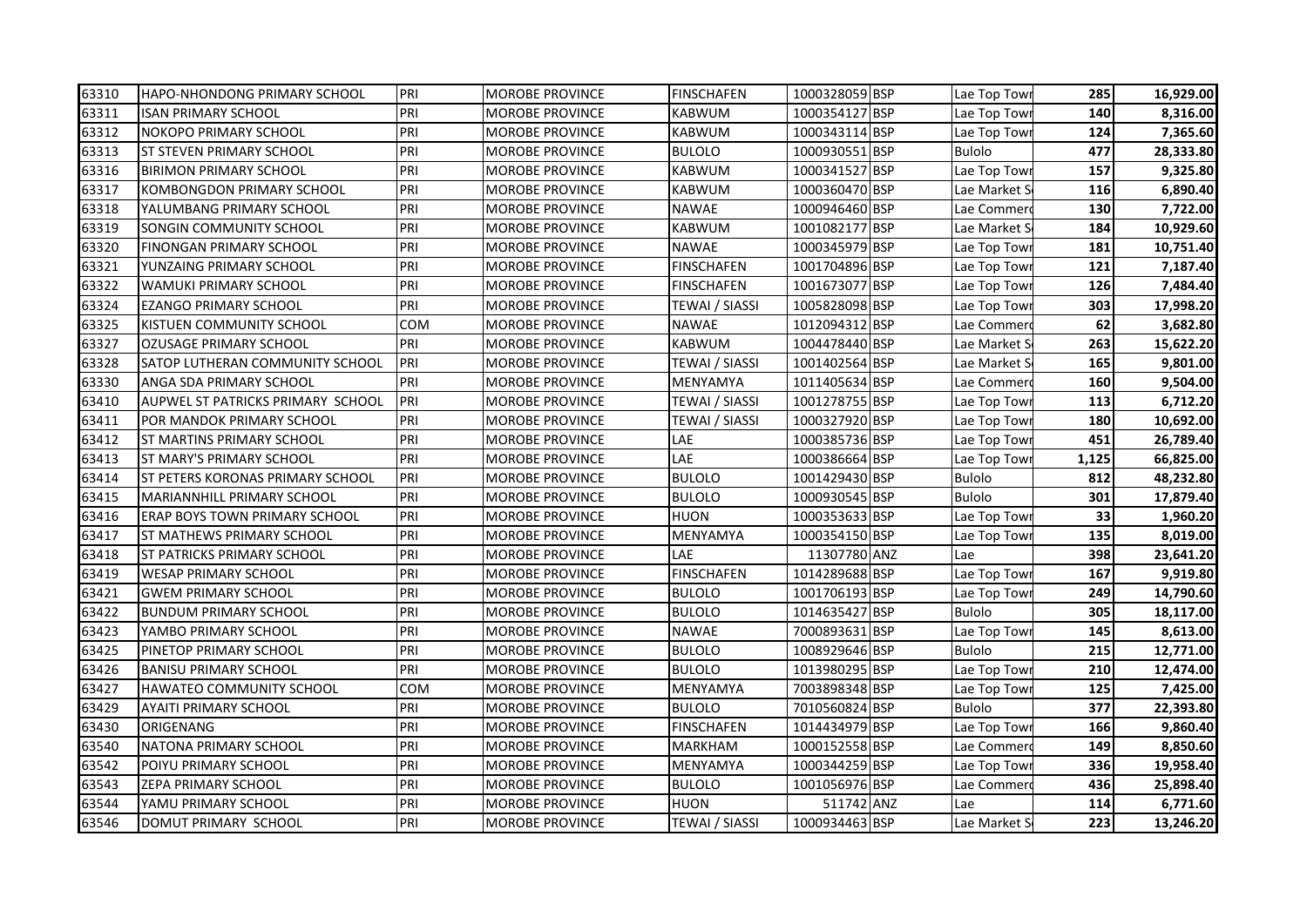| 63547 | <b>GITUKIA PRIMARY SCHOOL</b>     | PRI | <b>MOROBE PROVINCE</b> | <b>TEWAI / SIASSI</b> | 1000345761 BSP | Lae Top Towr  | 330 | 19,602.00 |
|-------|-----------------------------------|-----|------------------------|-----------------------|----------------|---------------|-----|-----------|
| 63549 | LUBADU COMMUNITY SCHOOL           | PRI | MOROBE PROVINCE        | FINSCHAFEN            | 1000348346 BSP | Lae Market S  | 180 | 10,692.00 |
| 63550 | <b>GARAM PRIMARY SCHOOL</b>       | PRI | MOROBE PROVINCE        | MARKHAM               | 1000352826 BSP | Lae Top Towi  | 452 | 26,848.80 |
| 63551 | UNGWIMELA PRIMARY SCHOOL          | PRI | <b>MOROBE PROVINCE</b> | MENYAMYA              | 1000346932 BSP | Lae Top Tow   | 274 | 16,275.60 |
| 63552 | <b>SURUR PRIMARY SCHOOL</b>       | PRI | <b>MOROBE PROVINCE</b> | TEWAI / SIASSI        | 1000327833 BSP | Lae Top Towi  | 95  | 5,643.00  |
| 63555 | <b>BUVELEM COMMUNITY SCHOOL</b>   | PRI | <b>MOROBE PROVINCE</b> | <b>BULOLO</b>         | 1001967544 BSP | Lae Top Towi  | 246 | 14,612.40 |
| 63556 | <b>IWAL PRIMARY SCHOOL</b>        | PRI | <b>MOROBE PROVINCE</b> | <b>HUON</b>           | 1014243396 BSP | Lae Market S  | 132 | 7,840.80  |
| 63557 | <b>ARUNAI PRIMARY SCHOOL</b>      | PRI | MOROBE PROVINCE        | TEWAI / SIASSI        | 1014160731 BSP | Lae Top Tow   | 223 | 13,246.20 |
| 63558 | <b>BIBUAI PRIMARY SCHOOL</b>      | PRI | MOROBE PROVINCE        | MARKHAM               | 1011006937 BSP | Lae Top Tow   | 315 | 18,711.00 |
| 63559 | DUAM PRIMARY SCHOOL               | PRI | MOROBE PROVINCE        | MARKHAM               | 7002845886 BSP | Lae Top Towi  | 285 | 16,929.00 |
| 63561 | <b>BUNSIL PRIMARY SCHOOL</b>      | PRI | MOROBE PROVINCE        | TEWAI / SIASSI        | 1000347632 BSP | Lae Top Towi  | 88  | 5,227.20  |
| 63564 | SANGHU PRIMARY SCHOOL             | PRI | MOROBE PROVINCE        | NAWAE                 | 411920 ANZ     | Lae           | 283 | 16,810.20 |
| 63566 | AIWAMBA PRIMARY SCHOOL            | PRI | MOROBE PROVINCE        | MENYAMYA              | 1011889985 BSP | Lae Top Towi  | 190 | 11,286.00 |
| 63568 | TOYARE PRIMARY SCHOOL             | PRI | MOROBE PROVINCE        | HUON                  | 1000345285 BSP | Lae Top Towi  | 215 | 12,771.00 |
| 63569 | SINTOGORA PRIMARY SCHOOL          | PRI | MOROBE PROVINCE        | <b>NAWAE</b>          | 1000343068 BSP | Lae Top Tow   | 210 | 12,474.00 |
| 63571 | MOMSALOP PRIMARY SCHOOL           | PRI | <b>MOROBE PROVINCE</b> | <b>NAWAE</b>          | 1000352330 BSP | Lae Top Tow   | 103 | 6,118.20  |
| 63572 | <b>WORIN LOWER PRIMARY SCHOOL</b> | PRI | <b>MOROBE PROVINCE</b> | KABWUM                | 1010434346 BSP | Lae Commero   | 66  | 3,920.40  |
| 63574 | <b>GENI COMMUNITY SCHOOL</b>      | COM | <b>MOROBE PROVINCE</b> | <b>BULOLO</b>         | 1013793243 BSP | <b>Bulolo</b> | 109 | 6,474.60  |
| 63575 | <b>KEANGO COMMUNITY SCHOOL</b>    | COM | MOROBE PROVINCE        | MENYAMYA              | 1014584674 BSP | Lae Top Tow   | 205 | 12,177.00 |
| 63576 | OHE-HILL PRIMARY SCHOOL           | PRI | MOROBE PROVINCE        | <b>BULOLO</b>         | 1001116911 BSP | Lae Market S  | 292 | 17,344.80 |
| 63577 | <b>GABTAMON COMMUNITY SCHOOL</b>  | COM | MOROBE PROVINCE        | KABWUM                | 1008314070 BSP | Lae Top Tow   | 159 | 9,444.60  |
| 63579 | <b>SEGE COMMUNITY SCHOOL</b>      | PRI | MOROBE PROVINCE        | <b>BULOLO</b>         | 1000361696 BSP | Lae Market S  | 223 | 13,246.20 |
| 63580 | <b>MARALINAN PRIMARY SCHOOL</b>   | PRI | MOROBE PROVINCE        | HUON                  | 1000360341 BSP | Lae Market S  | 186 | 11,048.40 |
| 63581 | <b>GUBABANG PRIMARY SCHOOL</b>    | PRI | MOROBE PROVINCE        | <b>FINSCHAFEN</b>     | 1001729155 BSP | Lae Top Tow   | 294 | 17,463.60 |
| 63582 | <b>BUNGAWAT PRIMARY SCHOOL</b>    | PRI | MOROBE PROVINCE        | KABWUM                | 1000341532 BSP | Lae Top Towi  | 246 | 14,612.40 |
| 63583 | TAMI ISLAND COMMUNITY SCHOOL      | PRI | MOROBE PROVINCE        | <b>FINSCHAFEN</b>     | 1000345203 BSP | Lae Market S  | 106 | 6,296.40  |
| 63584 | <b>SAMUNA PRIMARY SCHOOL</b>      | PRI | <b>MOROBE PROVINCE</b> | <b>BULOLO</b>         | 1000886331 BSP | <b>Bulolo</b> | 200 | 11,880.00 |
| 63585 | <b>WANA PRIMARY SCHOOL</b>        | PRI | <b>MOROBE PROVINCE</b> | NAWAE                 | 1000341931 BSP | Lae Top Tow   | 240 | 14,256.00 |
| 63586 | <b>WABUBU COMMUNITY SCHOOL</b>    | PRI | <b>MOROBE PROVINCE</b> | <b>HUON</b>           | 1000361026 BSP | Lae Market S  | 163 | 9,682.20  |
| 63587 | <b>SCHIFFNER PRIMARY SCHOOL</b>   | PRI | MOROBE PROVINCE        | MARKHAM               | 1000328625 BSP | Lae Top Tow   | 230 | 13,662.00 |
| 63588 | <b>NARUAING PRIMARY SCHOOL</b>    | PRI | MOROBE PROVINCE        | MARKHAM               | 1000343577 BSP | Lae Top Tow   | 203 | 12,058.20 |
| 63589 | DINANGAT COMMUNITY SCHOOL         | PRI | MOROBE PROVINCE        | KABWUM                | 1000352446 BSP | Lae Top Tow   | 198 | 11,761.20 |
| 63591 | <b>WAP PRIMARY SCHOOL</b>         | PRI | MOROBE PROVINCE        | KABWUM                | 1001098224 BSP | Lae Market S  | 192 | 11,404.80 |
| 63592 | TOWAT COMMUNITY SCHOOL            | PRI | MOROBE PROVINCE        | TEWAI / SIASSI        | 1001086665 BSP | Lae Market S  | 173 | 10,276.20 |
| 63594 | <b>GUMBUM COMMUNITY SCHOOL</b>    | PRI | MOROBE PROVINCE        | NAWAE                 | 1001066039 BSP | Lae Top Towi  | 134 | 7,959.60  |
| 63595 | <b>GASO COMMUNITY SCHOOL</b>      | PRI | MOROBE PROVINCE        | <b>FINSCHAFEN</b>     | 1000997819 BSP | Lae Market S  | 306 | 18,176.40 |
| 63597 | GUEMBUM COMMUNITY SCHOOL          | PRI | MOROBE PROVINCE        | NAWAE                 | 7004091257 BSP | Lae Top Tow   | 158 | 9,385.20  |
| 63598 | KAWANGE LOWER PRIMARY SCHOOL      | PRI | MOROBE PROVINCE        | KABWUM                | 1014788945 BSP | Lae Top Tow   | 122 | 7,246.80  |
| 63599 | <b>LAMBAIP PRIMARY SCHOOL</b>     | PRI | <b>MOROBE PROVINCE</b> | NAWAE                 | 1006054934 BSP | Lae Commerd   | 160 | 9,504.00  |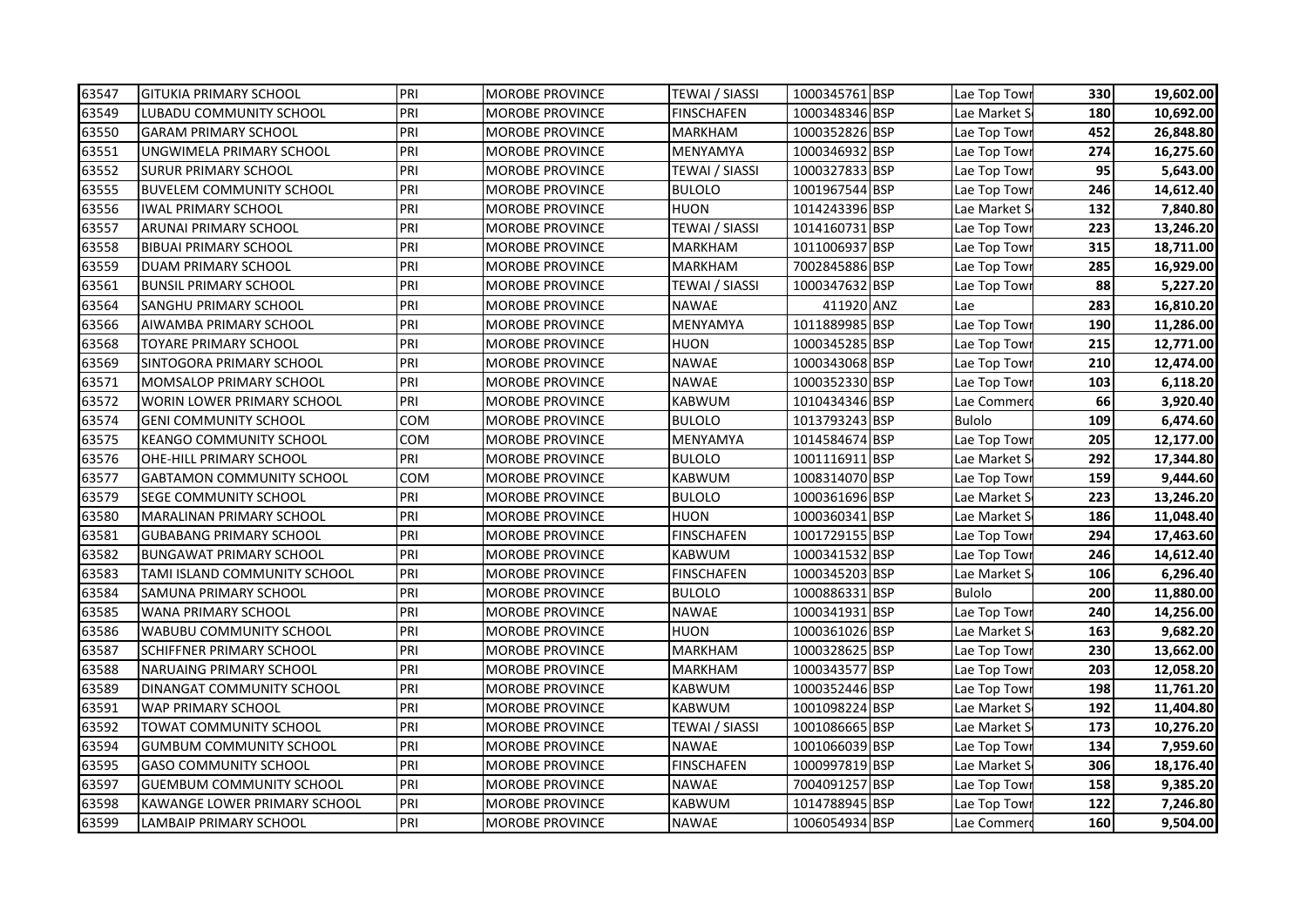| 63600 | <b>BUGANDI SECONDARY SCHOOL</b>               | <b>SEC</b>  | <b>MOROBE PROVINCE</b> | <b>MARKHAM</b>        | 38666801 BSP   | Lae Top Towi  | 2,239 | 498,828.00 |
|-------|-----------------------------------------------|-------------|------------------------|-----------------------|----------------|---------------|-------|------------|
| 63601 | <b>BUSU SECONDARY SCHOOL</b>                  | <b>SEC</b>  | <b>MOROBE PROVINCE</b> | LAE                   | 2701289201 WES | Lae           | 1,341 | 306,622.80 |
| 63602 | <b>DREGERHAFEN SECONDARY SCHOOL</b>           | <b>SEC</b>  | <b>MOROBE PROVINCE</b> | <b>FINSCHAFEN</b>     | 1000386599 BSP | Lae Market S  | 1,318 | 270,210.60 |
| 63603 | MARKHAM VALLEY SECONDARY SCHOOL               | <b>SEC</b>  | <b>MOROBE PROVINCE</b> | <b>MARKHAM</b>        | 1000048744 BSP | Lae Commer    | 1,521 | 489,324.00 |
| 63604 | LAE SECONDARY SCHOOL                          | <b>SEC</b>  | <b>MOROBE PROVINCE</b> | LAE                   | 1000386633 BSP | Lae Market S  | 2,065 | 426,749.40 |
| 63605 | <b>GRACE MEMORIAL SECONDARY SCHOOL</b>        | <b>SEC</b>  | <b>MOROBE PROVINCE</b> | <b>BULOLO</b>         | 1000930578 BSP | <b>Bulolo</b> | 1,026 | 301,177.80 |
| 63606 | <b>WASU SECONDARY SCHOOL</b>                  | <b>SEC</b>  | <b>MOROBE PROVINCE</b> | <b>TEWAI / SIASSI</b> | 1000386692 BSP | Lae Top Tow   | 643   | 209,629.20 |
| 63607 | MENYAMYA SECONDARY SCHOOL                     | <b>SEC</b>  | <b>MOROBE PROVINCE</b> | MENYAMYA              | 1000385547 BSP | Lae Top Tow   | 1,006 | 310,490.40 |
| 63608 | SALAMAUA PROVINCIAL HIGH SCHOOL               | PHS         | <b>MOROBE PROVINCE</b> | HUON                  | 1000385811 BSP | Lae Top Tow   | 615   | 195,822.00 |
| 63610 | PINDIU AGRO TECHNICAL HIGH SCHOOL             | PHS         | <b>MOROBE PROVINCE</b> | <b>FINSCHAFEN</b>     | 1001045018 BSP | Lae Commer    | 64    | 12,672.00  |
| 63611 | <b>BAYUNG HIGH SCHOOL</b>                     | PHS         | <b>MOROBE PROVINCE</b> | <b>BULOLO</b>         | 1001148865 BSP | Bulolo        | 615   | 133,650.00 |
| 63612 | SIALUM TECHNICAL HIGH SCHOOL                  | PHS         | <b>MOROBE PROVINCE</b> | TEWAI / SIASSI        | 1001143321 BSP | Lae Commer    | 184   | 54,912.00  |
| 63620 | <b>BUMAYONG SECONDARY SCHOOL</b>              | <b>SEC</b>  | <b>MOROBE PROVINCE</b> | LAE                   | 2701274604 WES | Lae           | 1,275 | 281,833.20 |
| 63621 | <b>SIASSI LUTHREN HIGH SCHOOL</b>             | PHS         | MOROBE PROVINCE        | TEWAI / SIASSI        | 1000386676 BSP | Lae Commer    | 378   | 113,256.00 |
| 63622 | NAWAE PROVINCIAL HIGH SCHOOL                  | PHS         | <b>MOROBE PROVINCE</b> | <b>NAWAE</b>          | 11823115 ANZ   | Lae           | 297   | 58,806.00  |
| 63641 | <b>MOROBE HIGH SCHOOL</b>                     | PHS         | <b>MOROBE PROVINCE</b> | <b>HUON</b>           | 1001528327 BSP | Lae Market S  | 505   | 99,990.00  |
| 63642 | ASEKI LUTHERAN HIGH SCHOOL                    | PHS         | <b>MOROBE PROVINCE</b> | MENYAMYA              | 7002656556 BSP | Lae Top Tow   | 311   | 88,110.00  |
| 63643 | <b>WANTOAT HIGH SCHOOL</b>                    | PHS         | <b>MOROBE PROVINCE</b> | <b>BULOLO</b>         | 1006140956 BSP | Lae Top Tow   | 366   | 72,468.00  |
| 63644 | RANGIAMPU SDA HIGH SCHOOL                     | PHS         | <b>MOROBE PROVINCE</b> | MENYAMYA              | 1013040025 BSP | Lae Commer    | 323   | 63,954.00  |
| 63645 | <b>BUANG HIGH SCHOOL</b>                      | PHS         | <b>MOROBE PROVINCE</b> | <b>BULOLO</b>         | 7010433998 BSP | Lae Top Tow   | 189   | 37,422.00  |
| 63646 | <b>BOANA LUTHERAN HIGH SCHOOL</b>             | PHS         | <b>MOROBE PROVINCE</b> | <b>NAWAE</b>          | 7017634242 BSP | Lae Top Tow   | 344   | 101,640.00 |
| 63649 | <b>KOMBA HIGH SCHOOL</b>                      | PHS         | <b>MOROBE PROVINCE</b> | <b>KABWUM</b>         | 7004135914 BSP | Lae Top Tow   | 246   | 62,568.00  |
| 63650 | <b>BULOLO TECHNICAL VOCATIONAL SCHOOL VOC</b> |             | <b>MOROBE PROVINCE</b> | <b>BULOLO</b>         | 1000930536 BSP | Bulolo        | 200   | 24,377.76  |
| 63651 | MALAHANG TECHNICAL SECONDARY                  | <b>SEC</b>  | <b>MOROBE PROVINCE</b> | LAE                   | 1000386642 BSP | Lae Market S  | 842   | 173,309.40 |
| 63654 | MENYAMYA VOCATIONAL CENTRE                    | <b>VOC</b>  | MOROBE PROVINCE        | MENYAMYA              | 1000385555 BSP | Lae Top Tow   | 254   | 38,868.98  |
| 63659 | UMI VOCATIONAL CENTRE                         | <b>VOC</b>  | <b>MOROBE PROVINCE</b> | <b>MARKHAM</b>        | 1000385810 BSP | Lae Top Tow   | 225   | 37,446.95  |
| 63660 | KABWUM TECHNICAL VOCATIONAL TRAINI VOC        |             | <b>MOROBE PROVINCE</b> | <b>KABWUM</b>         | 7016916038 BSP | Lae Top Tow   | 78    | 9,507.33   |
| 63690 | <b>ST JOSEPH'S TECHNICAL SCHOOL</b>           | <b>VOC</b>  | <b>MOROBE PROVINCE</b> | HUON                  | 510668 ANZ     | Lae           | 446   | 58,696.23  |
| 63691 | <b>ST THERESE DOM VOCATIONAL CENTRE</b>       | <b>VOC</b>  | <b>MOROBE PROVINCE</b> | LAE                   | 11443779 ANZ   | Lae           | 150   | 18,283.32  |
| 63692 | ST FRANCIS TECHNICAL SCHOOL                   | <b>VOC</b>  | <b>MOROBE PROVINCE</b> | LAE                   | 440292 ANZ     | Lae           | 240   | 29,253.31  |
| 63A01 | <b>SNAKE RIVER ELEMENTARY SCHOOL</b>          | ELEM        | <b>MOROBE PROVINCE</b> | <b>BULOLO</b>         | 1000889212 BSP | <b>Bulolo</b> | 86    | 1,873.08   |
| 63A02 | <b>DEBORO ELEMENTARY SCHOOL</b>               | ELEM        | <b>MOROBE PROVINCE</b> | <b>KABWUM</b>         | 1001231741 BSP | Lae Market S  | 109   | 2,374.02   |
| 63A03 | <b>FLIERL ELEMENTARY SCHOOL</b>               | ELEM        | <b>MOROBE PROVINCE</b> | <b>NAWAE</b>          | 1000170751 BSP | Lae Commer    | 263   | 5,728.14   |
| 63A05 | <b>AROT ELEMENTARY SCHOOL</b>                 | ELEM        | <b>MOROBE PROVINCE</b> | TEWAI / SIASSI        | 1000975079 BSP | Lae Top Towi  | 63    | 1,372.14   |
| 63A06 | ASEKI STATION ELEMENTARY SCHOOL               | <b>ELEM</b> | <b>MOROBE PROVINCE</b> | MENYAMYA              | 1000353417 BSP | Lae Top Tow   | 196   | 4,268.88   |
| 63A07 | <b>ASENI ELEMENTARY SCHOOL</b>                | <b>ELEM</b> | <b>MOROBE PROVINCE</b> | HUON                  | 1001720101 BSP | Lae Top Towi  | 43    | 936.54     |
| 63A11 | <b>BETHEL ELEMENTARY SCHOOL</b>               | ELEM        | <b>MOROBE PROVINCE</b> | LAE                   | 1012581656 BSP | Lae Commer    | 181   | 3,942.18   |
| 63A12 | <b>BILIMEN ELEMENTARY SCHOOL</b>              | ELEM        | MOROBE PROVINCE        | <b>NAWAE</b>          | 1000353364 BSP | Lae Top Tow   | 42    | 914.76     |
| 63A13 | BIRIK ELEMENTARY SCHOOL                       | ELEM        | <b>MOROBE PROVINCE</b> | TEWAI / SIASSI        | 1000372391 BSP | Lae Market S  | 67    | 1,459.26   |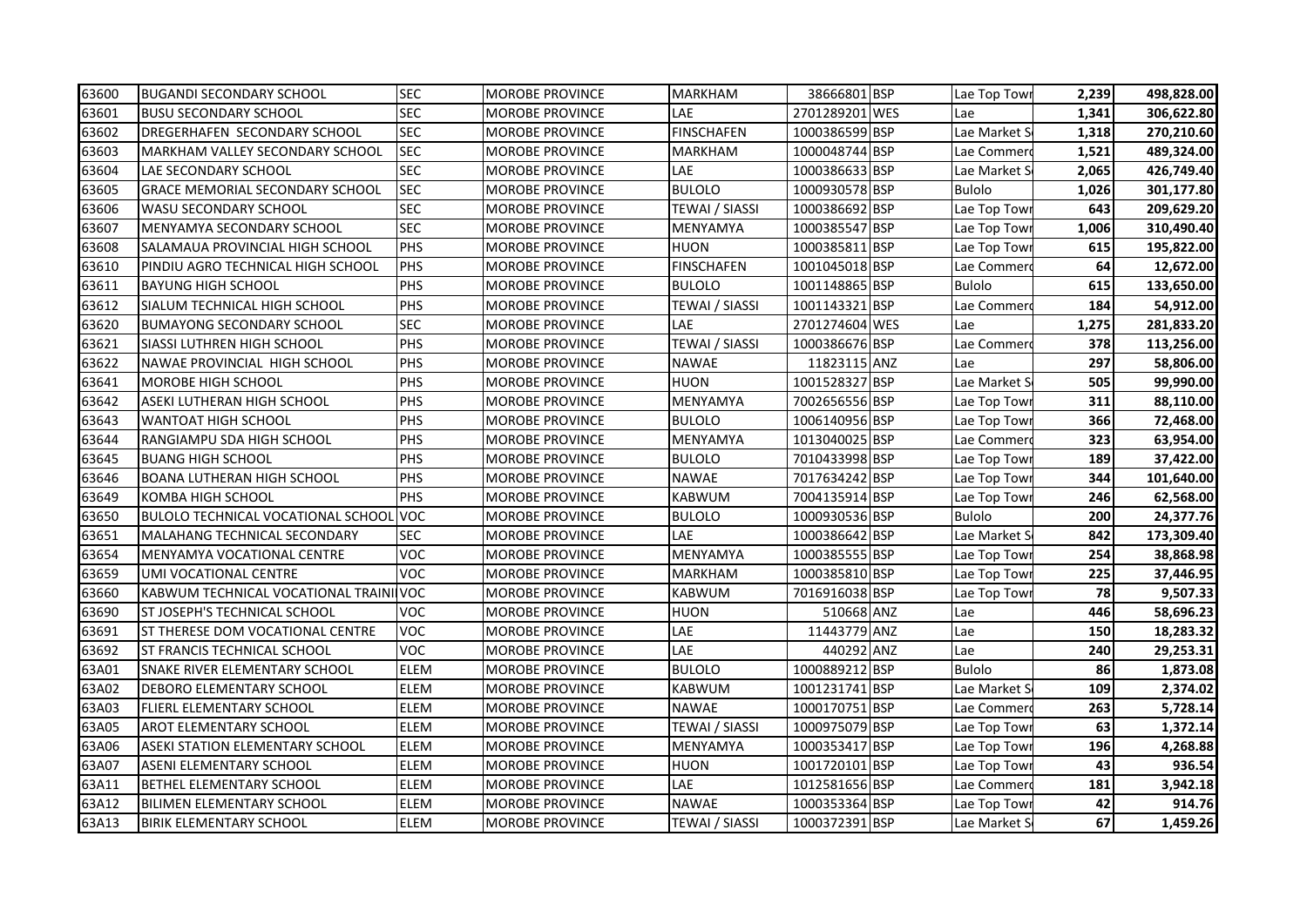| 63A14 | <b>BONEO ELEMENTARY SCHOOL</b>       | <b>ELEM</b> | <b>MOROBE PROVINCE</b> | <b>FINSCHAFEN</b>     | 1001001945 BSP | Lae Top Towi  | 107 | 2,330.46 |
|-------|--------------------------------------|-------------|------------------------|-----------------------|----------------|---------------|-----|----------|
| 63A15 | <b>BUAKAP ELEMENTARY SCHOOL</b>      | ELEM        | <b>MOROBE PROVINCE</b> | HUON                  | 6000795451 WES | Lae           | 115 | 2,504.70 |
| 63A16 | <b>BUGWA ELEMENTARY SCHOOL</b>       | <b>ELEM</b> | <b>MOROBE PROVINCE</b> | LAE                   | 1000346248 BSP | Lae Top Tow   | 157 | 3,419.46 |
| 63A19 | <b>BUSAMANG ELEMENTARY SCHOOL</b>    | <b>ELEM</b> | <b>MOROBE PROVINCE</b> | <b>HUON</b>           | 1000353255 BSP | Lae Top Tow   | 78  | 1,698.84 |
| 63A22 | <b>ESIANDA ELEMENTARY SCHOOL</b>     | ELEM        | <b>MOROBE PROVINCE</b> | <b>FINSCHAFEN</b>     | 1001008759 BSP | Lae Market S  | 130 | 2,831.40 |
| 63A23 | <b>FIO ELEMENTARY SCHOOL</b>         | <b>ELEM</b> | <b>MOROBE PROVINCE</b> | <b>FINSCHAFEN</b>     | 1001077470 BSP | Lae Top Tow   | 66  | 1,437.48 |
| 63A24 | <b>GAURU ELEMENTARY SCHOOL</b>       | ELEM        | <b>MOROBE PROVINCE</b> | <b>TEWAI / SIASSI</b> | 1000997216 BSP | Lae Top Towi  | 53  | 1,154.34 |
| 63A25 | <b>GAGIDU ELEMENTARY SCHOOL</b>      | ELEM        | <b>MOROBE PROVINCE</b> | <b>FINSCHAFEN</b>     | 1000388436 BSP | Lae Commer    | 173 | 3,767.94 |
| 63A28 | HAMMO ELEMENTARY SCHOOL              | <b>ELEM</b> | <b>MOROBE PROVINCE</b> | MENYAMYA              | 1001004641 BSP | Lae Top Tow   | 120 | 2,613.60 |
| 63A29 | <b>HAPOHONDONG ELEMENTARY SCHOOL</b> | ELEM        | <b>MOROBE PROVINCE</b> | <b>FINSCHAFEN</b>     | 1000353730 BSP | Lae Top Tow   | 76  | 1,655.28 |
| 63A30 | HELOPA ELEMENTARY SCHOOL             | ELEM        | <b>MOROBE PROVINCE</b> | MENYAMYA              | 1013049257 BSP | Lae Market S  | 228 | 4,965.84 |
| 63A31 | <b>HOBU ELEMENTARY SCHOOL</b>        | ELEM        | <b>MOROBE PROVINCE</b> | NAWAE                 | 1000175594 BSP | Lae Commer    | 132 | 2,874.96 |
| 63A34 | KAMBILI 1 ELEMENTARY SCHOOL          | ELEM        | <b>MOROBE PROVINCE</b> | <b>FINSCHAFEN</b>     | 1000179947 BSP | Lae Commer    | 99  | 2,156.22 |
| 63A35 | KAMBILI 2 ELEMENTARY SCHOOL          | ELEM        | MOROBE PROVINCE        | FINSCHAFEN            | 1000986979 BSP | Lae Top Towi  | 114 | 2,482.92 |
| 63A36 | KANALI ELEMENTARY SCHOOL             | <b>ELEM</b> | <b>MOROBE PROVINCE</b> | MENYAMYA              | 1001102562 BSP | Lae Market S  | 136 | 2,962.08 |
| 63A37 | KANALUO ELEMENTARY SCHOOL            | <b>ELEM</b> | <b>MOROBE PROVINCE</b> | <b>FINSCHAFEN</b>     | 1000376275 BSP | Lae Top Tow   | 61  | 1,328.58 |
| 63A38 | KANOME/NANDA ELEMENTARY SCHOOL       | <b>ELEM</b> | <b>MOROBE PROVINCE</b> | TEWAI / SIASSI        | 1001012237 BSP | Lae Market S  | 107 | 2,330.46 |
| 63A39 | <b>KAWALANG ELEMENTARY SCHOOL</b>    | <b>ELEM</b> | <b>MOROBE PROVINCE</b> | <b>NAWAE</b>          | 1000179323 BSP | Lae Commer    | 25  | 544.5    |
| 63A40 | KELANOA ELEMENTARY SCHOOL            | ELEM        | <b>MOROBE PROVINCE</b> | <b>TEWAI / SIASSI</b> | 1000353177 BSP | Lae Top Tow   | 184 | 4,007.52 |
| 63A43 | KWEMU ELEMENTARY SCHOOL              | <b>ELEM</b> | <b>MOROBE PROVINCE</b> | <b>NAWAE</b>          | 1001718284 BSP | Lae Top Towi  | 68  | 1,481.04 |
| 63A44 | LAPLAP ELEMENTARY SCHOOL             | ELEM        | <b>MOROBE PROVINCE</b> | <b>TEWAI / SIASSI</b> | 1001723881 BSP | Lae Top Tow   | 81  | 1,764.18 |
| 63A45 | LOGAWENG ELEMENTARY SCHOOL           | ELEM        | <b>MOROBE PROVINCE</b> | <b>FINSCHAFEN</b>     | 1001113026 BSP | Lae Market S  | 55  | 1,197.90 |
| 63A47 | <b>MAMUS ELEMENTARY SCHOOL</b>       | ELEM        | <b>MOROBE PROVINCE</b> | FINSCHAFEN            | 1000348726 BSP | Lae Top Towi  | 107 | 2,330.46 |
| 63A48 | MARAFAU ELEMENTARY SCHOOL            | ELEM        | <b>MOROBE PROVINCE</b> | MARKHAM               | 1000353193 BSP | Lae Top Tow   | 123 | 2,678.94 |
| 63A49 | MARARAMU ELEMENTARY SCHOOL           | ELEM        | MOROBE PROVINCE        | TEWAI / SIASSI        | 1000350320 BSP | Lae Top Tow   | 124 | 2,700.72 |
| 63A50 | <b>MARILE ELEMENTARY SCHOOL</b>      | ELEM        | <b>MOROBE PROVINCE</b> | TEWAI / SIASSI        | 1000372546 BSP | Lae Market S  | 94  | 2,047.32 |
| 63A52 | MILFORDHAVEN ELEMENTARY SCHOOL       | <b>ELEM</b> | <b>MOROBE PROVINCE</b> | LAE                   | 1000144491 BSP | Lae Commer    | 373 | 8,123.94 |
| 63A53 | <b>IMITSING ELEMENTARY SCHOOL</b>    | <b>ELEM</b> | <b>MOROBE PROVINCE</b> | <b>MARKHAM</b>        | 1001103317 BSP | Lae Market S  | 146 | 3,179.88 |
| 63A57 | MUMENGTAIN ELEMENTARY SCHOOL         | ELEM        | <b>MOROBE PROVINCE</b> | <b>BULOLO</b>         | 1001715058 BSP | <b>Bulolo</b> | 122 | 2,657.16 |
| 63A58 | MUPE ELEMENTARY SCHOOL               | ELEM        | <b>MOROBE PROVINCE</b> | <b>BULOLO</b>         | 1000890129 BSP | <b>Bulolo</b> | 67  | 1,459.26 |
| 63A59 | NIMBAKO ELEMENTARY SCHOOL            | ELEM        | MOROBE PROVINCE        | <b>KABWUM</b>         | 1001098039 BSP | Lae Market S  | 36  | 784.08   |
| 63A60 | OIWA ELEMENTARY SCHOOL               | ELEM        | <b>MOROBE PROVINCE</b> | MENYAMYA              | 1001064828 BSP | Lae Top Tow   | 168 | 3,659.04 |
| 63A61 | PETER TOROT ELEMENTARY SCHOOL        | ELEM        | <b>MOROBE PROVINCE</b> | LAE                   | 1000340564 BSP | Lae Top Tow   | 183 | 3,985.74 |
| 63A63 | PIYU ELEMENTARY SCHOOL               | ELEM        | <b>MOROBE PROVINCE</b> | MENYAMYA              | 1001029434 BSP | Lae Top Tow   | 205 | 4,464.90 |
| 63A65 | SATTELBERG ELEMENTARY SCHOOL         | <b>ELEM</b> | MOROBE PROVINCE        | FINSCHAFEN            | 1000351772 BSP | Lae Top Tow   | 58  | 1,263.24 |
| 63A66 | SEZILIMENG ELEMENTARY SCHOOL         | ELEM        | <b>MOROBE PROVINCE</b> | NAWAE                 | 1000143181 BSP | Lae Commer    | 80  | 1,742.40 |
| 63A69 | <b>ST MARTINS ELEMENTARY SCHOOL</b>  | ELEM        | MOROBE PROVINCE        | LAE                   | 1000386663 BSP | Lae Top Towi  | 323 | 7,034.94 |
| 63A70 | TSILITSILI ELEMENTARY SCHOOL         | ELEM        | MOROBE PROVINCE        | HUON                  | 1001090065 BSP | Lae Market S  | 157 | 3,419.46 |
| 63A72 | JUNUNU ELEMENTARY SCHOOL             | <b>ELEM</b> | <b>MOROBE PROVINCE</b> | <b>KABWUM</b>         | 1001030800 BSP | Lae Market S  | 100 | 2,178.00 |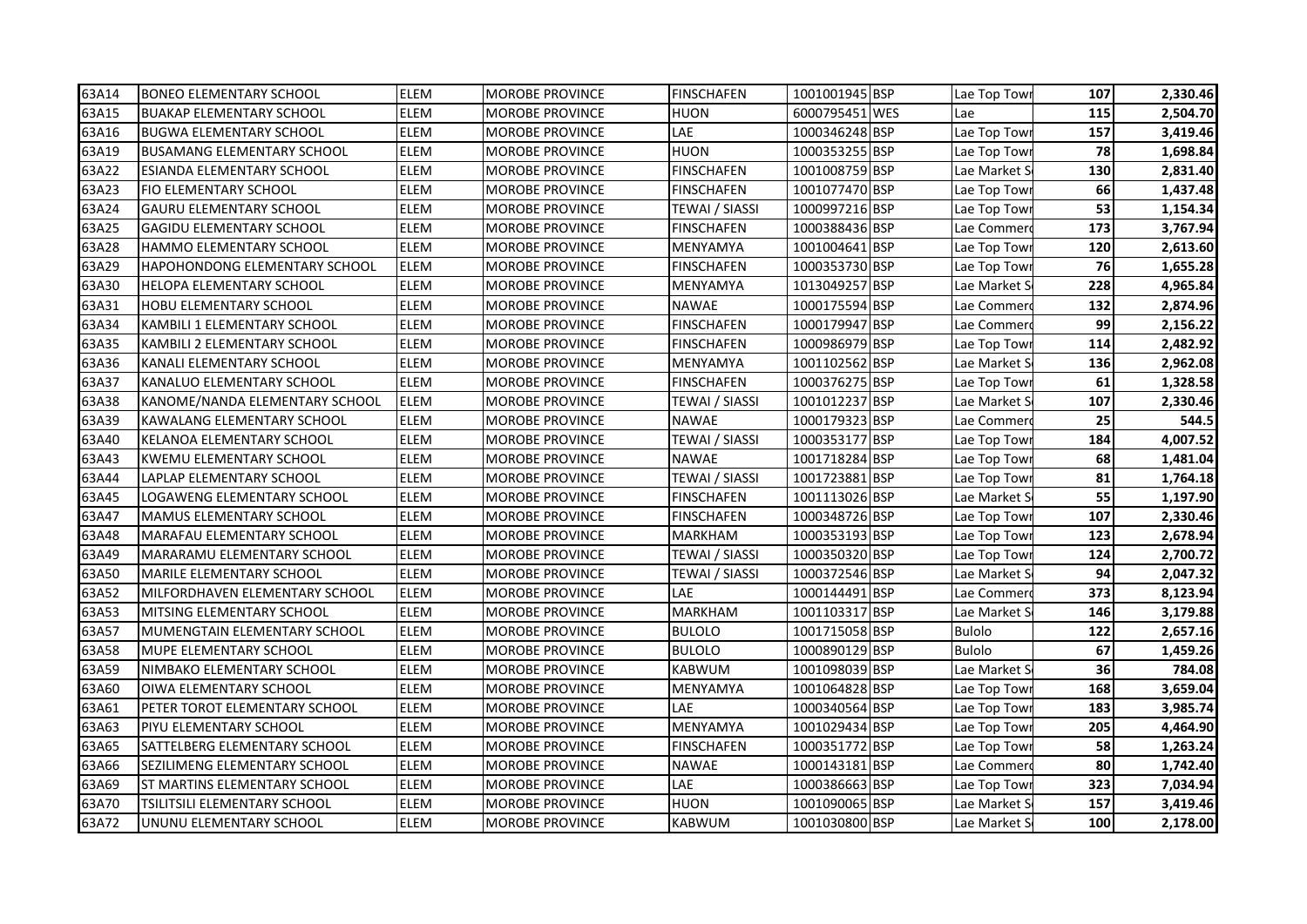| 63A73 | <b>WALINGAE ELEMENTARY SCHOOL</b>              | <b>ELEM</b> | <b>MOROBE PROVINCE</b> | <b>TEWAI / SIASSI</b> | 1000948247 BSP | Lae Market S  | 87  | 1,894.86 |
|-------|------------------------------------------------|-------------|------------------------|-----------------------|----------------|---------------|-----|----------|
| 63A74 | WANAGAPALI ELEMENTARY SCHOOL                   | ELEM        | <b>MOROBE PROVINCE</b> | MENYAMYA              | 1001031996 BSP | Lae Market S  | 255 | 5,553.90 |
| 63A75 | <b>WASU ELEMENTARY SCHOOL</b>                  | ELEM        | <b>MOROBE PROVINCE</b> | TEWAI / SIASSI        | 1001283379 BSP | Lae Market S  | 101 | 2,199.78 |
| 63A77 | <b>WORICKE ELEMENTARY SCHOOL</b>               | <b>ELEM</b> | <b>MOROBE PROVINCE</b> | <b>NAWAE</b>          | 1000347507 BSP | Lae Top Tow   | 26  | 566.28   |
| 63A78 | YAGA ELEMENTARY SCHOOL                         | ELEM        | <b>MOROBE PROVINCE</b> | <b>TEWAI / SIASSI</b> | 1001228910 BSP | Lae Top Tow   | 67  | 1,459.26 |
| 63A80 | TWO (2) MILE LAE ELEMENTARY SCHOOL             | <b>ELEM</b> | <b>MOROBE PROVINCE</b> | LAE                   | 1000372216 BSP | Lae Market S  | 282 | 6,141.96 |
| 63A82 | AGGI ELEMENTARY SCHOOL                         | <b>ELEM</b> | <b>MOROBE PROVINCE</b> | MENYAMYA              | 1001701929 BSP | Lae Market S  | 152 | 3,310.56 |
| 63A83 | AINAMBA ELEMENTARY SCHOOL                      | ELEM        | <b>MOROBE PROVINCE</b> | MENYAMYA              | 1001431078 BSP | Lae Market S  | 91  | 1,981.98 |
| 63A85 | AMPAN ELEMENTARY SCHOOL                        | <b>ELEM</b> | <b>MOROBE PROVINCE</b> | <b>MARKHAM</b>        | 1001097911 BSP | Lae Market S  | 150 | 3,267.00 |
| 63A86 | <b>ANAPOSE ELEMENTARY SCHOOL</b>               | ELEM        | <b>MOROBE PROVINCE</b> | HUON                  | 1000986546 BSP | Lae Top Tow   | 118 | 2,570.04 |
| 63A88 | AROMOT ELEMENTARY SCHOOL                       | ELEM        | <b>MOROBE PROVINCE</b> | TEWAI / SIASSI        | 1002083168 BSP | Lae Top Tow   | 215 | 4,682.70 |
| 63A90 | AROWAI ELEMENTARY SCHOOL                       | ELEM        | <b>MOROBE PROVINCE</b> | TEWAI / SIASSI        | 1001556805 BSP | Lae Top Towi  | 48  | 1,045.44 |
| 63A91 | ATAPAOLA ELEMENTARY SCHOOL                     | ELEM        | <b>MOROBE PROVINCE</b> | MENYAMYA              | 1001718651 BSP | Lae Top Tow   | 79  | 1,720.62 |
| 63A92 | <b>BAYUNE ELEMENTARY SCHOOL</b>                | ELEM        | MOROBE PROVINCE        | <b>BULOLO</b>         | 1000886913 BSP | <b>Bulolo</b> | 166 | 3,615.48 |
| 63A93 | <b>BAZAIN ELEMENTARY SCHOOL</b>                | ELEM        | <b>MOROBE PROVINCE</b> | NAWAE                 | 1001171266 BSP | Lae Market S  | 69  | 1,502.82 |
| 63A96 | <b>BINIMAMP ELEMENTARY SCHOOL</b>              | <b>ELEM</b> | <b>MOROBE PROVINCE</b> | <b>MARKHAM</b>        | 1000354458 BSP | Lae Top Tow   | 82  | 1,785.96 |
| 63A97 | <b>BOANA STATION ELEMENTARY SCHOOL</b>         | <b>ELEM</b> | <b>MOROBE PROVINCE</b> | <b>NAWAE</b>          | 1001274276 BSP | Lae Market S  | 88  | 1,916.64 |
| 63A99 | <b>BOSA ELEMENTARY SCHOOL</b>                  | <b>ELEM</b> | <b>MOROBE PROVINCE</b> | <b>NAWAE</b>          | 6001468007 WES | Lae           | 73  | 1,589.94 |
| 63B01 | <b>BOUNDARY ROAD ELEMENTARY SCHOOL</b>         | <b>ELEM</b> | <b>MOROBE PROVINCE</b> | LAE                   | 11209921 ANZ   | Lae           | 272 | 5,924.16 |
| 63B09 | <b>BUMATA ELEMENTARY SCHOOL</b>                | <b>ELEM</b> | <b>MOROBE PROVINCE</b> | <b>FINSCHAFEN</b>     | 1001001415 BSP | Lae Commer    | 143 | 3,114.54 |
| 63B10 | <b>BUNGAWAT ELEMENTARY SCHOOL</b>              | ELEM        | <b>MOROBE PROVINCE</b> | KABWUM                | 1004073399 BSP | Lae Market S  | 141 | 3,070.98 |
| 63B11 | <b>BUSANIM ELEMENTARY SCHOOL</b>               | <b>ELEM</b> | <b>MOROBE PROVINCE</b> | HUON                  | 1000372361 BSP | Lae Market S  | 84  | 1,829.52 |
| 63B12 | <b>BUSO ST BENJAMINE ELEMENTARY SCHOOLELEM</b> |             | <b>MOROBE PROVINCE</b> | <b>NAWAE</b>          | 1006210411 BSP | Lae Top Towi  | 61  | 1,328.58 |
| 63B16 | DENGADO ELEMENTARY SCHOOL                      | ELEM        | <b>MOROBE PROVINCE</b> | KABWUM                | 1000998365 BSP | Lae Market S  | 101 | 2,199.78 |
| 63B17 | DUNA ELEMENTARY SCHOOL                         | ELEM        | MOROBE PROVINCE        | LAE                   | 1000353398 BSP | Lae Top Tow   | 238 | 5,183.64 |
| 63B18 | <b>EAST TARAKA ELEMENTARY SCHOOL</b>           | ELEM        | <b>MOROBE PROVINCE</b> | LAE                   | 7016180551 BSP | Lae Top Tow   | 105 | 2,286.90 |
| 63B21 | <b>GEMAHENG ELEMENTARY SCHOOL</b>              | <b>ELEM</b> | <b>MOROBE PROVINCE</b> | <b>FINSCHAFEN</b>     | 1001094613 BSP | Lae Market S  | 68  | 1,481.04 |
| 63B24 | <b>GOM ELEMENTARY SCHOOL</b>                   | <b>ELEM</b> | <b>MOROBE PROVINCE</b> | <b>NAWAE</b>          | 1002427498 BSP | Lae Top Tow   | 82  | 1,785.96 |
| 63B28 | <b>HAKISO ELEMENTARY SCHOOL</b>                | ELEM        | <b>MOROBE PROVINCE</b> | MENYAMYA              | 1001016277 BSP | Lae Top Towi  | 215 | 4,682.70 |
| 63B29 | HAWATA ELEMENTARY SCHOOL                       | ELEM        | <b>MOROBE PROVINCE</b> | <b>BULOLO</b>         | 1012820732 BSP | <b>Bulolo</b> | 97  | 2,112.66 |
| 63B30 | <b>HEHO ELEMENTARY SCHOOL</b>                  | ELEM        | MOROBE PROVINCE        | MENYAMYA              | 1001022764 BSP | Lae Market S  | 120 | 2,613.60 |
| 63B32 | ILOKO ELEMENTARY SCHOOL                        | ELEM        | <b>MOROBE PROVINCE</b> | KABWUM                | 1000956446 BSP | Lae Market S  | 122 | 2,657.16 |
| 63B34 | JARO ELEMENTARY SCHOOL                         | ELEM        | <b>MOROBE PROVINCE</b> | LAE                   | 6000419225 WES | Lae           | 95  | 2,069.10 |
| 63B35 | JIPA ELEMENTARY SCHOOL                         | ELEM        | <b>MOROBE PROVINCE</b> | MENYAMYA              | 1000984807 BSP | Lae Top Tow   | 177 | 3,855.06 |
| 63B41 | KASU ELEMENTARY SCHOOL                         | <b>ELEM</b> | <b>MOROBE PROVINCE</b> | BULOLO                | 1001399618 BSP | Lae Commer    | 45  | 980.1    |
| 63B44 | KOKOSAN ELEMENTARY SCHOOL                      | ELEM        | <b>MOROBE PROVINCE</b> | NAWAE                 | 1014499055 BSP | Lae Top Towi  | 80  | 1,742.40 |
| 63B45 | KULAWI ELEMENTARY SCHOOL                       | ELEM        | <b>MOROBE PROVINCE</b> | TEWAI / SIASSI        | 1013681778 BSP | Lae Commer    | 82  | 1,785.96 |
| 63B48 | <b>KWAPLAUN ELEMENTARY SCHOOL</b>              | ELEM        | MOROBE PROVINCE        | MENYAMYA              | 1001373032 BSP | Lae Commer    | 146 | 3,179.88 |
| 63B49 | KWEMBU ELEMENTARY SCHOOL                       | ELEM        | <b>MOROBE PROVINCE</b> | <b>BULOLO</b>         | 1000889806 BSP | <b>Bulolo</b> | 208 | 4,530.24 |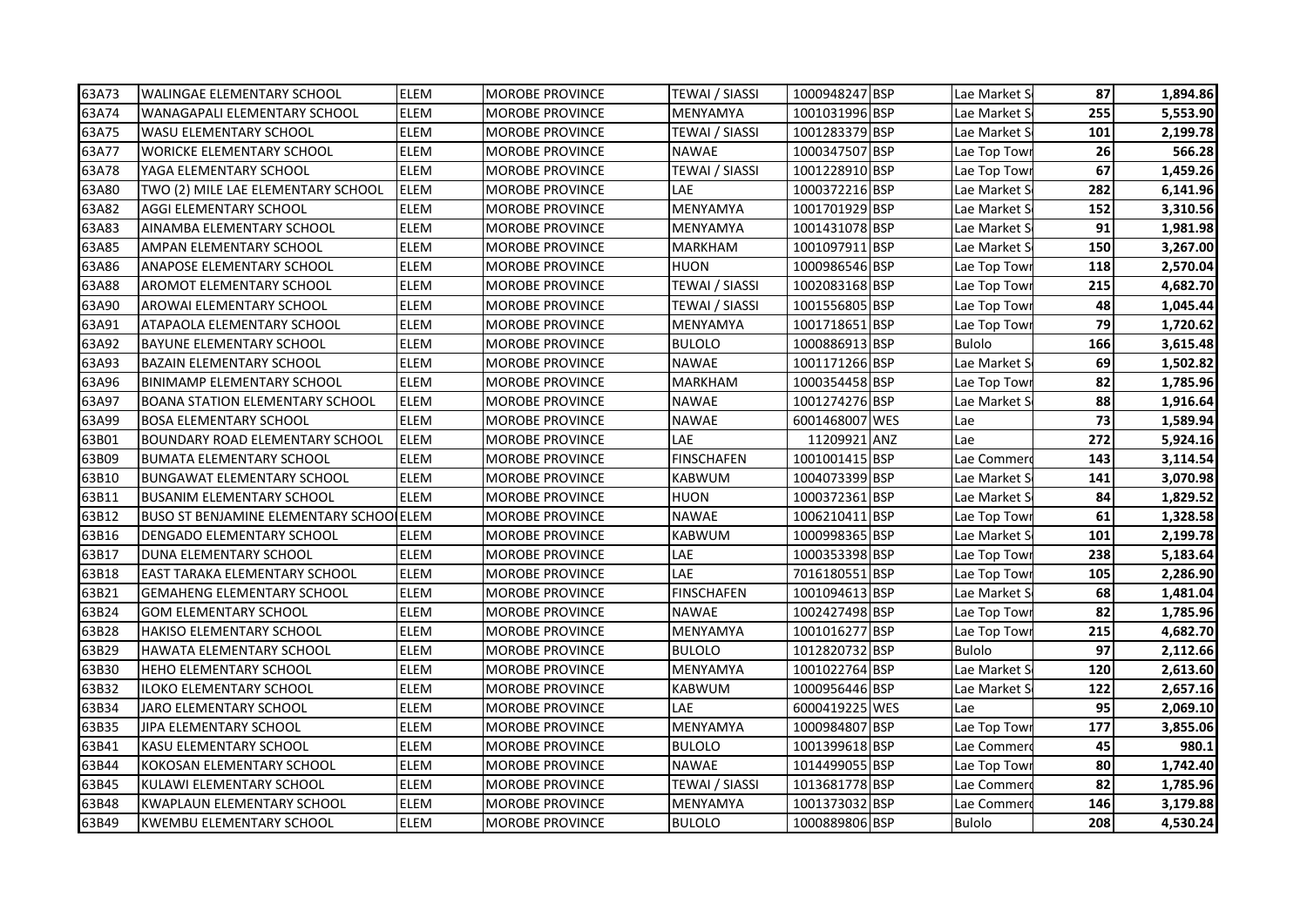| 63B50 | LAE POLICE BARRACKS ELEMENTARY SCHOCELEM  |             | <b>MOROBE PROVINCE</b> | LAE                   | 1000141721 BSP | Lae Commero   | 352 | 7,666.56 |
|-------|-------------------------------------------|-------------|------------------------|-----------------------|----------------|---------------|-----|----------|
| 63B51 | LOWAI ELEMENTARY SCHOOL                   | <b>ELEM</b> | <b>MOROBE PROVINCE</b> | <b>NAWAE</b>          | 1002963047 BSP | Lae Market S  | 110 | 2,395.80 |
| 63B55 | <b>MAPAKAPA ELEMENTARY SCHOOL</b>         | <b>ELEM</b> | <b>MOROBE PROVINCE</b> | MENYAMYA              | 1001016292 BSP | Lae Top Tow   | 90  | 1,960.20 |
| 63B56 | <b>MANGIANG ELEMENTARY SCHOOL</b>         | <b>ELEM</b> | <b>MOROBE PROVINCE</b> | <b>MARKHAM</b>        | 1000998522 BSP | Lae Top Towi  | 97  | 2,112.66 |
| 63B60 | MENHI ELEMENTARY SCHOOL                   | ELEM        | <b>MOROBE PROVINCE</b> | <b>BULOLO</b>         | 1001187406 BSP | <b>Bulolo</b> | 89  | 1,938.42 |
| 63B61 | MINGE ELEMENTARY SCHOOL                   | <b>ELEM</b> | <b>MOROBE PROVINCE</b> | MENYAMYA              | 1012644256 BSP | Lae Market S  | 183 | 3,985.74 |
| 63B67 | <b>NEW CAMP ELEMENTARY SCHOOL</b>         | <b>ELEM</b> | <b>MOROBE PROVINCE</b> | <b>BULOLO</b>         | 1000889284 BSP | <b>Bulolo</b> | 251 | 5,466.78 |
| 63B68 | NGINTSIP ELEMENTARY SCHOOL                | ELEM        | <b>MOROBE PROVINCE</b> | <b>MARKHAM</b>        | 1002048120 BSP | Lae Commer    | 100 | 2,178.00 |
| 63B72 | POAHOM ELEMENTARY SCHOOL                  | ELEM        | <b>MOROBE PROVINCE</b> | LAE                   | 7009441523 BSP | Lae Market S  | 115 | 2,504.70 |
| 63B75 | PARAROA ELEMENTARY SCHOOL                 | ELEM        | <b>MOROBE PROVINCE</b> | <b>BULOLO</b>         | 1001070168 BSP | Bulolo        | 191 | 4,159.98 |
| 63B77 | POTAPUT ELEMENTARY SCHOOL                 | ELEM        | <b>MOROBE PROVINCE</b> | HUON                  | 13590970 ANZ   | Lae           | 269 | 5,858.82 |
| 63B79 | RABISAP ELEMENTARY SCHOOL                 | ELEM        | <b>MOROBE PROVINCE</b> | NAWAE                 | 1001073993 BSP | Lae Top Tow   | 139 | 3,027.42 |
| 63B80 | RAGINAM ELEMENTARY SCHOOL                 | <b>ELEM</b> | MOROBE PROVINCE        | MARKHAM               | 1001097074 BSP | Lae Market S  | 107 | 2,330.46 |
| 63B83 | <b>SASAR ELEMENTARY SCHOOL</b>            | ELEM        | <b>MOROBE PROVINCE</b> | TEWAI / SIASSI        | 1005989510 BSP | Lae Top Towi  | 48  | 1,045.44 |
| 63B84 | SANGANG ELEMENTARY SCHOOL                 | ELEM        | MOROBE PROVINCE        | <b>MARKHAM</b>        | 1000998507 BSP | Lae Top Tow   | 107 | 2,330.46 |
| 63B85 | SAPA ELEMENTARY SCHOOL                    | ELEM        | <b>MOROBE PROVINCE</b> | HUON                  | 1000755778 BSP | Lae Commer    | 58  | 1,263.24 |
| 63B86 | SAPANDA ELEMENTARY SCHOOL                 | <b>ELEM</b> | <b>MOROBE PROVINCE</b> | <b>BULOLO</b>         | 1001080598 BSP | <b>Bulolo</b> | 115 | 2,504.70 |
| 63B89 | SIALUM STATION ELEMENTARY SCHOOL          | <b>ELEM</b> | <b>MOROBE PROVINCE</b> | <b>TEWAI / SIASSI</b> | 1001078945 BSP | Lae Market S  | 157 | 3,419.46 |
| 63B92 | <b>SIUKO ELEMENTARY SCHOOL</b>            | <b>ELEM</b> | <b>MOROBE PROVINCE</b> | <b>FINSCHAFEN</b>     | 1001000798 BSP | Lae Top Tow   | 107 | 2,330.46 |
| 63B94 | <b>ST PATRICKS ELEMENTARY SCHOOL</b>      | <b>ELEM</b> | <b>MOROBE PROVINCE</b> | LAE                   | 1011250691 BSP | Lae Commer    | 226 | 4,922.28 |
| 63B95 | <b>SUQUANG ELEMENTARY SCHOOL</b>          | <b>ELEM</b> | <b>MOROBE PROVINCE</b> | <b>FINSCHAFEN</b>     | 7000263173 BSP | Lae Top Tow   | 47  | 1,023.66 |
| 63B96 | TALAIR COMPOUND ELEMENTARY SCHOOLELEM     |             | <b>MOROBE PROVINCE</b> | LAE                   | 1000367637 BSP | Lae Market S  | 203 | 4,421.34 |
| 63B97 | <b>TAMPAKO ELEMENTARY SCHOOL</b>          | <b>ELEM</b> | <b>MOROBE PROVINCE</b> | MENYAMYA              | 1001016090 BSP | Lae Top Towi  | 138 | 3,005.64 |
| 63C01 | TENT CITY POLICE BARRACKS ELEMENTARY ELEM |             | MOROBE PROVINCE        | LAE                   | 1000349482 BSP | Lae Top Towi  | 133 | 2,896.74 |
| 63C03 | TIPSIT ELEMENTARY SCHOOL                  | ELEM        | <b>MOROBE PROVINCE</b> | <b>KABWUM</b>         | 1000976797 BSP | Lae Market S  | 135 | 2,940.30 |
| 63C05 | UMBA ELEMENTARY SCHOOL                    | ELEM        | <b>MOROBE PROVINCE</b> | MENYAMYA              | 1001465296 BSP | Lae Top Tow   | 101 | 2,199.78 |
| 63C06 | UNGWIMELA ELEMENTARY SCHOOL               | ELEM        | <b>MOROBE PROVINCE</b> | MENYAMYA              | 1001627979 BSP | Lae Market S  | 112 | 2,439.36 |
| 63C07 | UNITECH ELEMENTARY SCHOOL                 | ELEM        | <b>MOROBE PROVINCE</b> | LAE                   | 1000353043 BSP | Lae Top Tow   | 99  | 2,156.22 |
| 63C11 | WAIN CAMP ELEMENTARY SCHOOL               | ELEM        | <b>MOROBE PROVINCE</b> | <b>BULOLO</b>         | 1002211801 BSP | <b>Bulolo</b> | 286 | 6,229.08 |
| 63C13 | <b>WANKUNG ELEMENTARY SCHOOL</b>          | <b>ELEM</b> | <b>MOROBE PROVINCE</b> | <b>MARKHAM</b>        | 1001076653 BSP | Lae Market S  | 58  | 1,263.24 |
| 63C14 | <b>WARABUNG ELEMENTARY SCHOOL</b>         | ELEM        | <b>MOROBE PROVINCE</b> | MENYAMYA              | 1001006919 BSP | Lae Top Tow   | 130 | 2,831.40 |
| 63C16 | WAWIN ELEMENTARY SCHOOL                   | ELEM        | <b>MOROBE PROVINCE</b> | HUON                  | 12733003 ANZ   | Lae           | 152 | 3,310.56 |
| 63C17 | WITIBOSH ELEMENTARY SCHOOL                | <b>ELEM</b> | <b>MOROBE PROVINCE</b> | <b>BULOLO</b>         | 1008589374 BSP | <b>Bulolo</b> | 106 | 2,308.68 |
| 63C18 | WOME ELEMENTARY SCHOOL                    | ELEM        | <b>MOROBE PROVINCE</b> | MENYAMYA              | 1001131687 BSP | Lae Market S  | 197 | 4,290.66 |
| 63C20 | YANGLA ELEMENTARY SCHOOL                  | ELEM        | <b>MOROBE PROVINCE</b> | TEWAI / SIASSI        | 1001235315 BSP | Lae Top Towi  | 78  | 1,698.84 |
| 63C21 | YANGO ELEMENTARY SCHOOL                   | <b>ELEM</b> | <b>MOROBE PROVINCE</b> | LAE                   | 1002222436 BSP | Lae Market S  | 110 | 2,395.80 |
| 63C22 | YOPIS ELEMENTARY SCHOOL                   | ELEM        | <b>MOROBE PROVINCE</b> | MENYAMYA              | 1014712317 BSP | Lae Top Towi  | 210 | 4,573.80 |
| 63C24 | YOWI ELEMENTARY SCHOOL                    | ELEM        | MOROBE PROVINCE        | MENYAMYA              | 1001072106 BSP | Lae Market S  | 148 | 3,223.44 |
| 63C27 | IKURUMBA ELEMENTARY SCHOOL                | <b>ELEM</b> | <b>MOROBE PROVINCE</b> | <b>FINSCHAFEN</b>     | 1001338504 BSP | Lae Market S  | 60  | 1,306.80 |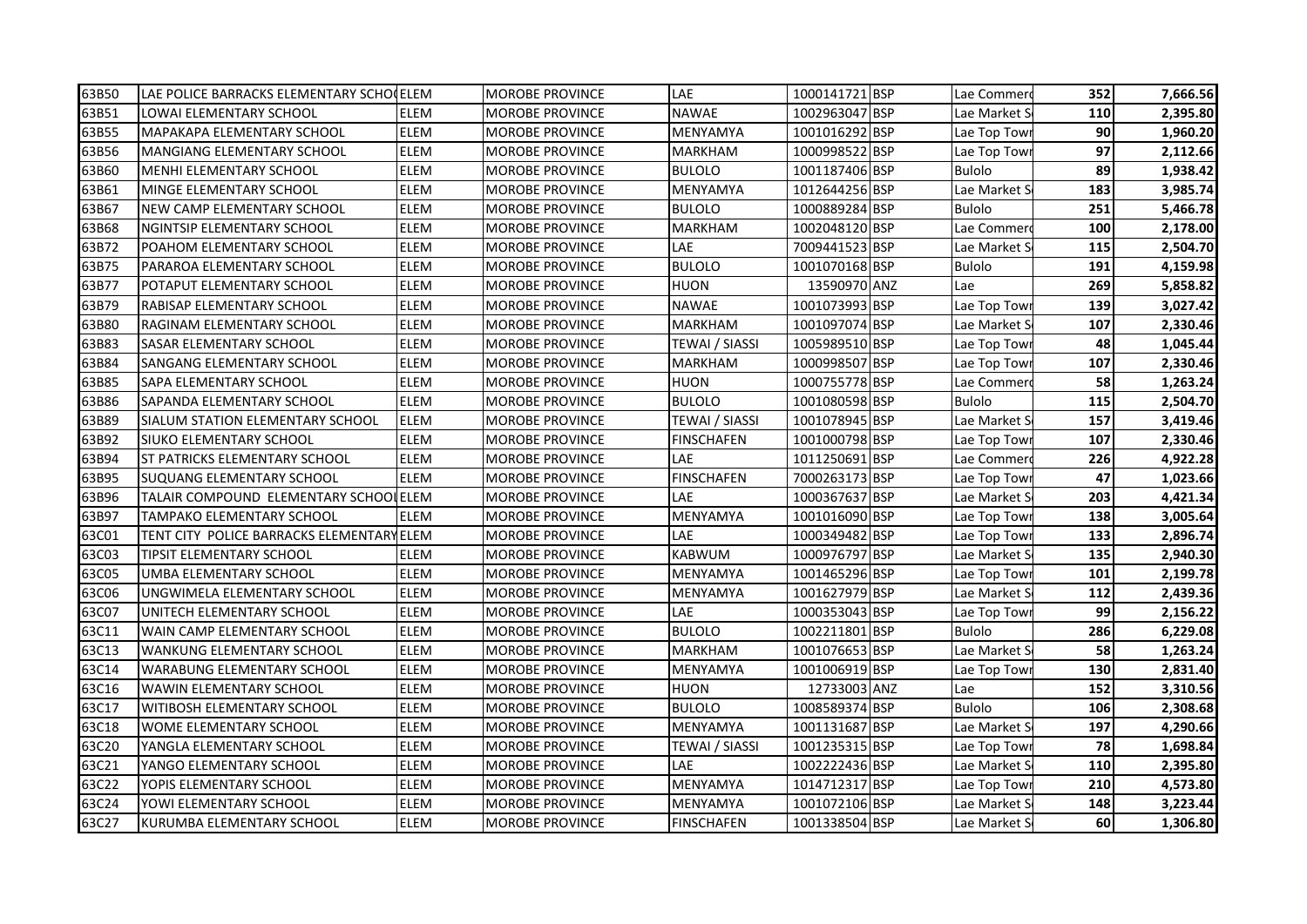| 63C31 | <b>HOKANEIWA ELEMENTARY SCHOOL</b>     | <b>ELEM</b> | <b>MOROBE PROVINCE</b> | MENYAMYA              | 1001566345 BSP | Bulolo        | 160 | 3,484.80  |
|-------|----------------------------------------|-------------|------------------------|-----------------------|----------------|---------------|-----|-----------|
| 63C32 | EHWA ELEMENTARY SCHOOL                 | ELEM        | <b>MOROBE PROVINCE</b> | LAE                   | 1000369458 BSP | Lae Market S  | 249 | 5,423.22  |
| 63C33 | PAIWINI ELEMENTARY SCHOOL              | <b>ELEM</b> | <b>MOROBE PROVINCE</b> | MENYAMYA              | 1003901459 BSP | Lae Top Towi  | 206 | 4,486.68  |
| 63C36 | <b>AGO ELEMENTARY SCHOOL</b>           | <b>ELEM</b> | <b>MOROBE PROVINCE</b> | <b>TEWAI / SIASSI</b> | 1001393542 BSP | Lae Top Tow   | 148 | 3,223.44  |
| 63C38 | <b>HUBEGONG ELEMENTARY SCHOOL</b>      | ELEM        | <b>MOROBE PROVINCE</b> | <b>TEWAI / SIASSI</b> | 1001357479 BSP | Lae Top Tow   | 109 | 2,374.02  |
| 63C39 | <b>BUTENKA ELEMENTARY SCHOOL</b>       | ELEM        | <b>MOROBE PROVINCE</b> | <b>TEWAI / SIASSI</b> | 7000996137 BSP | Lae Market S  | 102 | 2,221.56  |
| 63C40 | <b>ST STEVENS ELEMENTARY SCHOOL</b>    | ELEM        | <b>MOROBE PROVINCE</b> | LAE                   | 12125675 ANZ   | Lae           | 231 | 5,031.18  |
| 63C42 | YOKUAKANANGA                           | ELEM        | <b>MOROBE PROVINCE</b> | <b>BULOLO</b>         | 1005500671 BSP | <b>Bulolo</b> | 60  | 1,306.80  |
| 63C44 | PALAKRIS ELEMENTARY SCHOOL             | <b>ELEM</b> | <b>MOROBE PROVINCE</b> | <b>BULOLO</b>         | 1001443347 BSP | Lae Commer    | 198 | 4,312.44  |
| 63C45 | <b>ZENAG FARM ELEMENTARY SCHOOL</b>    | ELEM        | <b>MOROBE PROVINCE</b> | <b>BULOLO</b>         | 1001452563 BSP | Lae Commer    | 181 | 3,942.18  |
| 63C46 | ZENAG VILLAGE ELEMENTARY SCHOOL        | ELEM        | <b>MOROBE PROVINCE</b> | <b>BULOLO</b>         | 1010776795 BSP | Lae Commer    | 143 | 3,114.54  |
| 63C48 | SINTOGORA ELEMENTARY SCHOOL            | ELEM        | <b>MOROBE PROVINCE</b> | NAWAE                 | 1001713954 BSP | Lae Top Tow   | 66  | 1,437.48  |
| 63C53 | TIMOWAN ELEMENTARY SCHOOL              | ELEM        | <b>MOROBE PROVINCE</b> | KABWUM                | 1001614714 BSP | Lae Market S  | 78  | 1,698.84  |
| 63C54 | MUMUGAM ELEMENTARY SCHOOL              | ELEM        | <b>MOROBE PROVINCE</b> | KABWUM                | 1001137481 BSP | Lae Market S  | 46  | 1,001.88  |
| 63C56 | DALUGILO ELEMENTARY SCHOOL             | <b>ELEM</b> | <b>MOROBE PROVINCE</b> | KABWUM                | 1001098268 BSP | Lae Market S  | 62  | 1,350.36  |
| 63C57 | LEWAMON ELEMENTARY SCHOOL              | ELEM        | <b>MOROBE PROVINCE</b> | <b>KABWUM</b>         | 1001306766 BSP | Lae Market S  | 38  | 827.64    |
| 63C58 | <b>TAKOP ELEMENTARY SCHOOL</b>         | <b>ELEM</b> | <b>MOROBE PROVINCE</b> | <b>KABWUM</b>         | 1001153305 BSP | Lae Market S  | 83  | 1,807.74  |
| 63C60 | NGARUTUMUA ELEMENTARY SCHOOL           | <b>ELEM</b> | <b>MOROBE PROVINCE</b> | <b>MARKHAM</b>        | 1001169104 BSP | Lae Market S  | 41  | 892.98    |
| 63C66 | KATIKA ELEMENTARY SCHOOL               | <b>ELEM</b> | <b>MOROBE PROVINCE</b> | <b>FINSCHAFEN</b>     | 1001013790 BSP | Lae Top Towi  | 85  | 1,851.30  |
| 63C67 | <b>ST MARY'S ELEMENTARY SCHOOL</b>     | <b>ELEM</b> | <b>MOROBE PROVINCE</b> | LAE                   | 7000124557 BSP | Lae Top Towi  | 381 | 8,298.18  |
| 63C68 | <b>IGAM BARRACKS ELEMENTARY SCHOOL</b> | ELEM        | <b>MOROBE PROVINCE</b> | LAE                   | 1000073622 BSP | Lae Commer    | 468 | 10,193.04 |
| 63C69 | NASAWAPUM ELEMENTARY SCHOOL            | ELEM        | <b>MOROBE PROVINCE</b> | HUON                  | 1002177911 BSP | Lae Commer    | 212 | 4,617.36  |
| 63C70 | <b>TENT CITY ELEMENTARY SCHOOL</b>     | ELEM        | <b>MOROBE PROVINCE</b> | LAE                   | 1004655468 BSP | Lae Top Towi  | 202 | 4,399.56  |
| 63C72 | YAMBO ELEMENTARY SCHOOL                | ELEM        | <b>MOROBE PROVINCE</b> | <b>NAWAE</b>          | 1000381044 BSP | Lae Top Towi  | 93  | 2,025.54  |
| 63C74 | <b>BALOB ELEMENTARY SCHOOL</b>         | ELEM        | <b>MOROBE PROVINCE</b> | LAE                   | 1000386004 BSP | Lae Top Tow   | 429 | 9,343.62  |
| 63C75 | <b>MARTIN LUTHER ELEMENTARY SCHOOL</b> | <b>ELEM</b> | <b>MOROBE PROVINCE</b> | LAE                   | 1000386404 BSP | Lae Top Tow   | 178 | 3,876.84  |
| 63C77 | <b>SIO ELEMENTARY SCHOOL</b>           | <b>ELEM</b> | <b>MOROBE PROVINCE</b> | <b>TEWAI / SIASSI</b> | 1001467876 BSP | Lae Top Tow   | 159 | 3,463.02  |
| 63C78 | BOKSAWIN ELEMENTARY SCHOOL             | <b>ELEM</b> | <b>MOROBE PROVINCE</b> | <b>KABWUM</b>         | 1005873987 BSP | Lae Commer    | 109 | 2,374.02  |
| 63C79 | <b>BUTIBAM ELEMENTARY SCHOOL</b>       | ELEM        | <b>MOROBE PROVINCE</b> | LAE                   | 1000068096 BSP | Lae Commer    | 82  | 1,785.96  |
| 63C80 | DABU MUFIN ELEMENTARY SCHOOL           | ELEM        | <b>MOROBE PROVINCE</b> | <b>MARKHAM</b>        | 1001182563 BSP | Lae Market S  | 59  | 1,285.02  |
| 63C81 | <b>DOI ELEMENTARY SCHOOL</b>           | ELEM        | <b>MOROBE PROVINCE</b> | <b>FINSCHAFEN</b>     | 1000341443 BSP | Lae Top Tow   | 100 | 2,178.00  |
| 63C82 | <b>FAFAC ELEMENTARY SCHOOL</b>         | ELEM        | <b>MOROBE PROVINCE</b> | <b>FINSCHAFEN</b>     | 1000340598 BSP | Lae Top Tow   | 123 | 2,678.94  |
| 63C84 | <b>IVAYA ELEMENTARY SCHOOL</b>         | ELEM        | <b>MOROBE PROVINCE</b> | MENYAMYA              | 1000328685 BSP | Lae Top Tow   | 181 | 3,942.18  |
| 63C85 | KICNAMANGU ELEMENTARY SCHOOL           | ELEM        | <b>MOROBE PROVINCE</b> | FINSCHAFEN            | 1000340384 BSP | Lae Top Tow   | 202 | 4,399.56  |
| 63C86 | KOYODZA ELEMENTARY SCHOOL              | ELEM        | <b>MOROBE PROVINCE</b> | TEWAI / SIASSI        | 7002733272 BSP | Lae Top Towi  | 70  | 1,524.60  |
| 63C87 | KUMA ELEMENTARY SCHOOL                 | <b>ELEM</b> | <b>MOROBE PROVINCE</b> | FINSCHAFEN            | 1000340392 BSP | Lae Top Towi  | 55  | 1,197.90  |
| 63C88 | KUMAI ELEMENTARY SCHOOL                | ELEM        | <b>MOROBE PROVINCE</b> | MENYAMYA              | 1000355315 BSP | Lae Market S  | 195 | 4,247.10  |
| 63C91 | MARIANNHILL ELEMENTARY SCHOOL          | ELEM        | MOROBE PROVINCE        | <b>BULOLO</b>         | 1000930653 BSP | <b>Bulolo</b> | 231 | 5,031.18  |
| 63C92 | IALL SAINTS ELEMENTARY SCHOOL          | <b>ELEM</b> | <b>MOROBE PROVINCE</b> | LAE                   | 11628749 ANZ   | Lae           | 171 | 3,724.38  |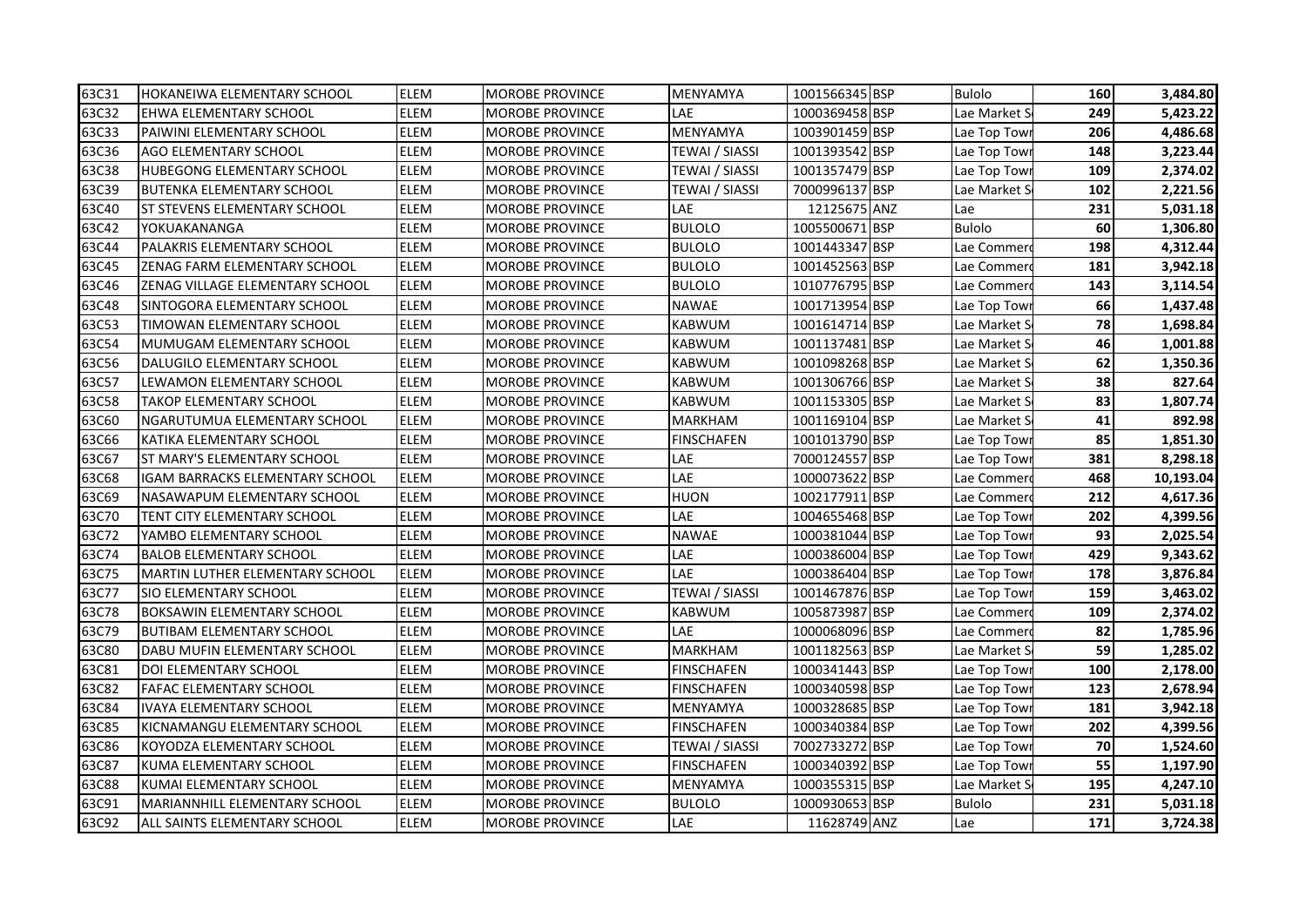| 63C93 | MINDIK ELEMENTARY SCHOOL                | <b>ELEM</b> | <b>MOROBE PROVINCE</b> | <b>FINSCHAFEN</b> | 1000343971 BSP | Lae Top Towi  | 110 | 2,395.80  |
|-------|-----------------------------------------|-------------|------------------------|-------------------|----------------|---------------|-----|-----------|
| 63C94 | MENYAMYA STATION ELEMENTARY SCHOO ELEM  |             | <b>MOROBE PROVINCE</b> | MENYAMYA          | 1001323474 BSP | Lae Market S  | 257 | 5,597.46  |
| 63C96 | MUTZING VILLAGE ELEMENTARY SCHOOL       | <b>ELEM</b> | <b>MOROBE PROVINCE</b> | <b>MARKHAM</b>    | 1001286971 BSP | Lae Market S  | 128 | 2,787.84  |
| 63C98 | <b>RANGITAMUT ELEMENTARY SCHOOL</b>     | <b>ELEM</b> | <b>MOROBE PROVINCE</b> | <b>MARKHAM</b>    | 1001421394 BSP | Lae Market S  | 79  | 1,720.62  |
| 63D01 | <b>SAM AGI ELEMENTARY SCHOOL</b>        | ELEM        | <b>MOROBE PROVINCE</b> | LAE               | 1000341954 BSP | Lae Top Tow   | 264 | 5,749.92  |
| 63D03 | <b>ST PETERS ELEMENTARY SCHOOL</b>      | <b>ELEM</b> | <b>MOROBE PROVINCE</b> | <b>BULOLO</b>     | 1000930607 BSP | <b>Bulolo</b> | 332 | 7,230.96  |
| 63D04 | <b>SUGAN ELEMENTARY SCHOOL</b>          | ELEM        | <b>MOROBE PROVINCE</b> | <b>KABWUM</b>     | 1001004969 BSP | Lae Top Tow   | 57  | 1,241.46  |
| 63D05 | <b>WORIN ELEMENTARY SCHOOL</b>          | ELEM        | <b>MOROBE PROVINCE</b> | <b>KABWUM</b>     | 1000970204 BSP | Lae Top Towi  | 49  | 1,067.22  |
| 63D07 | AU ELEMENTARY SCHOOL                    | ELEM        | <b>MOROBE PROVINCE</b> | <b>BULOLO</b>     | 1000342725 BSP | Lae Top Tow   | 193 | 4,203.54  |
| 63D08 | <b>BASADI ELEMENTARY SCHOOL</b>         | ELEM        | <b>MOROBE PROVINCE</b> | HUON              | 1000342644 BSP | Lae Top Tow   | 69  | 1,502.82  |
| 63D09 | <b>BUMNENG ELEMENTARY SCHOOL</b>        | ELEM        | <b>MOROBE PROVINCE</b> | LAE               | 1000969555 BSP | Lae Top Tow   | 426 | 9,278.28  |
| 63D10 | DENGOP ELEMENTARY SCHOOL                | ELEM        | <b>MOROBE PROVINCE</b> | <b>KABWUM</b>     | 1001526783 BSP | Lae Market S  | 68  | 1,481.04  |
| 63D12 | GIAZANI ELEMENTARY SCHOOL               | ELEM        | <b>MOROBE PROVINCE</b> | HUON              | 1000341514 BSP | Lae Top Tow   | 100 | 2,178.00  |
| 63D13 | <b>INDAGEN ELEMENTARY SCHOOL</b>        | ELEM        | MOROBE PROVINCE        | <b>KABWUM</b>     | 1000353340 BSP | Lae Top Towi  | 140 | 3,049.20  |
| 63D14 | KABIKU ELEMENTARY SCHOOL                | <b>ELEM</b> | <b>MOROBE PROVINCE</b> | <b>KABWUM</b>     | 1000369635 BSP | Lae Market S  | 93  | 2,025.54  |
| 63D15 | <b>KABWUM STATION ELEMENTARY SCHOOL</b> | <b>ELEM</b> | <b>MOROBE PROVINCE</b> | <b>KABWUM</b>     | 1001162412 BSP | Lae Market S  | 134 | 2,918.52  |
| 63D21 | MUIM ELEMENTARY SCHOOL                  | <b>ELEM</b> | <b>MOROBE PROVINCE</b> | <b>KABWUM</b>     | 1002538005 BSP | Lae Market S  | 107 | 2,330.46  |
| 63D24 | <b>HUONVILLE ELEMENTARY SCHOOL</b>      | <b>ELEM</b> | <b>MOROBE PROVINCE</b> | LAE               | 1000125305 BSP | Lae Top Tow   | 838 | 18,251.64 |
| 63D25 | <b>SAPE ELEMENTARY SCHOOL</b>           | <b>ELEM</b> | <b>MOROBE PROVINCE</b> | <b>KABWUM</b>     | 1000355151 BSP | Lae Market S  | 86  | 1,873.08  |
| 63D27 | <b>SIKAM ELEMENTARY SCHOOL</b>          | <b>ELEM</b> | <b>MOROBE PROVINCE</b> | <b>KABWUM</b>     | 1000355348 BSP | Lae Market S  | 109 | 2,374.02  |
| 63D28 | TERIDZE ELEMENTARY SCHOOL               | ELEM        | <b>MOROBE PROVINCE</b> | <b>BULOLO</b>     | 1000886146 BSP | <b>Bulolo</b> | 130 | 2,831.40  |
| 63D29 | <b>WARAN ELEMENTARY SCHOOL</b>          | <b>ELEM</b> | <b>MOROBE PROVINCE</b> | <b>KABWUM</b>     | 1000355306 BSP | Lae Market S  | 135 | 2,940.30  |
| 63D31 | <b>GABSONGKEG ELEMENTARY SCHOOL</b>     | ELEM        | <b>MOROBE PROVINCE</b> | HUON              | 1000342906 BSP | Lae Top Tow   | 391 | 8,515.98  |
| 63D34 | MUNUM ELEMENTARY SCHOOL                 | <b>ELEM</b> | <b>MOROBE PROVINCE</b> | <b>HUON</b>       | 1000340379 BSP | Lae Top Tow   | 392 | 8,537.76  |
| 63D35 | SIO NO:2 ELEMENTARY SCHOOL              | ELEM        | MOROBE PROVINCE        | TEWAI / SIASSI    | 1000353574 BSP | Lae Top Tow   | 141 | 3,070.98  |
| 63D36 | YALU ELEMENTARY SCHOOL                  | ELEM        | <b>MOROBE PROVINCE</b> | HUON              | 1001701985 BSP | Lae Top Tow   | 100 | 2,178.00  |
| 63D37 | YAWAN ELEMENTARY SCHOOL                 | ELEM        | <b>MOROBE PROVINCE</b> | <b>KABWUM</b>     | 6000621898 WES | Lae           | 88  | 1,916.64  |
| 63D41 | SONHEM ELEMENTARY SCHOOL                | <b>ELEM</b> | <b>MOROBE PROVINCE</b> | KABWUM            | 1001059923 BSP | Lae Market S  | 96  | 2,090.88  |
| 63D44 | <b>WOROBO ELEMENTARY SCHOOL</b>         | ELEM        | <b>MOROBE PROVINCE</b> | <b>KABWUM</b>     | 1000355639 BSP | Lae Market S  | 85  | 1,851.30  |
| 63D45 | YAKOP ELEMENTARY SCHOOL                 | ELEM        | <b>MOROBE PROVINCE</b> | <b>KABWUM</b>     | 1000373251BSP  | Lae Market S  | 65  | 1,415.70  |
| 63D46 | YANDU ELEMENTARY SCHOOL                 | ELEM        | MOROBE PROVINCE        | <b>KABWUM</b>     | 1001325756 BSP | Lae Market S  | 125 | 2,722.50  |
| 63D50 | WEDIRU ELELMENTARY SCHOOL               | ELEM        | <b>MOROBE PROVINCE</b> | <b>NAWAE</b>      | 6000645656 WES | Lae           | 75  | 1,633.50  |
| 63D52 | <b>BUIGIM ELEMENTARY SCHOOL</b>         | ELEM        | <b>MOROBE PROVINCE</b> | <b>NAWAE</b>      | 1001224386 BSP | Lae Market S  | 66  | 1,437.48  |
| 63D54 | NAROMONKI ELEMENTARY SCHOOL             | ELEM        | <b>MOROBE PROVINCE</b> | HUON              | 1000353179 BSP | Lae Top Towi  | 148 | 3,223.44  |
| 63D55 | <b>BOBONG ELEMENTARY SCHOOL</b>         | ELEM        | <b>MOROBE PROVINCE</b> | HUON              | 1001455269 BSP | Lae Top Tow   | 153 | 3,332.34  |
| 63D56 | POR MANDOK ELEMENTARY SCHOOL            | <b>ELEM</b> | MOROBE PROVINCE        | TEWAI / SIASSI    | 1000969330 BSP | Lae Market S  | 92  | 2,003.76  |
| 63D58 | <b>ST PAULS ELEMENTARY SCHOOL</b>       | ELEM        | <b>MOROBE PROVINCE</b> | LAE               | 1000386173 BSP | Lae Top Tow   | 292 | 6,359.76  |
| 63D59 | MUNKIP ELEMENTARY SCHOOL                | ELEM        | MOROBE PROVINCE        | HUON              | 1000347642 BSP | Lae Commer    | 99  | 2,156.22  |
| 63D60 | <b>YUZAING ELEMENTARY SCHOOL</b>        | <b>ELEM</b> | <b>MOROBE PROVINCE</b> | <b>FINSCHAFEN</b> | 1001443423 BSP | Lae Market S  | 107 | 2,330.46  |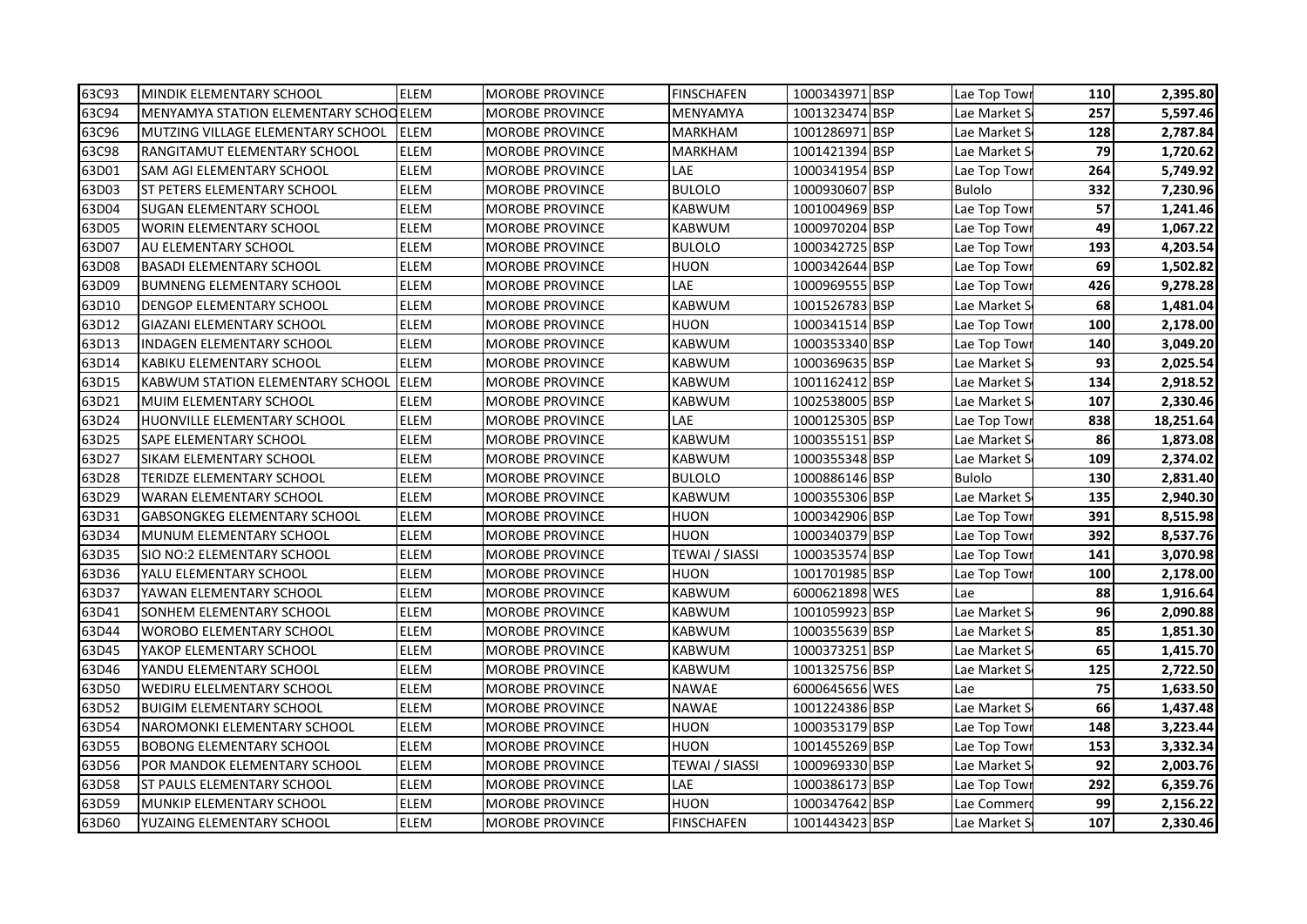| 63D61 | SIRIRIO ELEMENTARY SCHOOL              | <b>ELEM</b> | <b>MOROBE PROVINCE</b> | <b>FINSCHAFEN</b>     | 1001707285 BSP | Lae Top Towi  | 31  | 675.18   |
|-------|----------------------------------------|-------------|------------------------|-----------------------|----------------|---------------|-----|----------|
| 63D62 | SOSONINGKO ELEMENTARY SCHOOL           | <b>ELEM</b> | <b>MOROBE PROVINCE</b> | FINSCHAFEN            | 1001081246 BSP | Lae Commer    | 102 | 2,221.56 |
| 63D63 | NANDUO ELEMENTARY SCHOOL               | ELEM        | <b>MOROBE PROVINCE</b> | <b>FINSCHAFEN</b>     | 1000178506 BSP | Lae Commer    | 51  | 1,110.78 |
| 63D64 | PAMELABUS ELEMENTARY SCHOOL            | <b>ELEM</b> | <b>MOROBE PROVINCE</b> | <b>BULOLO</b>         | 1000887473 BSP | <b>Bulolo</b> | 88  | 1,916.64 |
| 63D65 | KUMALU ELEMENTARY SCHOOL               | ELEM        | <b>MOROBE PROVINCE</b> | <b>BULOLO</b>         | 1000888794 BSP | <b>Bulolo</b> | 96  | 2,090.88 |
| 63D66 | <b>ST JONES ELEMENTARY SCHOOL</b>      | <b>ELEM</b> | <b>MOROBE PROVINCE</b> | <b>BULOLO</b>         | 1001053024 BSP | <b>Bulolo</b> | 142 | 3,092.76 |
| 63D67 | AIYAU ELEMENTARY SCHOOL                | ELEM        | <b>MOROBE PROVINCE</b> | <b>TEWAI / SIASSI</b> | 1001332255 BSP | Lae Commer    | 53  | 1,154.34 |
| 63D68 | LAE SDA ELEMENTARY SCHOOL              | ELEM        | <b>MOROBE PROVINCE</b> | LAE                   | 1001727152 BSP | Lae Commer    | 439 | 9,561.42 |
| 63D70 | <b>GABENSIS SDA ELEMENTARY SCHOOL</b>  | <b>ELEM</b> | <b>MOROBE PROVINCE</b> | HUON                  | 1001755360 BSP | Lae Top Tow   | 196 | 4,268.88 |
| 63D72 | <b>BUSU LUTHERAN ELEMENTARY SCHOOL</b> | <b>ELEM</b> | <b>MOROBE PROVINCE</b> | LAE                   | 1000980408 BSP | Lae Top Tow   | 163 | 3,550.14 |
| 63D73 | SAMUEL BLOCK ELEMENTARY SCHOOL         | ELEM        | <b>MOROBE PROVINCE</b> | LAE                   | 1011933072 BSP | Lae Top Tow   | 186 | 4,051.08 |
| 63D74 | MAHAWANA ELEMENTARY SCHOOL             | ELEM        | <b>MOROBE PROVINCE</b> | LAE                   | 1001887965 BSP | Lae Market S  | 350 | 7,623.00 |
| 63D76 | <b>BENO ELEMENTARY SCHOOL</b>          | <b>ELEM</b> | <b>MOROBE PROVINCE</b> | LAE                   | 1001679255 BSP | Lae Top Tow   | 266 | 5,793.48 |
| 63D77 | <b>SABURONG ELEMENTARY SCHOOL</b>      | ELEM        | MOROBE PROVINCE        | <b>KABWUM</b>         | 1001296382 BSP | Lae Market S  | 62  | 1,350.36 |
| 63D78 | URUWA ELEMENTARY SCHOOL                | <b>ELEM</b> | <b>MOROBE PROVINCE</b> | <b>KABWUM</b>         | 1001626258 BSP | Lae Top Tow   | 85  | 1,851.30 |
| 63D79 | <b>GOMDAN ELEMENTARY SCHOOL</b>        | <b>ELEM</b> | <b>MOROBE PROVINCE</b> | <b>KABWUM</b>         | 1001625542 BSP | Lae Top Tow   | 72  | 1,568.16 |
| 63D80 | MUNUM TANAM SDA ELEMENTARY SCHOCELEM   |             | <b>MOROBE PROVINCE</b> | <b>HUON</b>           | 6001917064 WES | Lae           | 350 | 7,623.00 |
| 63D81 | <b>MARKHAM FARM ELEMENTARY SCHOOL</b>  | <b>ELEM</b> | <b>MOROBE PROVINCE</b> | <b>HUON</b>           | 1001451076 BSP | Lae Top Tow   | 192 | 4,181.76 |
| 63D83 | <b>BAU ELEMENTARY SCHOOL</b>           | <b>ELEM</b> | <b>MOROBE PROVINCE</b> | <b>HUON</b>           | 1001912219 BSP | Lae Commer    | 67  | 1,459.26 |
| 63D84 | WAINSODUNA ELEMENTARY SCHOOL           | <b>ELEM</b> | <b>MOROBE PROVINCE</b> | HUON                  | 1003642947 BSP | Lae Top Tow   | 58  | 1,263.24 |
| 63D86 | CHRIST THE KING ELEMENTARY SCHOOL      | <b>ELEM</b> | <b>MOROBE PROVINCE</b> | HUON                  | 11653107 ANZ   | Lae           | 186 | 4,051.08 |
| 63D87 | PUGUAP ELEMENTARY SCHOOL               | ELEM        | <b>MOROBE PROVINCE</b> | MARKHAM               | 1001612547 BSP | Lae Top Tow   | 54  | 1,176.12 |
| 63D89 | YAPARINGAN ELEMENTARY SCHOOL           | ELEM        | <b>MOROBE PROVINCE</b> | MARKHAM               | 1014096810 BSP | Lae Top Tow   | 92  | 2,003.76 |
| 63D90 | <b>GWABOWAK ELEMENTARY SCHOOL</b>      | <b>ELEM</b> | MOROBE PROVINCE        | MARKHAM               | 1001597085 BSP | Lae Top Tow   | 85  | 1,851.30 |
| 63D91 | UMBAKU ELEMENTARY SCHOOL               | ELEM        | MOROBE PROVINCE        | MARKHAM               | 1001679923 BSP | Lae Top Tow   | 171 | 3,724.38 |
| 63D92 | <b>WANDOT ELEMENTARY SCHOOL</b>        | <b>ELEM</b> | <b>MOROBE PROVINCE</b> | <b>MARKHAM</b>        | 1001344133 BSP | Lae Market S  | 160 | 3,484.80 |
| 63D93 | <b>KAREKO ELEMENTARY SCHOOL</b>        | ELEM        | <b>MOROBE PROVINCE</b> | <b>TEWAI / SIASSI</b> | 1001547038 BSP | Lae Top Tow   | 125 | 2,722.50 |
| 63D94 | KEMBURUM ELEMENTARY SCHOOL             | <b>ELEM</b> | <b>MOROBE PROVINCE</b> | <b>TEWAI / SIASSI</b> | 1001534143 BSP | Lae Market S  | 140 | 3,049.20 |
| 63D96 | TAINGAMA ELEMENTARY SCHOOL             | ELEM        | <b>MOROBE PROVINCE</b> | MENYAMYA              | 1001708364 BSP | <b>Bulolo</b> | 227 | 4,944.06 |
| 63D98 | <b>IPIKEI ELEMENTARY SCHOOL</b>        | ELEM        | <b>MOROBE PROVINCE</b> | MENYAMYA              | 1001996022 BSP | Lae Top Tow   | 60  | 1,306.80 |
| 63E01 | <b>KABA ELEMENTARY SCHOOL</b>          | ELEM        | MOROBE PROVINCE        | <b>NAWAE</b>          | 1001536953 BSP | Lae Top Tow   | 67  | 1,459.26 |
| 63E02 | SASAWALEN ELEMENTARY SCHOOL            | ELEM        | <b>MOROBE PROVINCE</b> | <b>NAWAE</b>          | 1001564804 BSP | Lae Top Tow   | 55  | 1,197.90 |
| 63E03 | UMBANG ELEMENTARY SCHOOL               | ELEM        | <b>MOROBE PROVINCE</b> | <b>NAWAE</b>          | 1014472284 BSP | Lae Top Tow   | 74  | 1,611.72 |
| 63E06 | KASANOMBE ELEMENTARY SCHOOL            | ELEM        | <b>MOROBE PROVINCE</b> | <b>NAWAE</b>          | 1001532158 BSP | Lae Top Tow   | 54  | 1,176.12 |
| 63E07 | KISTUEN ELEMENTARY SCHOOL              | ELEM        | <b>MOROBE PROVINCE</b> | NAWAE                 | 1001559107 BSP | Lae Top Tow   | 37  | 805.86   |
| 63E09 | <b>SOKEWE ELEMENTARY SCHOOL</b>        | <b>ELEM</b> | MOROBE PROVINCE        | <b>NAWAE</b>          | 1014563207 BSP | Lae Top Towi  | 59  | 1,285.02 |
| 63E10 | OGERANANG ELEMENTARY SCHOOL            | ELEM        | <b>MOROBE PROVINCE</b> | <b>FINSCHAFEN</b>     | 1001709130 BSP | Lae Top Tow   | 57  | 1,241.46 |
| 63E12 | KASANGA ELEMENTARY SCHOOL              | ELEM        | MOROBE PROVINCE        | FINSCHAFEN            | 1003364815 BSP | Lae Top Towi  | 32  | 696.96   |
| 63E14 | MALASIGA ELEMENTARY SCHOOL             | <b>ELEM</b> | <b>MOROBE PROVINCE</b> | <b>FINSCHAFEN</b>     | 1003396320 BSP | Lae Top Towi  | 107 | 2,330.46 |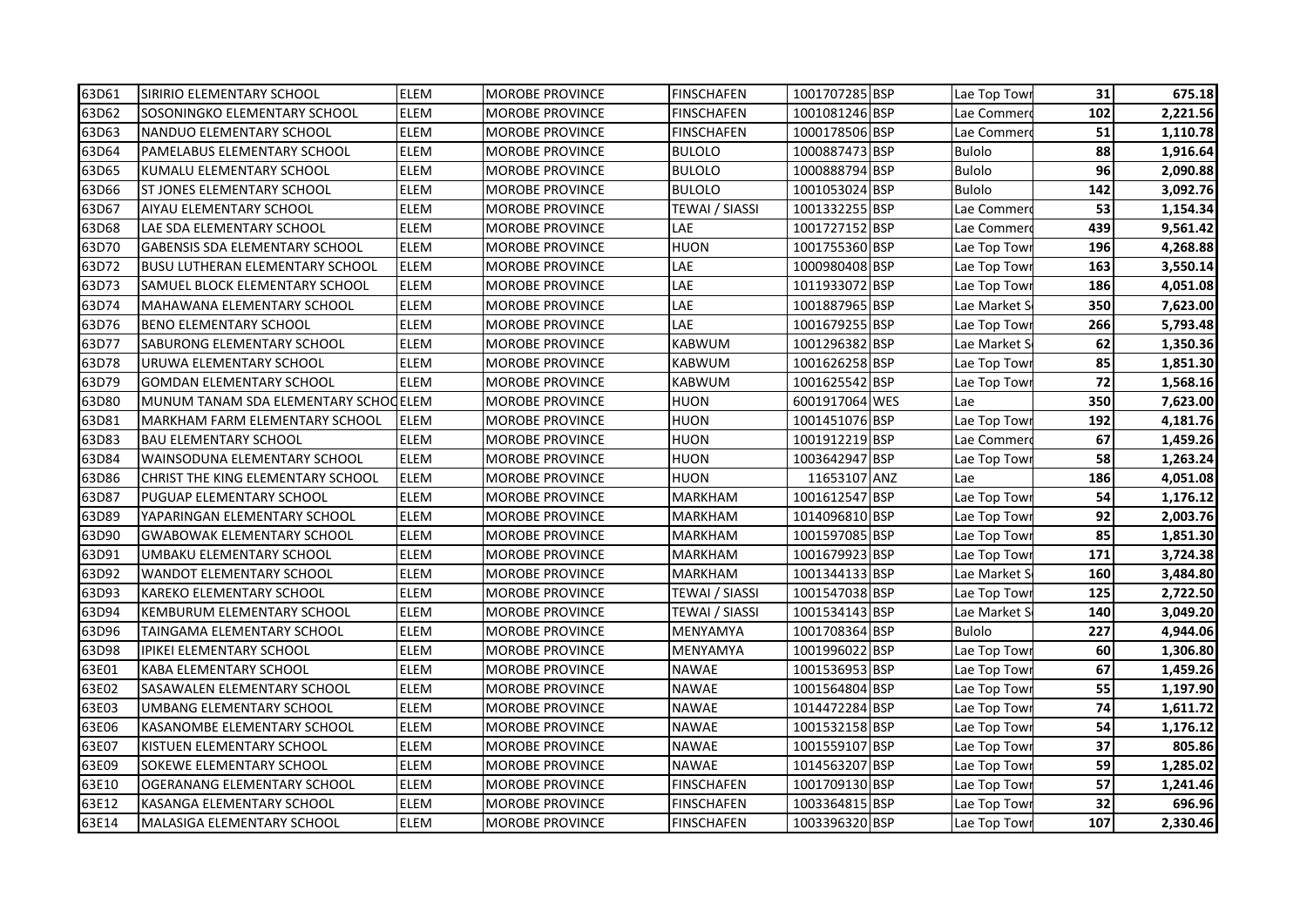| 63E15 | <b>SEMKETA ELEMENTARY SCHOOL</b>    | <b>ELEM</b> | <b>MOROBE PROVINCE</b> | <b>FINSCHAFEN</b>     | 1001398667 BSP | Lae Market S  | 72  | 1,568.16 |
|-------|-------------------------------------|-------------|------------------------|-----------------------|----------------|---------------|-----|----------|
| 63E16 | lMAINYANDA ELEMENTARY SCHOOL        | ELEM        | <b>MOROBE PROVINCE</b> | <b>BULOLO</b>         | 1001159629 BSP | <b>Bulolo</b> | 388 | 8,450.64 |
| 63E17 | KAINDI ELEMENTARY SCHOOL            | <b>ELEM</b> | <b>MOROBE PROVINCE</b> | <b>BULOLO</b>         | 1001729943 BSP | <b>Bulolo</b> | 417 | 9,082.26 |
| 63E18 | <b>WAU ELEMENTARY SCHOOL</b>        | <b>ELEM</b> | <b>MOROBE PROVINCE</b> | <b>BULOLO</b>         | 1001597022 BSP | <b>Bulolo</b> | 313 | 6,817.14 |
| 63E19 | <b>AYEYO ELEMENTARY SCHOOL</b>      | ELEM        | <b>MOROBE PROVINCE</b> | <b>BULOLO</b>         | 1013869860 BSP | Lae Market S  | 60  | 1,306.80 |
| 63E22 | ZAKOPET ELEMENTARY SCHOOL           | <b>ELEM</b> | <b>MOROBE PROVINCE</b> | <b>TEWAI / SIASSI</b> | 1001542209 BSP | Lae Market S  | 128 | 2,787.84 |
| 63E24 | <b>KAMPALAP ELEMENTARY SCHOOL</b>   | ELEM        | <b>MOROBE PROVINCE</b> | <b>TEWAI / SIASSI</b> | 1001372955 BSP | Lae Top Tow   | 150 | 3,267.00 |
| 63E25 | <b>KABI ELEMENTARY SCHOOL</b>       | ELEM        | <b>MOROBE PROVINCE</b> | <b>TEWAI / SIASSI</b> | 1001811270 BSP | Lae Top Towi  | 49  | 1,067.22 |
| 63E27 | <b>GERUP ELEMENTARY SCHOOL</b>      | <b>ELEM</b> | <b>MOROBE PROVINCE</b> | TEWAI / SIASSI        | 1001547033 BSP | Lae Market S  | 144 | 3,136.32 |
| 63E29 | YAKOBAI ELEMENTARY SCHOOL           | ELEM        | <b>MOROBE PROVINCE</b> | MENYAMYA              | 1001582968 BSP | Bulolo        | 178 | 3,876.84 |
| 63E30 | ANGEWANGA ELEMENTARY SCHOOL         | ELEM        | <b>MOROBE PROVINCE</b> | MENYAMYA              | 1001702415 BSP | Bulolo        | 167 | 3,637.26 |
| 63E31 | <b>ONAWA ELEMENTARY SCHOOL</b>      | <b>ELEM</b> | <b>MOROBE PROVINCE</b> | MENYAMYA              | 1001470046 BSP | Bulolo        | 237 | 5,161.86 |
| 63E32 | NEMNEM ELEMENTARY SCHOOL            | ELEM        | <b>MOROBE PROVINCE</b> | <b>BULOLO</b>         | 1001597035 BSP | Bulolo        | 151 | 3,288.78 |
| 63E33 | WAGAU ELEMENTARY SCHOOL             | ELEM        | MOROBE PROVINCE        | <b>BULOLO</b>         | 1001593337 BSP | Bulolo        | 130 | 2,831.40 |
| 63E34 | MONIAU ELEMENTARY SCHOOL            | ELEM        | <b>MOROBE PROVINCE</b> | <b>BULOLO</b>         | 1001594151 BSP | <b>Bulolo</b> | 66  | 1,437.48 |
| 63E37 | NAMI ELEMENTARY SCHOOL              | ELEM        | <b>MOROBE PROVINCE</b> | <b>BULOLO</b>         | 1001323355 BSP | <b>Bulolo</b> | 249 | 5,423.22 |
| 63E38 | <b>BUGIAU ELEMENTARY SCHOOL</b>     | ELEM        | <b>MOROBE PROVINCE</b> | <b>BULOLO</b>         | 1001603950 BSP | <b>Bulolo</b> | 155 | 3,375.90 |
| 63E40 | <b>HOMPIRI ELEMENTARY SCHOOL</b>    | ELEM        | <b>MOROBE PROVINCE</b> | <b>BULOLO</b>         | 1001594297 BSP | <b>Bulolo</b> | 216 | 4,704.48 |
| 63E44 | AINGSE ELEMENTARY SCHOOL            | ELEM        | <b>MOROBE PROVINCE</b> | HUON                  | 1001706196 BSP | Lae Top Tow   | 120 | 2,613.60 |
| 63E46 | LABUMITI ELEMENTARY SCHOOL          | <b>ELEM</b> | <b>MOROBE PROVINCE</b> | HUON                  | 1001615929 BSP | Lae Commer    | 129 | 2,809.62 |
| 63E48 | <b>MARE ELEMENTARY SCHOOL</b>       | ELEM        | <b>MOROBE PROVINCE</b> | HUON                  | 1001404379 BSP | Lae Top Tow   | 115 | 2,504.70 |
| 63E49 | LABABIA ELEMENTARY SCHOOL           | ELEM        | <b>MOROBE PROVINCE</b> | HUON                  | 1003405709 BSP | Lae Top Towi  | 68  | 1,481.04 |
| 63E50 | LABU TALE ELEMENTARY SCHOOL         | ELEM        | <b>MOROBE PROVINCE</b> | HUON                  | 1002229118 BSP | Lae Top Towi  | 114 | 2,482.92 |
| 63E51 | MUSON ELEMENTARY SCHOOL             | ELEM        | <b>MOROBE PROVINCE</b> | <b>NAWAE</b>          | 1001595742 BSP | Lae Top Towi  | 51  | 1,110.78 |
| 63E52 | <b>GOBADIK ELEMENTARY SCHOOL</b>    | ELEM        | MOROBE PROVINCE        | <b>NAWAE</b>          | 1005526841 BSP | Lae Top Tow   | 104 | 2,265.12 |
| 63E54 | <b>BUHALU ELEMENTARY SCHOOL</b>     | ELEM        | <b>MOROBE PROVINCE</b> | <b>NAWAE</b>          | 1002058244 BSP | Lae Commer    | 157 | 3,419.46 |
| 63E56 | <b>LAMBAIP ELEMENTARY SCHOOL</b>    | ELEM        | <b>MOROBE PROVINCE</b> | <b>NAWAE</b>          | 1003200415 BSP | Lae Top Tow   | 62  | 1,350.36 |
| 63E57 | BAMBOK ELEMENTARY SCHOOL            | <b>ELEM</b> | <b>MOROBE PROVINCE</b> | <b>NAWAE</b>          | 1001536828 BSP | Lae Top Tow   | 75  | 1,633.50 |
| 63E58 | BUMAYONG ELEMENTARY SCHOOL          | ELEM        | <b>MOROBE PROVINCE</b> | LAE                   | 1001718552 BSP | Lae Commer    | 319 | 6,947.82 |
| 63E59 | <b>BUIMO ROAD ELEMENTARY SCHOOL</b> | <b>ELEM</b> | <b>MOROBE PROVINCE</b> | LAE                   | 12970419 ANZ   | Lae           | 376 | 8,189.28 |
| 63E61 | KAISA POSSI ELEMENTARY SCHOOL       | ELEM        | MOROBE PROVINCE        | LAE                   | 1000965563 BSP | Lae Top Tow   | 94  | 2,047.32 |
| 63E62 | ZENGARING ELEMENTARY SCHOOL         | ELEM        | <b>MOROBE PROVINCE</b> | <b>FINSCHAFEN</b>     | 1001595688 BSP | Lae Top Tow   | 63  | 1,372.14 |
| 63E64 | <b>WAREO ELEMENTARY SCHOOL</b>      | ELEM        | <b>MOROBE PROVINCE</b> | <b>FINSCHAFEN</b>     | 1001616869 BSP | Lae Top Tow   | 106 | 2,308.68 |
| 63E65 | TAMI-ISLAND ELEMENTARY SCHOOL       | ELEM        | <b>MOROBE PROVINCE</b> | FINSCHAFEN            | 1002253100 BSP | Lae Top Towi  | 43  | 936.54   |
| 63E68 | SAGIRO ELEMENTARY SCHOOL            | ELEM        | <b>MOROBE PROVINCE</b> | FINSCHAFEN            | 1001539918 BSP | Lae Market S  | 129 | 2,809.62 |
| 63E69 | NOMANENENG ELEMENTARY SCHOOL        | ELEM        | <b>MOROBE PROVINCE</b> | FINSCHAFEN            | 13267085 ANZ   | Lae           | 141 | 3,070.98 |
| 63E70 | KOLEM ELEMENTARY SCHOOL             | ELEM        | <b>MOROBE PROVINCE</b> | <b>FINSCHAFEN</b>     | 1002283180 BSP | Lae Market S  | 112 | 2,439.36 |
| 63E72 | <b>SATNENG ELEMENTARY SCHOOL</b>    | ELEM        | MOROBE PROVINCE        | FINSCHAFEN            | 1001459353 BSP | Lae Market S  | 153 | 3,332.34 |
| 63E73 | TAIPA ELEMENTARY SCHOOL             | ELEM        | <b>MOROBE PROVINCE</b> | MENYAMYA              | 1001524776 BSP | Lae Market S  | 188 | 4,094.64 |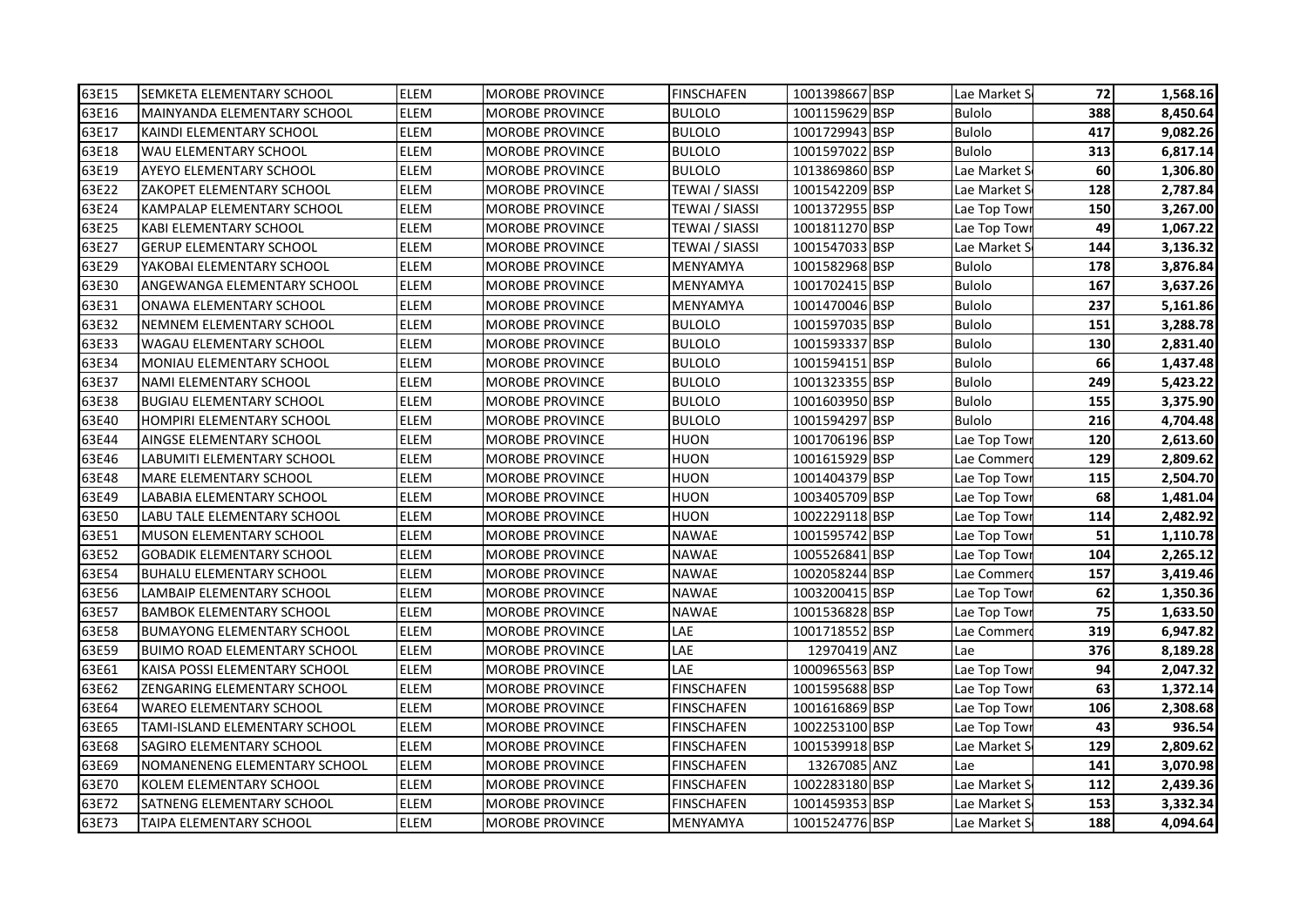| 63E74 | TOMOI ELEMENTARY SCHOOL            | <b>ELEM</b> | <b>MOROBE PROVINCE</b> | MENYAMYA              | 1014711566 BSP | Lae Top Towi  | 152 | 3,310.56 |
|-------|------------------------------------|-------------|------------------------|-----------------------|----------------|---------------|-----|----------|
| 63E75 | SIKWONG ELEMENTARY SCHOOL          | ELEM        | <b>MOROBE PROVINCE</b> | MENYAMYA              | 1001483064 BSP | Lae Market S  | 177 | 3,855.06 |
| 63E76 | <b>REANGO ELEMENTARY SCHOOL</b>    | ELEM        | MOROBE PROVINCE        | MENYAMYA              | 1006129348 BSP | Lae Market S  | 104 | 2,265.12 |
| 63E77 | <b>BAINU ELEMENTARY SCHOOL</b>     | ELEM        | <b>MOROBE PROVINCE</b> | MENYAMYA              | 1001603159 BSP | Lae Commer    | 185 | 4,029.30 |
| 63E78 | <b>HAOKINI ELEMENTARY SCHOOL</b>   | ELEM        | <b>MOROBE PROVINCE</b> | MENYAMYA              | 1003436860 BSP | <b>Bulolo</b> | 152 | 3,310.56 |
| 63E80 | <b>MENYA ELEMENTARY S CHOOL</b>    | ELEM        | <b>MOROBE PROVINCE</b> | MENYAMYA              | 1001616829 BSP | Lae Market S  | 177 | 3,855.06 |
| 63E85 | <b>HANJUA ELEMENTARY SCHOOL</b>    | ELEM        | <b>MOROBE PROVINCE</b> | MENYAMYA              | 1001703423 BSP | Lae Top Tow   | 170 | 3,702.60 |
| 63E86 | YINIMBA ELEMENTARY SCHOOL          | ELEM        | <b>MOROBE PROVINCE</b> | MENYAMYA              | 1001406986 BSP | Lae Top Tow   | 227 | 4,944.06 |
| 63E87 | <b>WASUKWA ELEMENTARY SCHOOL</b>   | ELEM        | <b>MOROBE PROVINCE</b> | MENYAMYA              | 1011665534 BSP | Lae Top Tow   | 98  | 2,134.44 |
| 63E88 | <b>GASAM ELEMENTARY SCHOOL</b>     | ELEM        | <b>MOROBE PROVINCE</b> | <b>TEWAI / SIASSI</b> | 1001606147 BSP | Lae Market S  | 62  | 1,350.36 |
| 63E90 | KUMUKIO ELEMENTARY SCHOOL          | ELEM        | <b>MOROBE PROVINCE</b> | TEWAI / SIASSI        | 1001602607 BSP | Lae Market S  | 140 | 3,049.20 |
| 63E91 | MORAGO ELEMENTARY SCHOOL           | ELEM        | <b>MOROBE PROVINCE</b> | FINSCHAFEN            | 1001637621 BSP | Lae Top Tow   | 112 | 2,439.36 |
| 63E93 | KALALO ELEMENTARY SCHOOL           | ELEM        | <b>MOROBE PROVINCE</b> | TEWAI / SIASSI        | 1001600532 BSP | Lae Market S  | 104 | 2,265.12 |
| 63E94 | <b>MASA ELEMENTARY SCHOOL</b>      | ELEM        | <b>MOROBE PROVINCE</b> | TEWAI / SIASSI        | 1011041819 BSP | Lae Top Tow   | 138 | 3,005.64 |
| 63E95 | <b>GIYUKIA ELEMENTARY SCHOOL</b>   | ELEM        | MOROBE PROVINCE        | TEWAI / SIASSI        | 1011507801 BSP | Lae Top Towi  | 176 | 3,833.28 |
| 63E97 | <b>ZOROGO ELEMENTARY SCHOOL</b>    | ELEM        | <b>MOROBE PROVINCE</b> | <b>TEWAI / SIASSI</b> | 1001723872 BSP | Lae Top Tow   | 60  | 1,306.80 |
| 63F01 | GOMLONGON ELEMENTARY SCHOOL        | ELEM        | <b>MOROBE PROVINCE</b> | <b>TEWAI / SIASSI</b> | 1001796919 BSP | Lae Commer    | 40  | 871.2    |
| 63F02 | <b>OPAI ELEMENTARY SCHOOL</b>      | ELEM        | <b>MOROBE PROVINCE</b> | TEWAI / SIASSI        | 1001625682 BSP | Lae Top Towi  | 93  | 2,025.54 |
| 63F03 | TARAWE ELEMENTARY SCHOOL           | <b>ELEM</b> | <b>MOROBE PROVINCE</b> | TEWAI / SIASSI        | 1001621357 BSP | Lae Market S  | 54  | 1,176.12 |
| 63F05 | <b>OROPOT ELEMENTARY SCHOOL</b>    | ELEM        | <b>MOROBE PROVINCE</b> | TEWAI / SIASSI        | 1001720752 BSP | Lae Market S  | 54  | 1,176.12 |
| 63F09 | <b>ANTIRAGIN ELEMENTARY SCHOOL</b> | ELEM        | <b>MOROBE PROVINCE</b> | <b>MARKHAM</b>        | 1001551647 BSP | Lae Market S  | 128 | 2,787.84 |
| 63F15 | <b>INTSI ELEMENTARY SCHOOL</b>     | ELEM        | <b>MOROBE PROVINCE</b> | <b>MARKHAM</b>        | 1001196434 BSP | Lae Market S  | 118 | 2,570.04 |
| 63F16 | INTOAP ELEMENTARY SCHOOL           | ELEM        | <b>MOROBE PROVINCE</b> | <b>MARKHAM</b>        | 1001182447 BSP | Lae Market S  | 78  | 1,698.84 |
| 63F19 | RAGIAMPUN ELEMENTARY SCHOOL        | ELEM        | <b>MOROBE PROVINCE</b> | MARKHAM               | 1001715277 BSP | Lae Top Tow   | 134 | 2,918.52 |
| 63F21 | AWAN ELEMENTARY SCHOOL             | ELEM        | <b>MOROBE PROVINCE</b> | MARKHAM               | 1001611482 BSP | Lae Commer    | 41  | 892.98   |
| 63F22 | ONGA ELEMENTARY SCHOOL             | ELEM        | MOROBE PROVINCE        | MARKHAM               | 1001599972 BSP | Lae Top Tow   | 110 | 2,395.80 |
| 63F23 | <b>MATAK ELEMENTARY SCHOOL</b>     | ELEM        | <b>MOROBE PROVINCE</b> | <b>MARKHAM</b>        | 1001302849 BSP | Lae Market S  | 105 | 2,286.90 |
| 63F24 | <b>GARAM ELEMENTARY SCHOOL</b>     | <b>ELEM</b> | <b>MOROBE PROVINCE</b> | <b>MARKHAM</b>        | 1001169903 BSP | Lae Market S  | 49  | 1,067.22 |
| 63F25 | NGARUTSANIANG ELEMENTARY SCHOOL    | <b>ELEM</b> | <b>MOROBE PROVINCE</b> | <b>MARKHAM</b>        | 1001424322 BSP | Lae Market S  | 98  | 2,134.44 |
| 63F26 | RAGAIZARIA ELEMENTARY SCHOOL       | ELEM        | <b>MOROBE PROVINCE</b> | <b>MARKHAM</b>        | 1005195035 BSP | Lae Top Tow   | 76  | 1,655.28 |
| 63F27 | <b>GUNINGWAN ELEMENTARY SCHOOL</b> | ELEM        | <b>MOROBE PROVINCE</b> | <b>MARKHAM</b>        | 1000975752 BSP | Lae Commer    | 58  | 1,263.24 |
| 63F29 | KUMBU ELEMENTARY SCHOOL            | ELEM        | <b>MOROBE PROVINCE</b> | <b>KABWUM</b>         | 1001325227 BSP | Lae Market S  | 53  | 1,154.34 |
| 63F30 | TAKGAWE ELEMENTARY SCHOOL          | ELEM        | <b>MOROBE PROVINCE</b> | <b>KABWUM</b>         | 7001101711 BSP | Lae Market S  | 84  | 1,829.52 |
| 63F31 | GILANG ELEMENTARY SCHOOL           | ELEM        | <b>MOROBE PROVINCE</b> | KABWUM                | 1001654322 BSP | Lae Market S  | 163 | 3,550.14 |
| 63F32 | SAGIAM ELEMENTARY SCHOOL           | ELEM        | <b>MOROBE PROVINCE</b> | KABWUM                | 1002815361 BSP | Lae Market S  | 92  | 2,003.76 |
| 63F33 | <b>ONGOKEI ELEMENTARY SCHOOL</b>   | ELEM        | <b>MOROBE PROVINCE</b> | KABWUM                | 1001449613 BSP | Lae Market S  | 213 | 4,639.14 |
| 63F34 | LANGA KOSALA ELEMENTARY SCHOOL     | ELEM        | <b>MOROBE PROVINCE</b> | KABWUM                | 1001415822 BSP | Lae Market S  | 110 | 2,395.80 |
| 63F35 | SOMBORE ELEMENTARY SCHOOL          | ELEM        | <b>MOROBE PROVINCE</b> | KABWUM                | 1001535939 BSP | Lae Market S  | 68  | 1,481.04 |
| 63F36 | <b>BIRIMON ELEMENTARY SCHOOL</b>   | ELEM        | <b>MOROBE PROVINCE</b> | <b>KABWUM</b>         | 1001721345 BSP | Lae Market S  | 101 | 2,199.78 |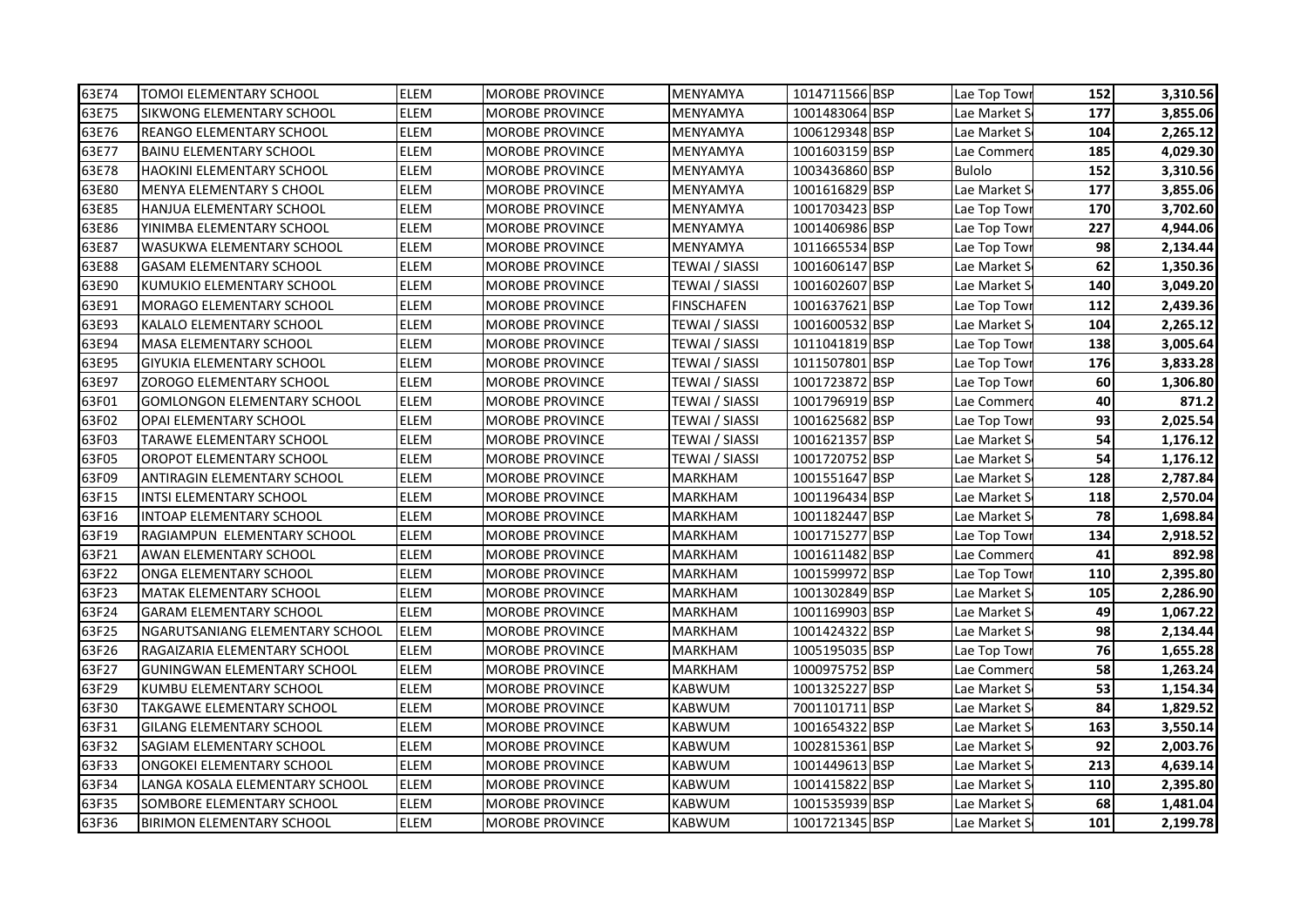| 63F37 | <b>WAP ELEMENTARY SCHOOL</b>           | <b>ELEM</b> | <b>MOROBE PROVINCE</b> | <b>KABWUM</b>         | 1001600539 BSP | Lae Market S  | 54  | 1,176.12 |
|-------|----------------------------------------|-------------|------------------------|-----------------------|----------------|---------------|-----|----------|
| 63F38 | <b>INDUM ELEMENTARY SCHOOL</b>         | ELEM        | <b>MOROBE PROVINCE</b> | <b>KABWUM</b>         | 1001449872 BSP | Lae Market S  | 98  | 2,134.44 |
| 63F39 | <b>SAM ELEMENTARY SCHOOL</b>           | <b>ELEM</b> | <b>MOROBE PROVINCE</b> | <b>BULOLO</b>         | 1001586484 BSP | <b>Bulolo</b> | 54  | 1,176.12 |
| 63F40 | <b>BOOTHS ELEMENTARY SCHOOL</b>        | <b>ELEM</b> | <b>MOROBE PROVINCE</b> | <b>BULOLO</b>         | 7000525662 BSP | <b>Bulolo</b> | 290 | 6,316.20 |
| 63F42 | <b>MAPOS ELEMENTARY SCHOOL</b>         | ELEM        | <b>MOROBE PROVINCE</b> | <b>BULOLO</b>         | 1001605581 BSP | Bulolo        | 148 | 3,223.44 |
| 63F43 | <b>SEGAYO ELEMENTARY SCHOOL</b>        | <b>ELEM</b> | <b>MOROBE PROVINCE</b> | <b>BULOLO</b>         | 7018008693 BSP | Lae Market S  | 80  | 1,742.40 |
| 63F44 | <b>BULANDEM ELEMENTARY SCHOOL</b>      | ELEM        | <b>MOROBE PROVINCE</b> | <b>BULOLO</b>         | 1001602095 BSP | Bulolo        | 181 | 3,942.18 |
| 63F46 | <b>BAPI ELEMENTARY SCHOOL</b>          | ELEM        | <b>MOROBE PROVINCE</b> | <b>BULOLO</b>         | 1003978028 BSP | Lae Market S  | 101 | 2,199.78 |
| 63F47 | <b>KEBI ELEMENTARY SCHOOL</b>          | <b>ELEM</b> | <b>MOROBE PROVINCE</b> | <b>BULOLO</b>         | 1001587811 BSP | <b>Bulolo</b> | 81  | 1,764.18 |
| 63F48 | JOWANINI ELEMENTARY SCHOOL             | ELEM        | <b>MOROBE PROVINCE</b> | <b>BULOLO</b>         | 1003223474 BSP | Lae Top Tow   | 84  | 1,829.52 |
| 63F49 | SAMBIO ELEMENTARY SCHOOL               | ELEM        | <b>MOROBE PROVINCE</b> | <b>BULOLO</b>         | 1001601007 BSP | Bulolo        | 129 | 2,809.62 |
| 63F51 | PINETOP ELEMENTARY SCHOOL              | <b>ELEM</b> | <b>MOROBE PROVINCE</b> | <b>BULOLO</b>         | 1003193974 BSP | Bulolo        | 128 | 2,787.84 |
| 63F52 | FORESTRY COMPOUND ELEMENTARY SCHOELEM  |             | <b>MOROBE PROVINCE</b> | <b>BULOLO</b>         | 1000890177 BSP | Bulolo        | 172 | 3,746.16 |
| 63F53 | TIMINI ELEMENTARY SCHOOL               | <b>ELEM</b> | MOROBE PROVINCE        | <b>BULOLO</b>         | 1003559059 BSP | Lae Market S  | 172 | 3,746.16 |
| 63F56 | <b>BUNDUN ELEMENTARY SCHOOL</b>        | <b>ELEM</b> | <b>MOROBE PROVINCE</b> | <b>BULOLO</b>         | 1004419667 BSP | Lae Market S  | 63  | 1,372.14 |
| 63F58 | MACWONNENG ELEMENTARY SCHOOL           | <b>ELEM</b> | <b>MOROBE PROVINCE</b> | <b>FINSCHAFEN</b>     | 1014473472 BSP | Lae Top Tow   | 45  | 980.1    |
| 63F59 | MACWONENG ELEMENTARY SCHOOL            | ELEM        | <b>MOROBE PROVINCE</b> | <b>FINSCHAFEN</b>     | 1011727193 BSP | Lae Top Towi  | 58  | 1,263.24 |
| 63F60 | <b>MAKUA ELEMENTARY SCHOOL</b>         | ELEM        | <b>MOROBE PROVINCE</b> | <b>FINSCHAFEN</b>     | 1011805171 BSP | Lae Top Towi  | 65  | 1,415.70 |
| 63F65 | LAKONA ELEMENTARY SCHOOL               | ELEM        | <b>MOROBE PROVINCE</b> | <b>FINSCHAFEN</b>     | 7003394801 BSP | Lae Top Towi  | 58  | 1,263.24 |
| 63F68 | KUMBUL ELEMENTARY SCHOOL               | <b>ELEM</b> | <b>MOROBE PROVINCE</b> | <b>KABWUM</b>         | 7019948194 BSP | Lae Commer    | 169 | 3,680.82 |
| 63F73 | <b>KENONG ELEMENTARY SCHOOL</b>        | ELEM        | <b>MOROBE PROVINCE</b> | <b>FINSCHAFEN</b>     | 1006236986 BSP | Lae Commer    | 110 | 2,395.80 |
| 63F80 | KAMLAWA ELEMENTARY SCHOOL              | ELEM        | <b>MOROBE PROVINCE</b> | <b>FINSCHAFEN</b>     | 1001649584 BSP | Lae Top Tow   | 84  | 1,829.52 |
| 63F94 | <b>GUA ELEMENTARY SCHOOL</b>           | ELEM        | <b>MOROBE PROVINCE</b> | KABWUM                | 1009184712 BSP | Lae Top Towi  | 93  | 2,025.54 |
| 63G08 | <b>EBABANG ELEMENTARY SCHOOL</b>       | ELEM        | <b>MOROBE PROVINCE</b> | FINSCHAFEN            | 1014125478 BSP | Lae Top Towi  | 64  | 1,393.92 |
| 63G14 | <b>BUNSIL ELEMENTARY SCHOOL</b>        | ELEM        | MOROBE PROVINCE        | TEWAI / SIASSI        | 1005168529 BSP | Lae Top Tow   | 55  | 1,197.90 |
| 63G21 | <b>BONKIMAN</b>                        | ELEM        | <b>MOROBE PROVINCE</b> | KABWUM                | 7007001667 BSP | Lae Top Tow   | 100 | 2,178.00 |
| 63G30 | ANGA/AFIANG ELEMENTARY SCHOOL          | <b>ELEM</b> | <b>MOROBE PROVINCE</b> | <b>MARKHAM</b>        | 1007968611 BSP | Lae Top Tow   | 87  | 1,894.86 |
| 63G31 | <b>ABONG 1 ELEMENTARY SCHOOL</b>       | <b>ELEM</b> | <b>MOROBE PROVINCE</b> | LAE                   | 1001710722 BSP | Lae Market S  | 213 | 4,639.14 |
| 63G32 | ADOLF MEMORIAL LUTHERAN ELEMENTAR ELEM |             | <b>MOROBE PROVINCE</b> | <b>TEWAI / SIASSI</b> | 1005575251 BSP | Lae Top Towi  | 90  | 1,960.20 |
| 63G34 | ZUEBAK ELEMENTARY SCHOOL               | ELEM        | <b>MOROBE PROVINCE</b> | <b>MARKHAM</b>        | 1011067566 BSP | Lae Top Towi  | 75  | 1,633.50 |
| 63G51 | WADABO ELEMENTARY SCHOOL               | ELEM        | MOROBE PROVINCE        | KABWUM                | 1011045000 BSP | Lae Top Towi  | 101 | 2,199.78 |
| 63G52 | <b>WAKOP</b>                           | ELEM        | <b>MOROBE PROVINCE</b> | HUON                  | 7007206043 BSP | Lae Top Tow   | 57  | 1,241.46 |
| 63G66 | <b>SINTAMON</b>                        | ELEM        | <b>MOROBE PROVINCE</b> | KABWUM                | 1005721707 BSP | Lae Top Tow   | 54  | 1,176.12 |
| 63G73 | <b>SAKAM ELEMENTARY SCHOOL</b>         | ELEM        | <b>MOROBE PROVINCE</b> | KABWUM                | 7000268412 BSP | Lae Top Towi  | 74  | 1,611.72 |
| 63G81 | OWONGAI ELEMENTARY SCHOOL              | <b>ELEM</b> | <b>MOROBE PROVINCE</b> | TEWAI / SIASSI        | 1005400286 BSP | Lae Top Towi  | 54  | 1,176.12 |
| 63G85 | <b>NOWA ELEMENTARY SCHOOL</b>          | ELEM        | <b>MOROBE PROVINCE</b> | HUON                  | 1008396333 BSP | Lae Commer    | 233 | 5,074.74 |
| 63G91 | <b>MUP ELEMENTARY SCHOOL</b>           | ELEM        | <b>MOROBE PROVINCE</b> | KABWUM                | 7010527369 BSP | Lae Top Towi  | 47  | 1,023.66 |
| 63G96 | MERIKEO ELEMENTARY SCHOOL              | ELEM        | MOROBE PROVINCE        | FINSCHAFEN            | 1011108824 BSP | Lae Top Tow   | 165 | 3,593.70 |
| 63H06 | HAMARY ELEMENTARY SCHOOL               | ELEM        | <b>MOROBE PROVINCE</b> | MENYAMYA              | 1013883770 BSP | Lae Market S  | 132 | 2,874.96 |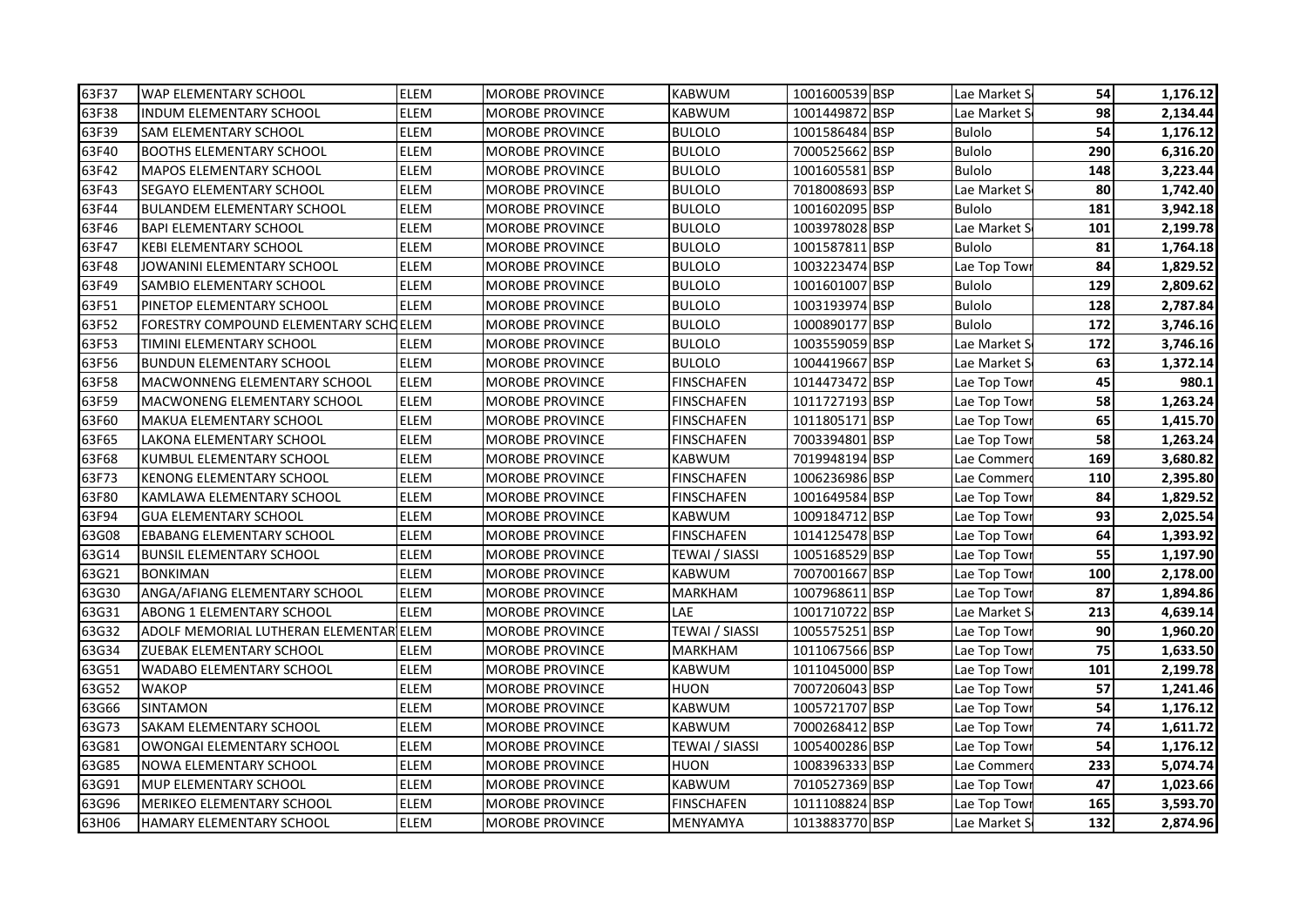| 63H13 | <b>GENI</b>                         | ELEM        | <b>MOROBE PROVINCE</b> | <b>BULOLO</b>     | 1013794241 BSP | Lae Top Towr  | 115 | 2,504.70 |
|-------|-------------------------------------|-------------|------------------------|-------------------|----------------|---------------|-----|----------|
| 63H20 | <b>ENZA ELEMENTARY SCHOOL</b>       | ELEM        | MOROBE PROVINCE        | LAE               | 7004063918 BSP | Lae Top Towi  | 214 | 4,660.92 |
| 63H21 | <b>EBC 6-MILE ELEMENTARY SCHOOL</b> | ELEM        | <b>MOROBE PROVINCE</b> | <b>HUON</b>       | 1006099285 BSP | Lae Top Towi  | 201 | 4,377.78 |
| 63H25 | DAWA ELEMENTARY SCHOOL              | ELEM        | <b>MOROBE PROVINCE</b> | MENYAMYA          | 1005937436 BSP | <b>Bulolo</b> | 147 | 3,201.66 |
| 63H28 | <b>BULOLO SDA ELEMENTARY SCHOOL</b> | ELEM        | <b>MOROBE PROVINCE</b> | <b>BULOLO</b>     | 1002419966 BSP | <b>Bulolo</b> | 235 | 5,118.30 |
| 63H44 | <b>ASAKUMDI ONE</b>                 | ELEM        | <b>MOROBE PROVINCE</b> | MENYAMYA          | 7002929649 BSP | Lae Top Tow   | 218 | 4,748.04 |
| 63H51 | YAKEPA ELEMENTARY SCHOOL            | ELEM        | <b>MOROBE PROVINCE</b> | MENYAMYA          | 1009152974 BSP | Lae Market S  | 92  | 2,003.76 |
| 63H53 | YASI ELEMENTARY SCHOOL              | ELEM        | <b>MOROBE PROVINCE</b> | MENYAMYA          | 1010029278 BSP | Lae Top Tow   | 35  | 762.3    |
| 63H56 | ZINDINGA ELEMENTARY SCHOOL          | ELEM        | MOROBE PROVINCE        | <b>BULOLO</b>     | 1001977469 BSP | Lae Commer    | 132 | 2,874.96 |
| 63H70 | <b>WANBEL ELEMENTARY SCHOOL</b>     | ELEM        | MOROBE PROVINCE        | LAE               | 1006068199 BSP | Lae Top Tow   | 224 | 4,878.72 |
| 63H72 | UMSUNG ELEMENTARY SCHOOL            | ELEM        | MOROBE PROVINCE        | LAE               | 1001071760 BSP | Lae Top Tow   | 165 | 3,593.70 |
| 63H83 | KASAN ELEMENTARY SCHOOL             | ELEM        | <b>MOROBE PROVINCE</b> | <b>BULOLO</b>     | 1010817268 BSP | <b>Bulolo</b> | 113 | 2,461.14 |
| 63H86 | SISIKEA ELEMENTARY SCHOOL           | ELEM        | MOROBE PROVINCE        | TEWAI / SIASSI    | 1014123218 BSP | Lae Market S  | 110 | 2,395.80 |
| 63H88 | SIAPAN ELEMENTARY SCHOOL            | ELEM        | MOROBE PROVINCE        | <b>BULOLO</b>     | 1005759533 BSP | <b>Bulolo</b> | 120 | 2,613.60 |
| 63H95 | <b>RIVERSIDE ELEMENTARY SCHOOL</b>  | ELEM        | MOROBE PROVINCE        | <b>BULOLO</b>     | 1014662025 BSP | <b>Bulolo</b> | 133 | 2,896.74 |
| 63107 | NEHEMIAH ELEMENTARY SCHOOL          | ELEM        | <b>MOROBE PROVINCE</b> | LAE               | 1001677089 BSP | Lae Top Tow   | 207 | 4,508.46 |
| 63113 | <b>MOBISA ELEMENTARY SCHOOL</b>     | <b>ELEM</b> | <b>MOROBE PROVINCE</b> | <b>NAWAE</b>      | 7001105944 BSP | Lae Top Towi  | 41  | 892.98   |
| 63115 | <b>MOMSALOP ELEMENTARY SCHOOL</b>   | ELEM        | <b>MOROBE PROVINCE</b> | <b>NAWAE</b>      | 1012557516 BSP | Lae Top Tow   | 51  | 1,110.78 |
| 63117 | <b>MANGA ELEMENTARY SCHOOL</b>      | ELEM        | <b>MOROBE PROVINCE</b> | <b>BULOLO</b>     | 7019227565 BSP | <b>Bulolo</b> | 107 | 2,330.46 |
| 63118 | <b>MANKI ELEMENTARRY SCHOOL</b>     | ELEM        | <b>MOROBE PROVINCE</b> | <b>BULOLO</b>     | 1011403373 BSP | Lae Top Tow   | 159 | 3,463.02 |
| 63120 | LEKLU ELEMENTARY SCHOOL             | ELEM        | MOROBE PROVINCE        | <b>BULOLO</b>     | 1001557957 BSP | <b>Bulolo</b> | 269 | 5,858.82 |
| 63123 | KINALANKNGA ELEMENTARY SCHOOL       | ELEM        | <b>MOROBE PROVINCE</b> | TEWAI / SIASSI    | 1014516197 BSP | Lae Top Tow   | 180 | 3,920.40 |
| 63130 | KOPAKA ELEMENTARY SCHOOL            | ELEM        | <b>MOROBE PROVINCE</b> | MENYAMYA          | 7013003426 BSP | Lae Top Tow   | 68  | 1,481.04 |
| 63131 | KOBIAK ELEMENTARY SCHOOL            | ELEM        | MOROBE PROVINCE        | <b>BULOLO</b>     | 1003873617 BSP | <b>Bulolo</b> | 165 | 3,593.70 |
| 63133 | KIATU ELEMENTARY SCHOOL             | ELEM        | MOROBE PROVINCE        | <b>NAWAE</b>      | 1005761067 BSP | Lae Top Towi  | 79  | 1,720.62 |
| 63138 | <b>KATANGA ELEMENTARY SCHOOL</b>    | ELEM        | MOROBE PROVINCE        | MENYAMYA          | 1005813264 BSP | Lae Market S  | 104 | 2,265.12 |
| 63142 | KAMBASIVE ELEMENTARY SCHOOL         | ELEM        | <b>MOROBE PROVINCE</b> | MENYAMYA          | 1010892683 BSP | Lae Top Tow   | 123 | 2,678.94 |
| 63167 | AUNO ELEMENTARY SCHOOL              | ELEM        | <b>MOROBE PROVINCE</b> | HUON              | 1005845274 BSP | Lae Top Tow   | 96  | 2,090.88 |
| 63169 | PELATO ELEMENTARY SCHOOL            | ELEM        | <b>MOROBE PROVINCE</b> | <b>BULOLO</b>     | 1005135619 BSP | Lae Market S  | 108 | 2,352.24 |
| 63171 | SIMSA ELEMENTARY SCHOOL             | ELEM        | <b>MOROBE PROVINCE</b> | <b>BULOLO</b>     | 1005275290 BSP | <b>Bulolo</b> | 70  | 1,524.60 |
| 63177 | <b>KWASANG ELEMENTARY SCHOOL</b>    | ELEM        | MOROBE PROVINCE        | <b>BULOLO</b>     | 1005053705 BSP | <b>Bulolo</b> | 26  | 566.28   |
| 63189 | <b>KEKI ELEMENTARY SCHOOL</b>       | ELEM        | MOROBE PROVINCE        | MENYAMYA          | 1009152412 BSP | Lae Top Tow   | 62  | 1,350.36 |
| 63192 | PAWAMANGA ELEMENTARY SCHOOL         | ELEM        | MOROBE PROVINCE        | MENYAMYA          | 1009571066 BSP | Lae Commer    | 69  | 1,502.82 |
| 63193 | <b>ENGATI ELEMENTARY SCHOOL</b>     | ELEM        | MOROBE PROVINCE        | MENYAMYA          | 1010586558 BSP | Lae Commer    | 230 | 5,009.40 |
| 63198 | MASANGKO ELEMENTARY SCHOOL          | ELEM        | MOROBE PROVINCE        | FINSCHAFEN        | 1005845498 BSP | Lae Top Towi  | 32  | 696.96   |
| 63199 | LECKO ELEMENTARY SCHOOL             | ELEM        | <b>MOROBE PROVINCE</b> | FINSCHAFEN        | 7016364478 BSP | Lae Top Towi  | 41  | 892.98   |
| 63J02 | <b>WENGUNE ELEMENTARY SCHOOL</b>    | ELEM        | MOROBE PROVINCE        | <b>FINSCHAFEN</b> | 7006592104 BSP | Lae Commer    | 84  | 1,829.52 |
| 63J03 | <b>QOZOLONG ELEMENTAY SCHOOL</b>    | ELEM        | MOROBE PROVINCE        | FINSCHAFEN        | 1013875743 BSP | Lae Top Tow   | 66  | 1,437.48 |
| 63J05 | QIRINGKO ELEMENTARY SCHOOL          | ELEM        | <b>MOROBE PROVINCE</b> | <b>FINSCHAFEN</b> | 7002509649 BSP | Lae Top Towr  | 117 | 2,548.26 |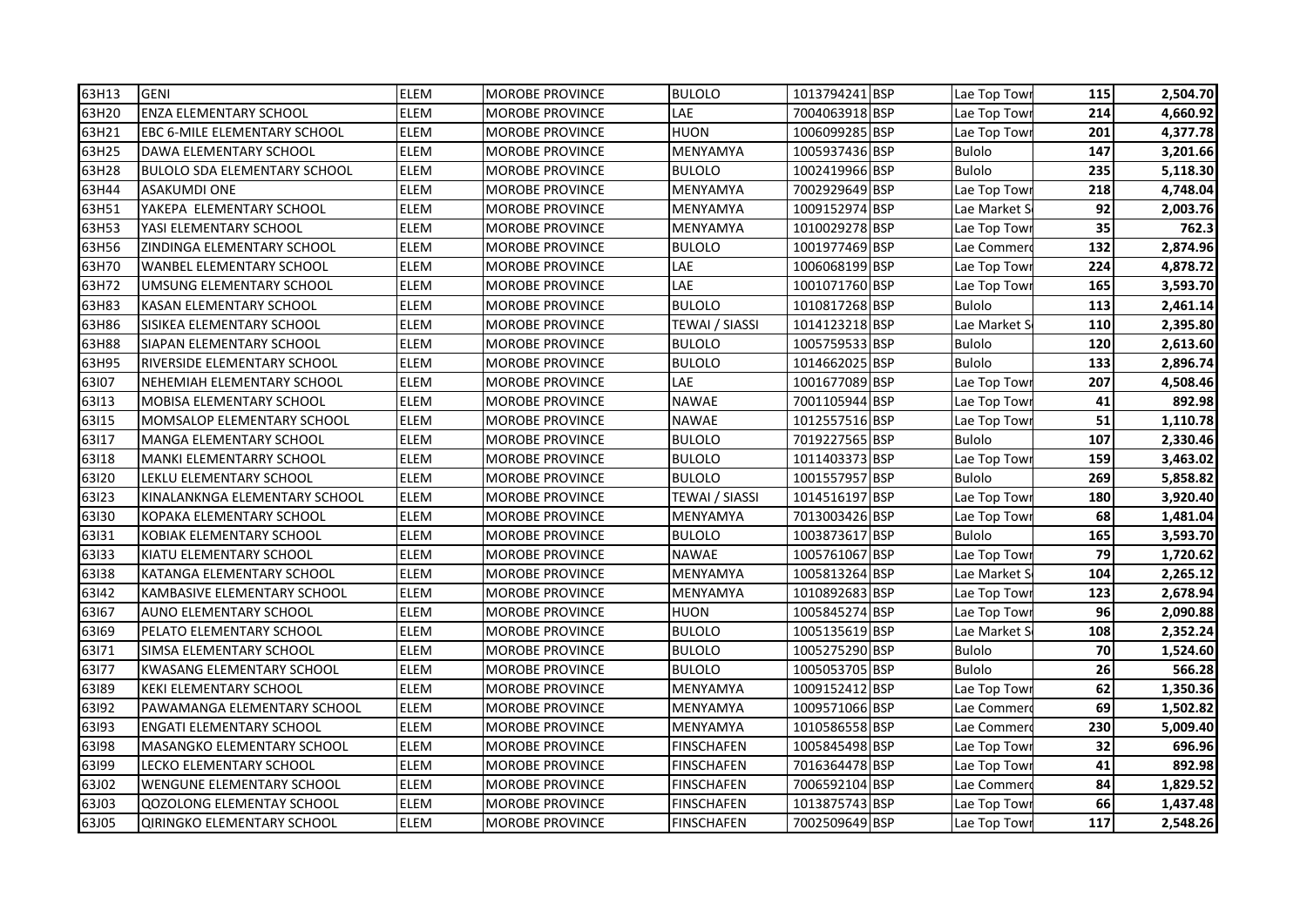| 63J08 | <b>PIWI ELEMENTARY SCHOOL</b>          | <b>ELEM</b> | <b>MOROBE PROVINCE</b> | <b>MENYAMYA</b>       | 7016368560 BSP | Lae Market S  | 86      | 1,873.08      |
|-------|----------------------------------------|-------------|------------------------|-----------------------|----------------|---------------|---------|---------------|
| 63J12 | ULUT ELEMENTARY SCHOOL                 | <b>ELEM</b> | <b>MOROBE PROVINCE</b> | TEWAI / SIASSI        | 1012381743 BSP | Lae Top Tow   | 47      | 1,023.66      |
| 63J13 | <b>TAPS ELEMENTARY SCHOOL</b>          | <b>ELEM</b> | <b>MOROBE PROVINCE</b> | <b>KABWUM</b>         | 1010743639 BSP | Lae Top Tow   | 47      | 1,023.66      |
| 63J17 | <b>TOWAT ELEMENTARY SCHOOL</b>         | ELEM        | <b>MOROBE PROVINCE</b> | <b>TEWAI / SIASSI</b> | 7016205770 BSP | Lae Top Tow   | 86      | 1,873.08      |
| 63J26 | MALANDUM ELEMENTARY SCHOOL             | <b>ELEM</b> | <b>MOROBE PROVINCE</b> | <b>KABWUM</b>         | 1011129630 BSP | Lae Market S  | 87      | 1,894.86      |
| 63J28 | GASENG/KOMBAN ELEMENTARY SCHOOL        | <b>ELEM</b> | <b>MOROBE PROVINCE</b> | <b>KABWUM</b>         | 1011046289 BSP | Lae Top Tow   | 79      | 1,720.62      |
| 63J31 | UYAM ELEMENTARY SCHOOL                 | <b>ELEM</b> | <b>MOROBE PROVINCE</b> | <b>MARKHAM</b>        | 1013823610 BSP | Lae Market S  | 85      | 1,851.30      |
| 63J33 | YATSING ELEMENTARY SCHOOL              | <b>ELEM</b> | <b>MOROBE PROVINCE</b> | <b>MARKHAM</b>        | 7001291223 BSP | Lae Top Towi  | 24      | 522.72        |
| 63J38 | TSAKARAK ELEMENTARY SCHOOL             | <b>ELEM</b> | <b>MOROBE PROVINCE</b> | <b>MARKHAM</b>        | 1006151706 BSP | Lae Market S  | 54      | 1,176.12      |
| 63J39 | <b>BIBUAI ELEMENTARY SCHOOL</b>        | ELEM        | <b>MOROBE PROVINCE</b> | <b>MARKHAM</b>        | 1005637812 BSP | Lae Top Tow   | 196     | 4,268.88      |
| 63J50 | NARUNS ELEMENTARY SCHOOL               | <b>ELEM</b> | <b>MOROBE PROVINCE</b> | <b>MARKHAM</b>        | 1008993386 BSP | Lae Market S  | 105     | 2,286.90      |
| 63J54 | <b>WAMPIT ELEMENTARY SCHOOL</b>        | <b>ELEM</b> | <b>MOROBE PROVINCE</b> | <b>HUON</b>           | 1014421919 BSP | Lae Market S  | 255     | 5,553.90      |
| 63J60 | WAU LUTHERAN DAY ELEMENTARY SCHOOLELEM |             | <b>MOROBE PROVINCE</b> | <b>BULOLO</b>         | 1002295085 BSP | <b>Bulolo</b> | 516     | 11,238.48     |
| 63J64 | <b>BAYEWAGA ELEMENTARY SCHOOL</b>      | ELEM        | <b>MOROBE PROVINCE</b> | <b>BULOLO</b>         | 1005098395 BSP | <b>Bulolo</b> | 61      | 1,328.58      |
| 63J66 | <b>BULA ELEMENTARY SCHOOL</b>          | ELEM        | <b>MOROBE PROVINCE</b> | <b>BULOLO</b>         | 1005813330 BSP | Lae Market S  | 137     | 2,983.86      |
| 63J74 | BETHSALOM ELEMENTARY SCHOOL            | ELEM        | <b>MOROBE PROVINCE</b> | <b>BULOLO</b>         | 7000616115 BSP | <b>Bulolo</b> | 171     | 3,724.38      |
| 63J87 | SONGOLOP                               | <b>ELEM</b> | <b>MOROBE PROVINCE</b> | <b>FINSCHAFEN</b>     | 1014688517 BSP | Lae Top Towi  | 175     | 3,811.50      |
| 63J91 | <b>SONGONG ELEMENTARY SCHOOL</b>       | <b>ELEM</b> | <b>MOROBE PROVINCE</b> | <b>FINSCHAFEN</b>     | 7007001865 BSP | Lae Top Tow   | 85      | 1,851.30      |
| 63J92 | <b>DIWILO ELEMENTARY SCHOOL</b>        | <b>ELEM</b> | <b>MOROBE PROVINCE</b> | <b>FINSCHAFEN</b>     | 1014416497 BSP | Lae Market S  | 91      | 1,981.98      |
| 63J98 | KOTKEN ELEMENTARY SCHOOL               | <b>ELEM</b> | <b>MOROBE PROVINCE</b> | <b>FINSCHAFEN</b>     | 7000893722 BSP | Lae Top Tow   | 68      | 1,481.04      |
| 63J99 | NUMBUT ELEMENTARY SCHOOL               | <b>ELEM</b> | <b>MOROBE PROVINCE</b> | <b>FINSCHAFEN</b>     | 1014501546 BSP | Lae Top Tow   | 75      | 1,633.50      |
| 63K01 | <b>WESAP ELEMENTARY SCHOOL</b>         | ELEM        | <b>MOROBE PROVINCE</b> | <b>FINSCHAFEN</b>     | 1014289662 BSP | Lae Commer    | 74      | 1,611.72      |
| 63K05 | <b>GOMGOMON ELEMENTARY SCHOOL</b>      | <b>ELEM</b> | <b>MOROBE PROVINCE</b> | <b>KABWUM</b>         | 7000965850 BSP | Lae Market S  | 40      | 871.2         |
| 63k21 | ICHURCH OF GOD                         | <b>ELEM</b> | <b>MOROBE PROVINCE</b> | LAE                   | 1014691453 BSP | Lae Top Tow   | 173     | 3,767.94      |
| 63K24 | KIKING ELEMENTARY SCHOOL               | <b>ELEM</b> | <b>MOROBE PROVINCE</b> | <b>TEWAI / SIASSI</b> | 7010187479 BSP | Lae Market S  | 166     | 3,615.48      |
| 63K29 | <b>NEW ROCK SDA</b>                    | <b>ELEM</b> | <b>MOROBE PROVINCE</b> | LAE                   | 7000843271 BSP | Lae Top Tow   | 233     | 5,074.74      |
| 63K40 | <b>BUKO ELEMENTARY</b>                 | <b>ELEM</b> | <b>MOROBE PROVINCE</b> | <b>NAWAE</b>          | 7012971789 BSP | Lae Top Tow   | 62      | 1,350.36      |
| 63K53 | <b>SAMO ELEMENTARY SCHOOL</b>          | ELEM        | <b>MOROBE PROVINCE</b> | <b>NAWAE</b>          | 1005759632 BSP | Lae Top Tow   | 62      | 1,350.36      |
| 63K55 | AIMORAO ELEMENTARY SCHOOL              | ELEM        | <b>MOROBE PROVINCE</b> | <b>FINSCHAFEN</b>     | 1005862097 BSP | Lae Top Tow   | 65      | 1,415.70      |
| 63K57 | MUMBAZIN ELEMENTARY SCHOOL             | ELEM        | MOROBE PROVINCE        | <b>NAWAE</b>          | 1012448021 BSP | Lae Top Tow   | 82      | 1,785.96      |
| 63K70 | <b>BUAROF ELEMENTARY SCHOOL</b>        | ELEM        | <b>MOROBE PROVINCE</b> | <b>FINSCHAFEN</b>     | 1011965934 BSP | Lae Market S  | 70      | 1,524.60      |
| 63K78 | LIVING WATER ELEMENTARY SCHOOL         | <b>ELEM</b> | <b>MOROBE PROVINCE</b> | LAE                   | 1012472492 BSP | Lae Top Towi  | 125     | 2,722.50      |
| 63K79 | NISOL ELEMENTARY SCHOOL                | <b>ELEM</b> | <b>MOROBE PROVINCE</b> | LAE                   | 1005881659 BSP | Lae Top Tow   | 144     | 3,136.32      |
| 63K87 | YANGAIYU ELEMENTARY SCHOOL             | ELEM        | <b>MOROBE PROVINCE</b> | MENYAMYA              | 7004440041 BSP | Lae Commer    | 111     | 2,417.58      |
| 63L04 | TAGA ELEMENTARY SCHOOL                 | <b>ELEM</b> | MOROBE PROVINCE        | <b>HUON</b>           | 1012622567 BSP | Lae Commer    | 17      | 370.26        |
|       |                                        |             |                        |                       |                |               | 174,699 | 11,679,237.98 |